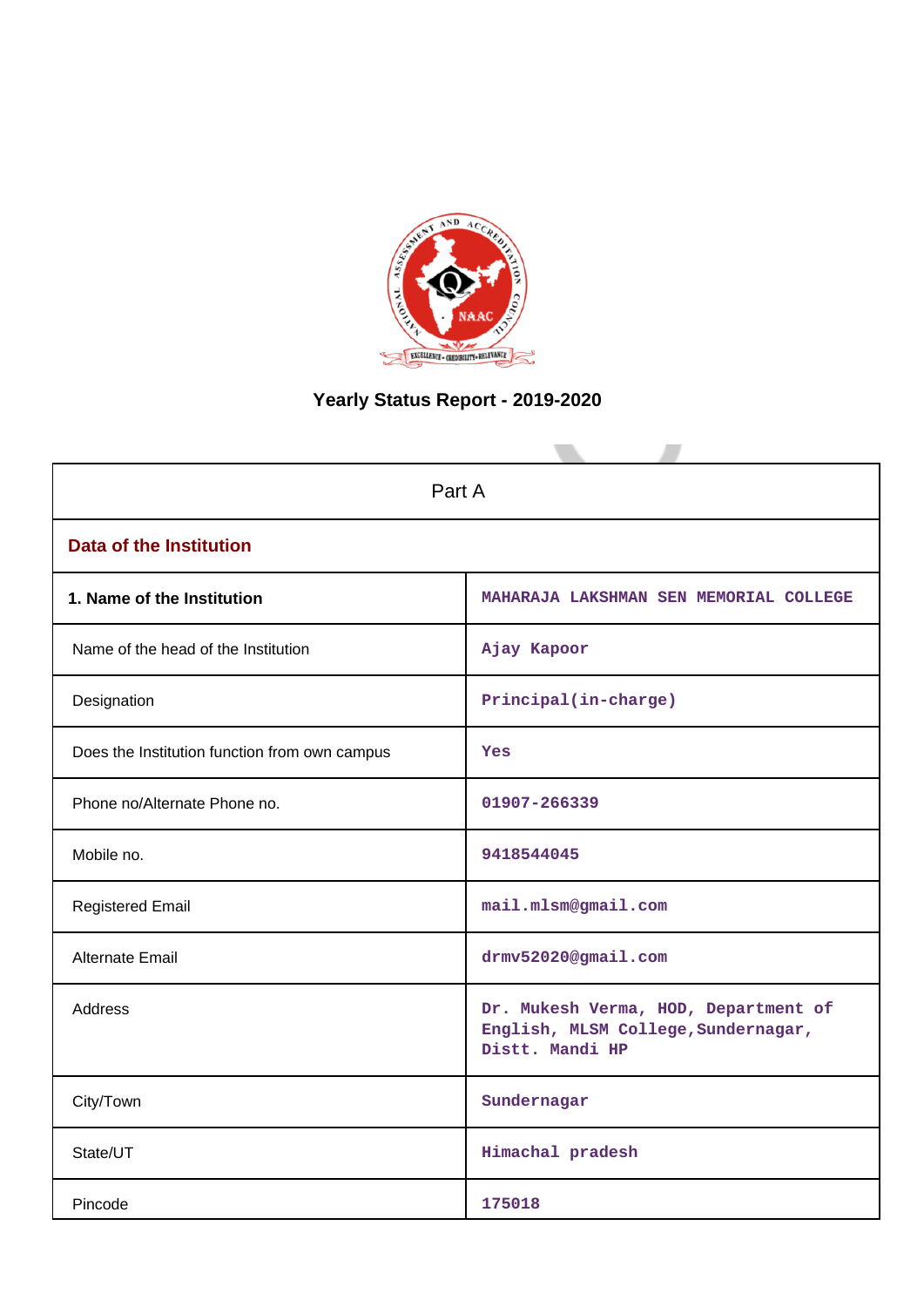| 2. Institutional Status                                  |                                                   |
|----------------------------------------------------------|---------------------------------------------------|
| Affiliated / Constituent                                 | Affiliated                                        |
| Type of Institution                                      | Co-education                                      |
| Location                                                 | Semi-urban                                        |
| <b>Financial Status</b>                                  | Self financed and grant-in-aid                    |
| Name of the IQAC co-ordinator/Director                   | Mukesh Verma                                      |
| Phone no/Alternate Phone no.                             | 01907266339                                       |
| Mobile no.                                               | 9418052020                                        |
| <b>Registered Email</b>                                  | mail.mlsm@gmail.com                               |
| Alternate Email                                          | drmv52020@gmail.com                               |
| 3. Website Address                                       |                                                   |
| Web-link of the AQAR: (Previous Academic Year)           | https://www.mlsm.in/download/AQAR_20<br>18-19.pdf |
| 4. Whether Academic Calendar prepared during<br>the year | Yes                                               |

 if yes,whether it is uploaded in the institutional website: <https://www.mlsm.in/images/Calander.jpg>

# **5. Accrediation Details**

|                                  | Cycle                                | Grade | <b>CGPA</b>       | Year of      | Validity          |                   |  |
|----------------------------------|--------------------------------------|-------|-------------------|--------------|-------------------|-------------------|--|
|                                  |                                      |       |                   | Accrediation | Period From       | Period To         |  |
|                                  |                                      | в     | 2.08              | 2018         | $26 - Sep - 2018$ | $25 - Sep - 2023$ |  |
|                                  |                                      |       |                   |              |                   |                   |  |
| 6. Date of Establishment of IQAC |                                      |       | $15 - Jun - 2015$ |              |                   |                   |  |
|                                  | 7. Internal Quality Assurance System |       |                   |              |                   |                   |  |

| Quality initiatives by IQAC during the year for promoting quality culture                                            |                   |  |  |  |  |
|----------------------------------------------------------------------------------------------------------------------|-------------------|--|--|--|--|
| Number of participants/ beneficiaries<br>Item / Title of the quality initiative by<br>Date & Duration<br><b>IQAC</b> |                   |  |  |  |  |
| Workshop on Free and Open<br>Source Software                                                                         | $25 - Ju1 - 2019$ |  |  |  |  |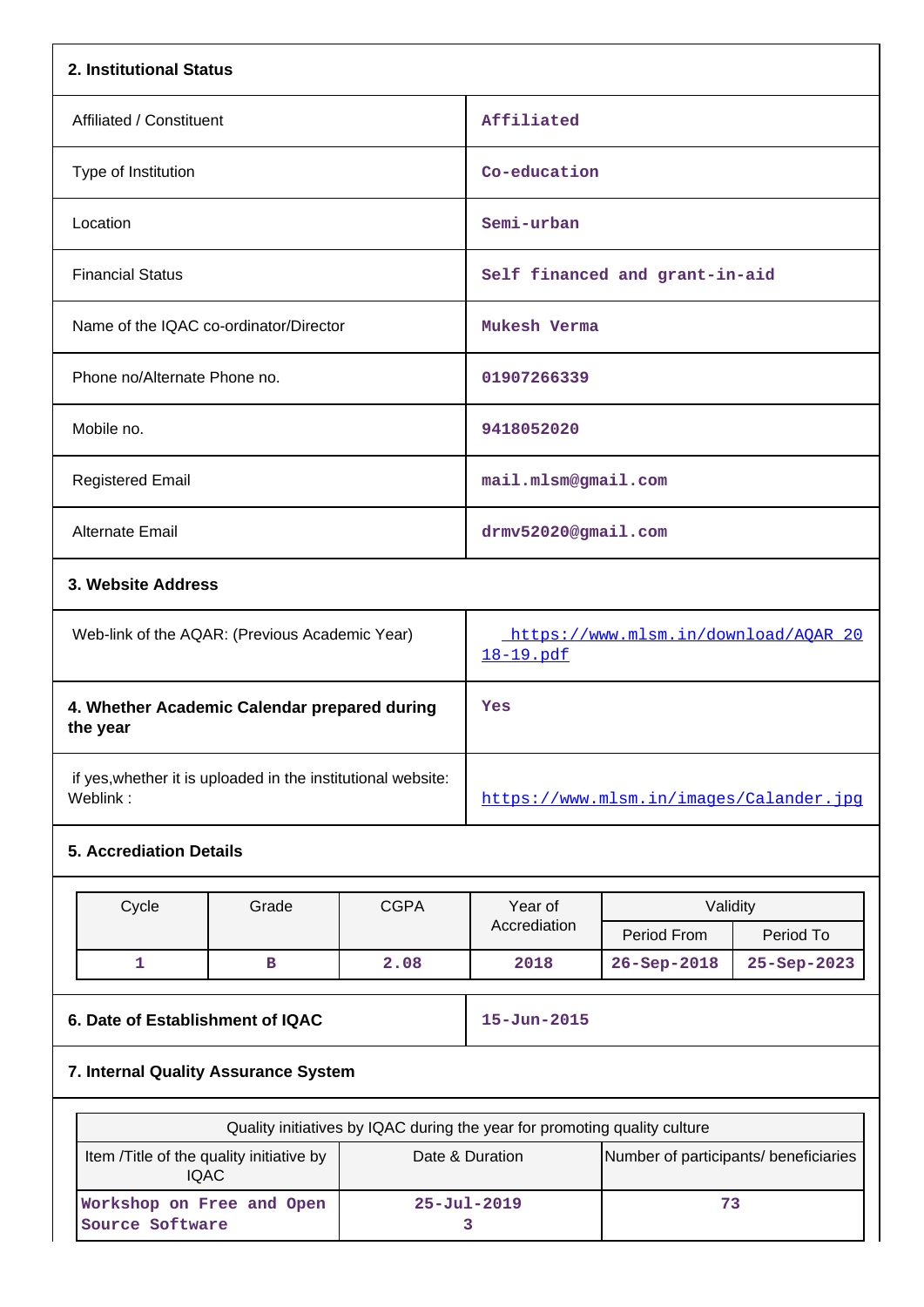|                                                                                                                    | International Workshop on<br>INDO-USWORKSHOP on Green<br>Chemistry/Engineering &<br>Technologies                                                                         |                             |     |                        | $11 - Ju1 - 2019$<br>1   |                                |             | 168     |
|--------------------------------------------------------------------------------------------------------------------|--------------------------------------------------------------------------------------------------------------------------------------------------------------------------|-----------------------------|-----|------------------------|--------------------------|--------------------------------|-------------|---------|
|                                                                                                                    | National workshop on New<br>$20 - Dec - 2019$<br>Rules & Officiating<br>2<br>Techniques in Football                                                                      |                             |     |                        |                          |                                | 146         |         |
|                                                                                                                    | Lecture on Recent<br>advances in Magnetic<br>Levitation Technology for<br>Emerging applications in<br>Research & Industry for<br>the 21st century                        |                             |     | $22 - Jul - 2019$<br>1 |                          |                                | 62          |         |
|                                                                                                                    | Introduction of<br>Certificate Courses<br>[Gchem paint, Avogadro,<br>Fortran, Python, Libre<br>office suite writer (IIT,<br>Bombay) & Coordinate<br>Chemistry (NEPTEL) ] |                             |     |                        | $15 - Ju1 - 2019$<br>180 |                                |             | 201     |
|                                                                                                                    |                                                                                                                                                                          |                             |     |                        | View File                |                                |             |         |
|                                                                                                                    | 8. Provide the list of funds by Central/ State Government- UGC/CSIR/DST/DBT/ICMR/TEQIP/World<br><b>Bank/CPE of UGC etc.</b>                                              |                             |     |                        |                          |                                |             |         |
|                                                                                                                    | Institution/Departmen<br>t/Faculty                                                                                                                                       | Scheme                      |     | Funding Agency         |                          | Year of award with<br>duration |             | Amount  |
|                                                                                                                    | <b>MLSM College</b><br>Sundernagar                                                                                                                                       | For<br>Construction<br>Work |     |                        | HP Govt. (CM &<br>MLA)   |                                | 2020<br>365 | 3225500 |
|                                                                                                                    |                                                                                                                                                                          |                             |     |                        | View File                |                                |             |         |
|                                                                                                                    | 9. Whether composition of IQAC as per latest<br><b>NAAC guidelines:</b>                                                                                                  |                             |     |                        | Yes                      |                                |             |         |
|                                                                                                                    | Upload latest notification of formation of IQAC                                                                                                                          |                             |     |                        | View File                |                                |             |         |
|                                                                                                                    | 10. Number of IQAC meetings held during the<br>year :                                                                                                                    |                             |     |                        | 7                        |                                |             |         |
| The minutes of IQAC meeting and compliances to the<br>decisions have been uploaded on the institutional<br>website |                                                                                                                                                                          |                             | Yes |                        |                          |                                |             |         |
|                                                                                                                    | Upload the minutes of meeting and action taken report                                                                                                                    |                             |     |                        | View File                |                                |             |         |
|                                                                                                                    | 11. Whether IQAC received funding from any of<br>the funding agency to support its activities<br>during the year?                                                        |                             |     |                        | <b>No</b>                |                                |             |         |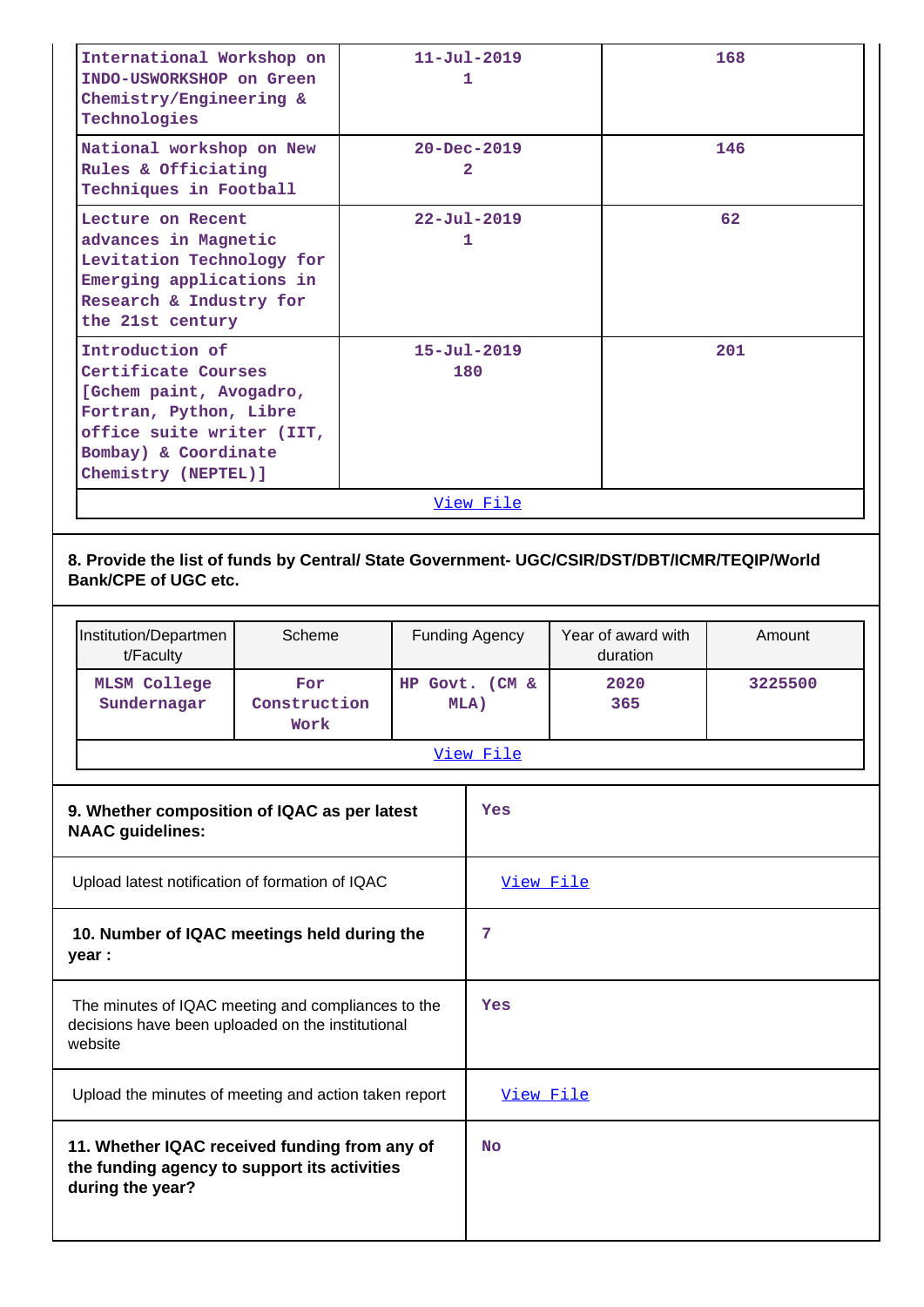## **12. Significant contributions made by IQAC during the current year(maximum five bullets)**

**• Conducted workshops/seminars/conferences/lectures • Introduced New Certificate Courses under Spoken Tutorial, IIT Bombay and courses under Swayam/NEPTEL/ARPIT • Teachers provided with financial support to attend conferences / workshops • Introduction of 'Bridge Courses' • Strengthening of Feedback system**

## [View File](https://assessmentonline.naac.gov.in/public/Postacc/Contribution/11377_Contribution.xlsx)

**13. Plan of action chalked out by the IQAC in the beginning of the academic year towards Quality Enhancement and outcome achieved by the end of the academic year**

| Plan of Action                                                                                                      | Achivements/Outcomes                                                                                                                                                                                                                                                                                                                                                                                                             |  |  |
|---------------------------------------------------------------------------------------------------------------------|----------------------------------------------------------------------------------------------------------------------------------------------------------------------------------------------------------------------------------------------------------------------------------------------------------------------------------------------------------------------------------------------------------------------------------|--|--|
| Maintance of Old Buildings/Furniture's                                                                              | Renovation and repair work of Old<br>buildings and Furniture's was carried<br>out                                                                                                                                                                                                                                                                                                                                                |  |  |
| Addition of ICT enabled Class-Rooms                                                                                 | Six additional ICT enabled classrooms<br>were created                                                                                                                                                                                                                                                                                                                                                                            |  |  |
| Strengthening of Feedback mechanism                                                                                 | Feedback procedure was simplified and<br>large number of stakeholders actively<br>participated in the process, Feedback<br>Analysis Reports was placed before the<br>Secretary Managing Committee for<br>consideration                                                                                                                                                                                                           |  |  |
| Introduction of Bridge Courses                                                                                      | Bridge Courses were introduced in some<br>departments                                                                                                                                                                                                                                                                                                                                                                            |  |  |
| Freeship to Students                                                                                                | Rs 320230/- were given as freeship to<br>economically poor/needy students                                                                                                                                                                                                                                                                                                                                                        |  |  |
| Financial Support to Teachers                                                                                       | 58 number of teachers were provided<br>financial support of RS 41000/- to<br>attend Seminars/Conferences/ Workshops                                                                                                                                                                                                                                                                                                              |  |  |
| Motivate staff members for publications<br>of Research papers/Articles/Books                                        | 6 faculty members published Chapters in<br>edited Volumes / Books and 19 research<br>papers were published in UGC notified<br>Journals                                                                                                                                                                                                                                                                                           |  |  |
| Motivation to Teachers to attend<br>Seminars/Conferences/ Workshops/Refresh<br>er/Orientational/Short-terms Courses | 191 faculity participated in<br>Seminars/Conferences/ Workshops, 19<br>faculty members presented papers and 58<br>attended FDP                                                                                                                                                                                                                                                                                                   |  |  |
| Organize Seminars/Conferences/<br>Workshops                                                                         | "The following Seminars/Conferences/<br>Workshops/Lecture were organized: •<br>INDO-US WORKSHOP on ""Green<br>Chemistry/Engineering & Technologies""<br>. Recent advances in Magnetic<br>Levitation Technology for Emerging<br>applications in Research & Industry for<br>the 21st century . Three Day National<br>Workshop On Free And Open Source<br>Software (FOSS) . Two Day National<br>Workshop on New Rules & Officiating |  |  |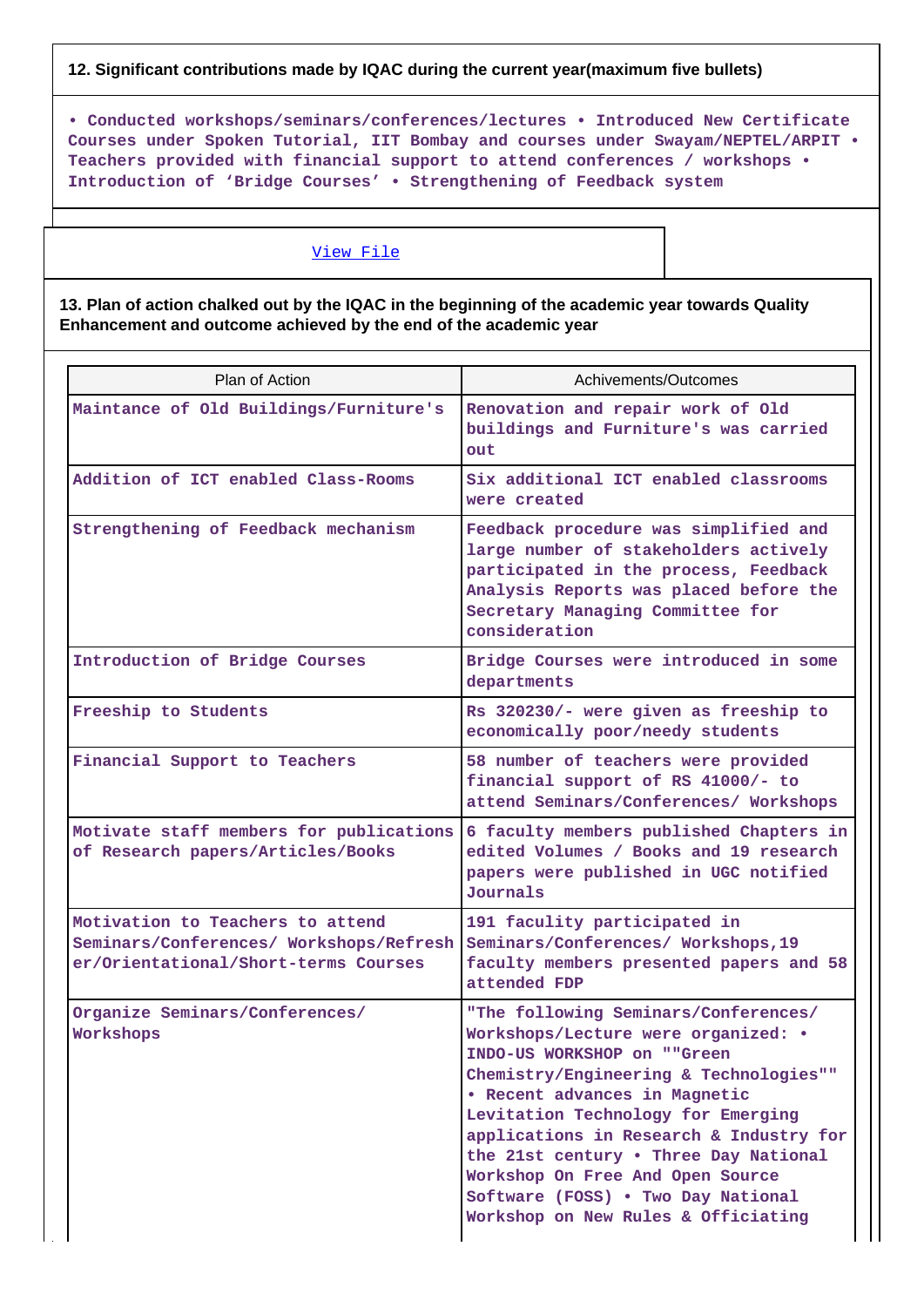|                                                                                                                      | Techniques in Football"                                                                                                                                                                                                                                                                                                                                                                                                                                                                                                                                            |  |  |
|----------------------------------------------------------------------------------------------------------------------|--------------------------------------------------------------------------------------------------------------------------------------------------------------------------------------------------------------------------------------------------------------------------------------------------------------------------------------------------------------------------------------------------------------------------------------------------------------------------------------------------------------------------------------------------------------------|--|--|
| Addition of more<br>Certificate/Addoncourses offered by IIT<br>Bombay/NEPTEL/SWAYAM                                  | Gchem paint, Avogadro, Python, Libre<br>office suite writer, Coordinate<br>Chemistry, Analytical Chemistry, Basics<br>in Inorganic Chemistry<br>AddOn/Certificate cources were started<br>and 201 students completed the said<br>courses<br>View File                                                                                                                                                                                                                                                                                                              |  |  |
|                                                                                                                      |                                                                                                                                                                                                                                                                                                                                                                                                                                                                                                                                                                    |  |  |
| 14. Whether AQAR was placed before statutory<br>body?                                                                | Yes                                                                                                                                                                                                                                                                                                                                                                                                                                                                                                                                                                |  |  |
| Name of Statutory Body                                                                                               | <b>Meeting Date</b>                                                                                                                                                                                                                                                                                                                                                                                                                                                                                                                                                |  |  |
| <b>MLSM Managing Committee</b>                                                                                       | $05 - Jun - 2021$                                                                                                                                                                                                                                                                                                                                                                                                                                                                                                                                                  |  |  |
| 15. Whether NAAC/or any other accredited<br>body(s) visited IQAC or interacted with it to<br>assess the functioning? | <b>No</b>                                                                                                                                                                                                                                                                                                                                                                                                                                                                                                                                                          |  |  |
| 16. Whether institutional data submitted to<br>AISHE:                                                                | Yes                                                                                                                                                                                                                                                                                                                                                                                                                                                                                                                                                                |  |  |
| Year of Submission                                                                                                   | 2020                                                                                                                                                                                                                                                                                                                                                                                                                                                                                                                                                               |  |  |
| Date of Submission                                                                                                   | $21 - Jan - 2020$                                                                                                                                                                                                                                                                                                                                                                                                                                                                                                                                                  |  |  |
| 17. Does the Institution have Management<br><b>Information System?</b>                                               | Yes                                                                                                                                                                                                                                                                                                                                                                                                                                                                                                                                                                |  |  |
| If yes, give a brief descripiton and a list of modules<br>currently operational (maximum 500 words)                  | MIS was installed during the session<br>201819. Due to some technical issues<br>the institution could not fully<br>continue with the same during 201920.<br>Only some of the modules are in use. .<br>Administration: All administrative work<br>such as notices, notifications, and<br>correspondences are made through mails<br>and WhatsApp etc. MIS is used for<br>preparing various reports required by<br>the managing committee and government<br>bodies. • Examination : Examination<br>related details are made available to<br>the students through MIS. |  |  |

# Part B

# **CRITERION I – CURRICULAR ASPECTS**

# **1.1 – Curriculum Planning and Implementation**

 1.1.1 – Institution has the mechanism for well planned curriculum delivery and documentation. Explain in 500 words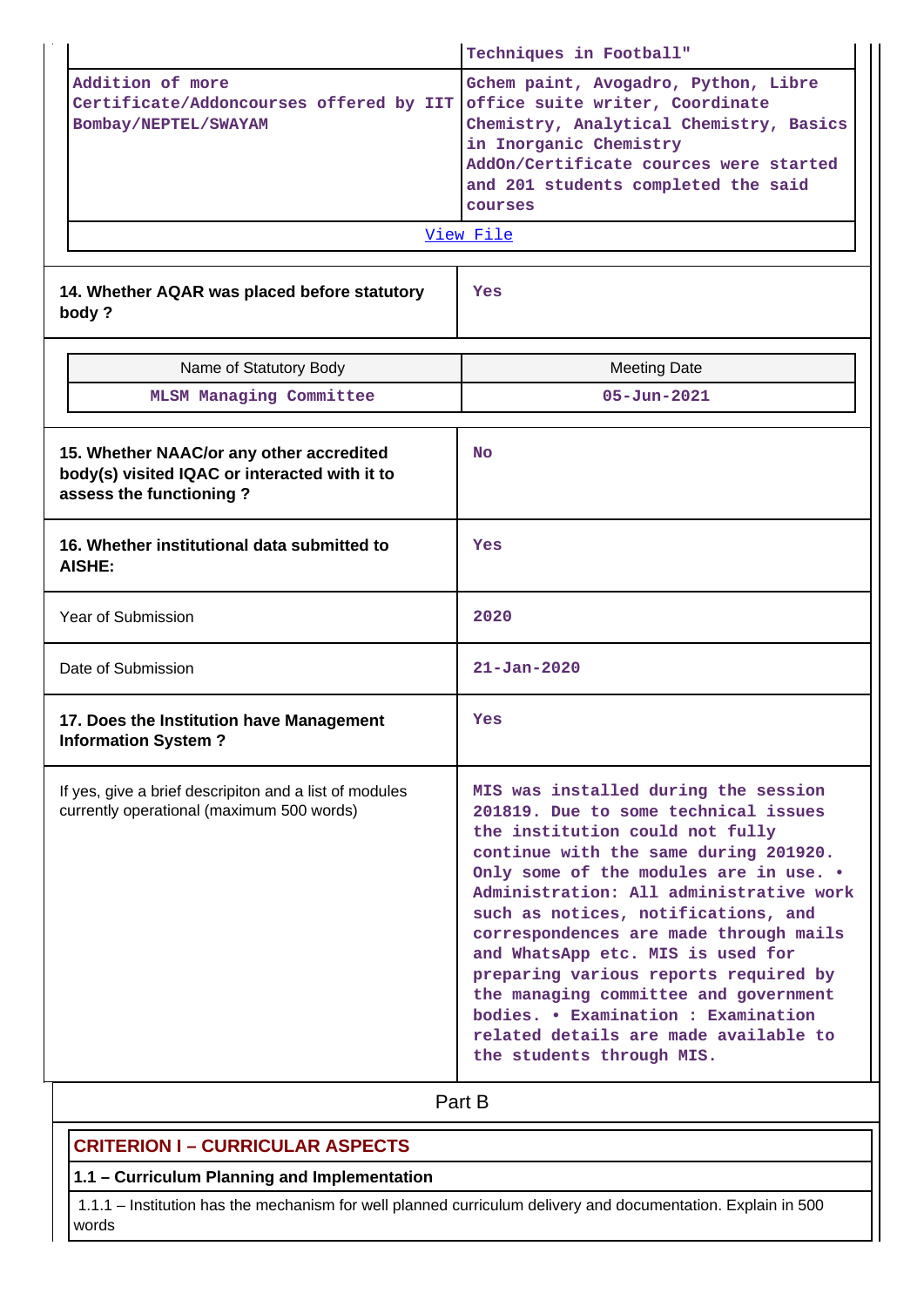**The institution has the mechanism for planned curriculum delivery and documentation. It ensures the effective implementation of the curriculum through the academic calendar framed by the university and published in the college prospectus. The action plan for the same is finalized at the beginning of each academic semester. The Principal conducts meetings with different departments separately to discuss the workload of each teacher according to the number of teaching hours allotted in the curriculum. In these meetings, to ensure the effective transaction of teaching-learning process, the heads of different departments discuss at length the curriculum and the changes (if any) made by the university, requirements for additional staff (teaching and nonteaching), need for reference books / journals, instruments and any other teaching aids etc. well in advance to take the necessary decisions. A tentative time-table is framed by the Time-Table Committee of the college for the whole semester keeping in view the students' general problems regarding the combination of subjects as laid down by the university. After receiving students' grievances regarding clashes in periods due to subject choices, the problems of bus services (especially of the girl students) etc., the final timetable is displayed on the very first working day. To ensure effective implementation of the curriculum, the Principal seeks feedback from the heads of the departments / coordinators, teachers, students and parents at regular intervals. For effective curriculum delivery, teachers are given considerable freedom to devise their own teaching methodologies based on the needs of the subjects and the learners. In addition to the basic facilities for class room teaching, the college provides support materials in the form of library books, journals, magazines and internet facilities etc. to both the teachers and the students. Whenever needed, teachers can make use of modern audio-visual aids for the purpose of making the teaching learning process effective and interesting. The wi-fi enabled campus of the college provides teachers and students greater opportunity to have access to INFLIBNET and other e-Resources. Teachers are encouraged to impart the curriculum through innovative teaching methods such as presentations, assignments, discussions, projects and seminars apart from regular / traditional teaching methods. For effective delivery of the curriculum, the institution gives weightage to students' participation in academic interactions at various levels, and at the same time, sufficient consideration is given to the overall development of students by encouraging them to actively participate in the co-curricular activities of the college. The college also maintains a constant liaison with the university through formal or informal discussions with senior faculty in the university via telephonic conversations, e-mails and meetings. To analyze / ensure that the stated objectives of curriculum are achieved, the college encourages teachers to conduct a regime of continuous evaluation through assignments, seminars, midterm tests and class tests. The institution follows the rules of the Himachal Pradesh University regarding the implementation of the curriculum. Any changes / directions in the curriculum made by the university are made available to the**

**Heads of the Departments by the college.**

| 1.1.2 – Certificate/ Diploma Courses introduced during the academic year |                 |                                 |          |                                                 |                      |  |  |
|--------------------------------------------------------------------------|-----------------|---------------------------------|----------|-------------------------------------------------|----------------------|--|--|
| Certificate                                                              | Diploma Courses | Dates of<br><b>Introduction</b> | Duration | Focus on employ<br>ability/entreprene<br>urship | Skill<br>Development |  |  |
| Gchem<br>paint                                                           | <b>NIL</b>      | 15/07/2019                      | 180      | Employabil<br>ity                               | Skill<br>Development |  |  |
| Avogadro                                                                 | <b>NIL</b>      | 15/07/2019                      | 180      | Employabil<br>ity                               | Skill<br>Development |  |  |
| Python                                                                   | <b>NIL</b>      | 15/07/2019                      | 180      | Employabil<br>ity                               | Skill<br>Development |  |  |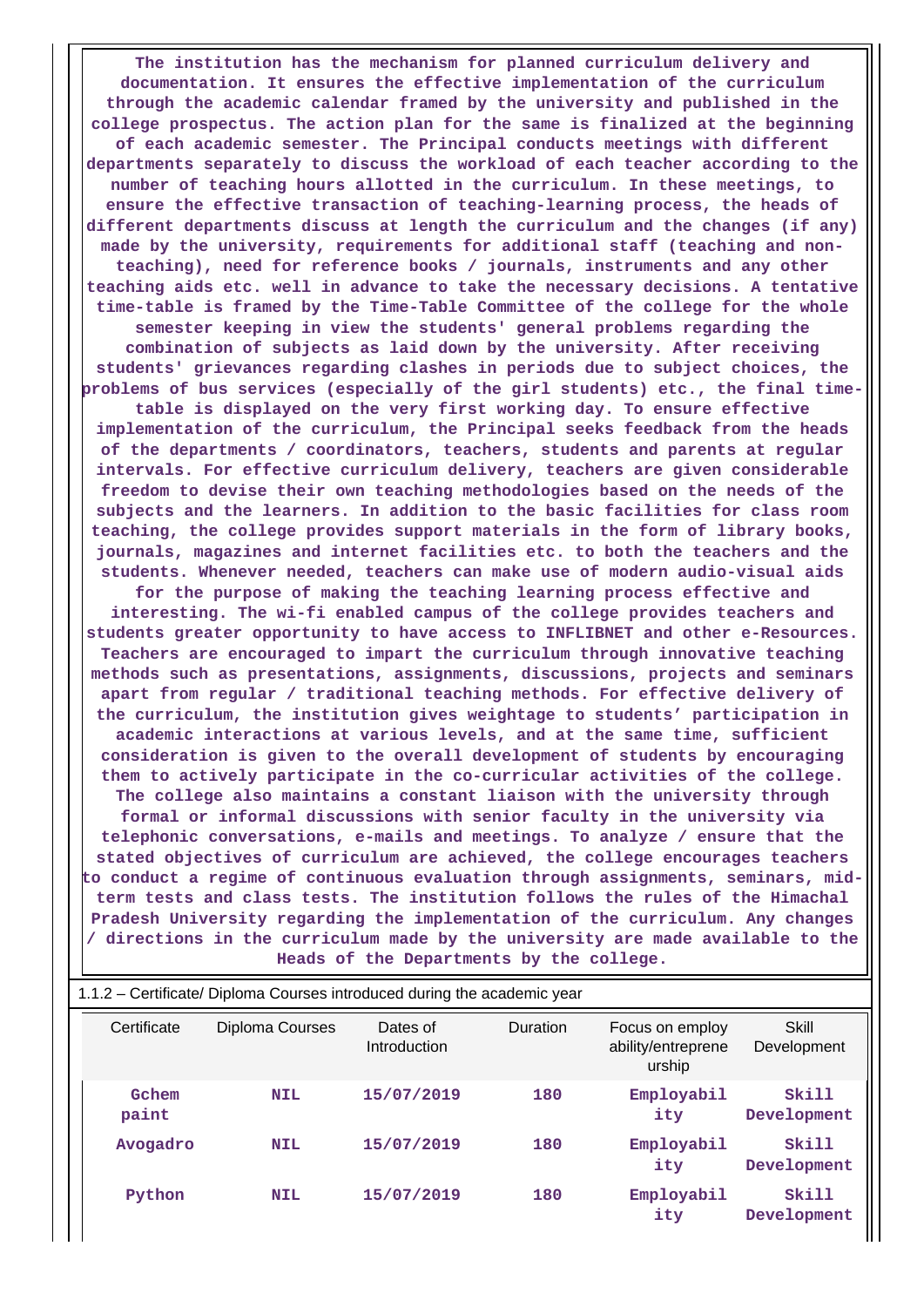| Libre<br>office suite<br>writer                                                                                                                                          | <b>NIL</b>                         | 19/07/2019               | 180        | Employabil<br>ity                                               | Skill<br>Development |  |  |
|--------------------------------------------------------------------------------------------------------------------------------------------------------------------------|------------------------------------|--------------------------|------------|-----------------------------------------------------------------|----------------------|--|--|
| Coordinate<br>Chemistry                                                                                                                                                  | <b>NIL</b>                         | 29/07/2019               | 112        | Employabil<br>ity                                               | Skill<br>Development |  |  |
| Analytical<br>Chemistry                                                                                                                                                  | <b>NIL</b>                         | 29/07/2019               | 112        | Employabil<br>ity                                               | Skill<br>Development |  |  |
| Basics in<br>Inorganic<br>Chemistry                                                                                                                                      | <b>NIL</b>                         | 15/01/2020               | 28         | <b>NIL</b>                                                      | Skill<br>Development |  |  |
| 1.2 - Academic Flexibility                                                                                                                                               |                                    |                          |            |                                                                 |                      |  |  |
| 1.2.1 - New programmes/courses introduced during the academic year                                                                                                       |                                    |                          |            |                                                                 |                      |  |  |
| Programme/Course                                                                                                                                                         |                                    | Programme Specialization |            | Dates of Introduction                                           |                      |  |  |
| <b>Nill</b>                                                                                                                                                              |                                    | Nil                      |            |                                                                 | <b>Nill</b>          |  |  |
|                                                                                                                                                                          |                                    | View File                |            |                                                                 |                      |  |  |
| 1.2.2 - Programmes in which Choice Based Credit System (CBCS)/Elective course system implemented at the<br>affiliated Colleges (if applicable) during the academic year. |                                    |                          |            |                                                                 |                      |  |  |
| Name of programmes adopting<br><b>CBCS</b>                                                                                                                               |                                    | Programme Specialization |            | Date of implementation of<br><b>CBCS/Elective Course System</b> |                      |  |  |
| <b>Nill</b>                                                                                                                                                              |                                    | <b>NIL</b>               |            | <b>Nill</b>                                                     |                      |  |  |
| 1.2.3 - Students enrolled in Certificate/ Diploma Courses introduced during the year                                                                                     |                                    |                          |            |                                                                 |                      |  |  |
|                                                                                                                                                                          |                                    | Certificate              |            | Diploma Course                                                  |                      |  |  |
| <b>Number of Students</b>                                                                                                                                                |                                    | 201                      |            |                                                                 | Nil                  |  |  |
| 1.3 - Curriculum Enrichment                                                                                                                                              |                                    |                          |            |                                                                 |                      |  |  |
| 1.3.1 – Value-added courses imparting transferable and life skills offered during the year                                                                               |                                    |                          |            |                                                                 |                      |  |  |
| <b>Value Added Courses</b>                                                                                                                                               |                                    | Date of Introduction     |            | Number of Students Enrolled                                     |                      |  |  |
| Sericulture                                                                                                                                                              |                                    | 01/07/2019               |            | 123                                                             |                      |  |  |
| Gardening and<br>Floriculture                                                                                                                                            |                                    | 01/07/2019               |            | 73                                                              |                      |  |  |
| Creative Writing                                                                                                                                                         |                                    | 01/07/2019               |            | 15                                                              |                      |  |  |
|                                                                                                                                                                          | Economics and Rural<br>Development |                          | 01/07/2019 |                                                                 | 15                   |  |  |
| karyalaya hindi                                                                                                                                                          |                                    |                          |            | 15                                                              |                      |  |  |
|                                                                                                                                                                          |                                    | 01/07/2019               |            |                                                                 |                      |  |  |
| Writing Skills                                                                                                                                                           |                                    | 01/07/2019               |            |                                                                 | 895                  |  |  |
| Functional English                                                                                                                                                       |                                    | 01/07/2019               |            |                                                                 | 58                   |  |  |
| Translation Studies<br>Principles of Translation                                                                                                                         |                                    | 01/07/2019               |            |                                                                 | 15                   |  |  |
| anuvaad vigyan                                                                                                                                                           |                                    | 01/07/2019               |            |                                                                 | 15                   |  |  |
| Libre office suite<br>writer                                                                                                                                             |                                    | 19/07/2019               |            |                                                                 | 99                   |  |  |
|                                                                                                                                                                          |                                    | View File                |            |                                                                 |                      |  |  |
| 1.3.2 - Field Projects / Internships under taken during the year                                                                                                         |                                    |                          |            |                                                                 |                      |  |  |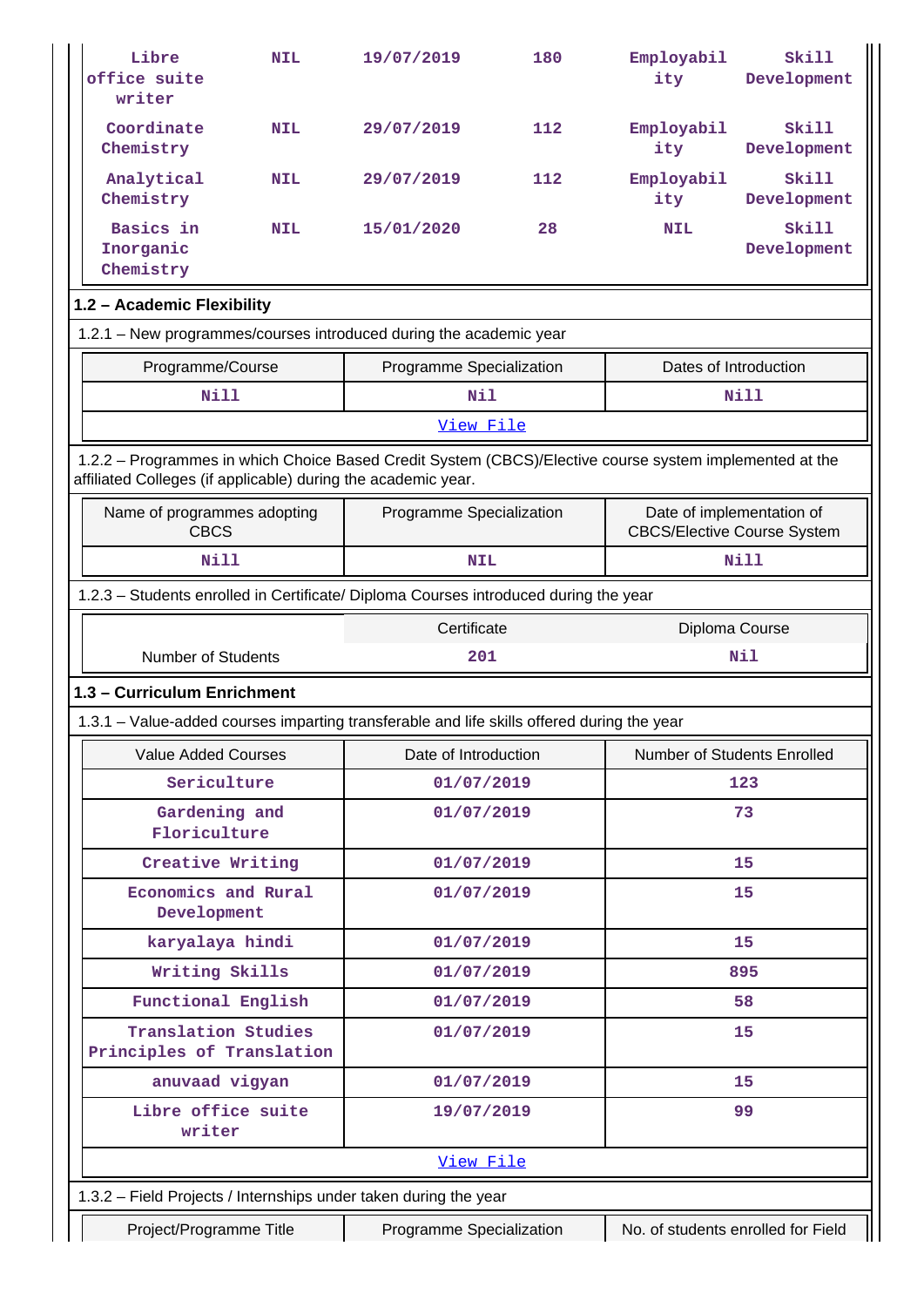|                                                                         |             | Projects / Internships |  |  |
|-------------------------------------------------------------------------|-------------|------------------------|--|--|
| <b>BEd</b>                                                              | Internships | 100                    |  |  |
| <b>BBA</b>                                                              | Internships | 15                     |  |  |
| <b>BSC</b>                                                              | Field Trips | 125                    |  |  |
| <b>MSC</b>                                                              | Field Trips | 29                     |  |  |
| MSC                                                                     | Field Trips | 30                     |  |  |
|                                                                         | View File   |                        |  |  |
| 1.4 - Feedback System                                                   |             |                        |  |  |
| 1.4.1 - Whether structured feedback received from all the stakeholders. |             |                        |  |  |
| <b>Students</b>                                                         |             | Yes                    |  |  |
| <b>Teachers</b>                                                         |             | Yes                    |  |  |
| <b>Employers</b>                                                        |             | No                     |  |  |

Alumni Yes Parents Yes

 1.4.2 – How the feedback obtained is being analyzed and utilized for overall development of the institution? (maximum 500 words)

Feedback Obtained

**The college collects feedback from various stakeholders i.e. Students, Teachers, Parents and Alumni to analyze the institutional performance on different fronts. The IQAC of the college has formed a committee namely Feedback Governing Council to collect, analyze, prepare action taken report of the feedback and get uploaded on the college website. The Feedback Governing Council collects feedback under the following broad heads: 1. Feedback on Curriculum, Curriculum Delivery and on different aspects like Administration, Library, Sports and other facilities from students. 2. Feedback on overall institutional performance from Alumni 3. Feedback on facilities provided and holistic development of the students from the parents 4. Feedback on the Curriculum and Curriculum Delivery and the suggestions if any from the teachers. Earlier the college used to collect feedback manually by circulating questions to different stakeholders. From the session 2018-19 the Feedback Governing Council has developed a structural mechanism to collect and analyze the feedback from all stakeholders through online by using Google Form. This Google Form is available on college website. These feedback forms are made available to teachers, alumni and parents at the end of each semester/ year and to students when they seek admission in the next class/semester. The stakeholders by using their email ID can login and fill the given questions covering different aspects of teaching learning process. Feedback is also collected by sending questionnaires to some parents and alumni whose email addresses are not available with the college through Whatsapp. Google generates question wise graphic analysis of the feedback. The Feedback Governing Council thoroughly studies each and every Google analysis of the question and prepares a detailed analysis report of the feedback received and the suggestions given by the various stakeholders. The analyzed reports are forwarded to the IQAC of the college for further deliberations. The feedback received from different stakeholders is utilized for overall development and improvement of the college. The IQAC and Feedback Governing Council discuss the analysis report and sort out the important suggestions along with the weak and strong areas of teaching learning process. A detailed list is prepared and is forwarded to the Principal of the college, who is also the Secretary of the Managing Committee for further necessary action. The Principal forwards the feedback to the**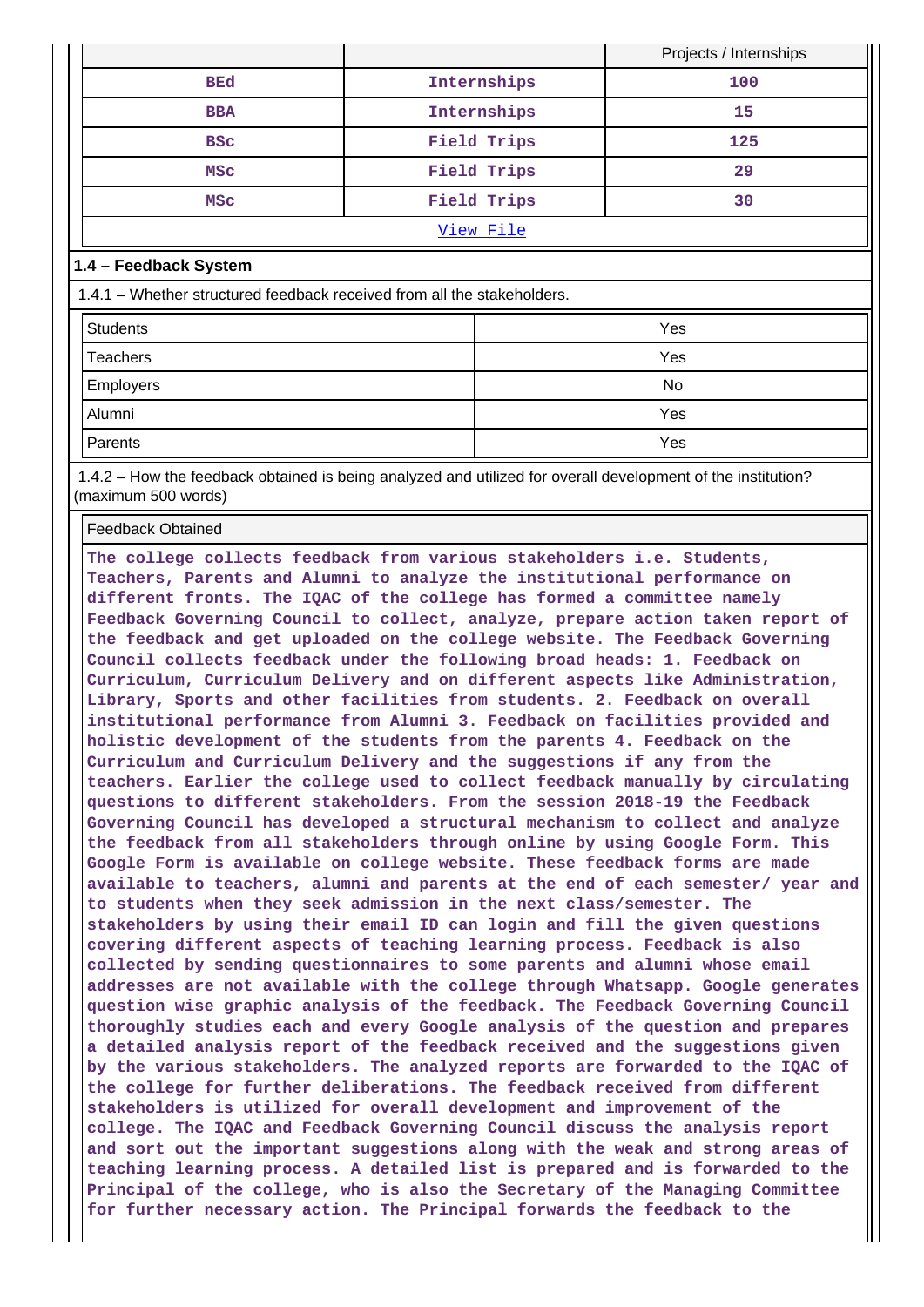**concerned Board of studies of the university / concerned departments /teachers/offices/library for consideration. Where the finance or other formalities are required to fulfill the constructive feedback, the Principal discusses with the President Managing Committee, highest governing body of the college. The said suggestions are discussed at length with the Management by the Coordinator IQAC and the Principal in the annual managing committee meeting. After due consideration, the Action taken report of the feedback is prepared by the Feedback Governing Council and put forward to the secretary cum principal of the college and get dully signed by the convener of Feedback Governing Council and the Principal. The Feedback Analysis and Action Taken Reports, dully signed by the signatories, are uploaded on the college website.**

## **CRITERION II – TEACHING- LEARNING AND EVALUATION**

## **2.1 – Student Enrolment and Profile**

2.1.1 – Demand Ratio during the year

| Name of the<br>Programme | Programme<br>Specialization | Number of seats<br>available | Number of<br>Application received | <b>Students Enrolled</b> |
|--------------------------|-----------------------------|------------------------------|-----------------------------------|--------------------------|
| <b>BEd</b>               | <b>NIL</b>                  | 200                          | 200                               | 200                      |
| <b>BBA</b>               | <b>NIL</b>                  | 180                          | 64                                | 64                       |
| <b>BCA</b>               | <b>NIL</b>                  | 180                          | 148                               | 142                      |
| <b>MSC</b>               | Zoology                     | 61                           | 61                                | 61                       |
| <b>MSC</b>               | Botany                      | 60                           | 59                                | 59                       |
| <b>MSC</b>               | Physics                     | 80                           | 59                                | 59                       |
| <b>MSC</b>               | Chemistry                   | 80                           | 97                                | 80                       |
| <b>BCom</b>              | <b>NIL</b>                  | 350                          | 338                               | 338                      |
| <b>BSC</b>               | <b>NIL</b>                  | 1408                         | 1355                              | 1355                     |
| <b>BA</b>                | <b>NIL</b>                  | 812                          | 790                               | 790                      |
|                          |                             | View File                    |                                   |                          |

## **2.2 – Catering to Student Diversity**

2.2.1 – Student - Full time teacher ratio (current year data)

| Year | Number of          | Number of          | Number of                         | Number of         | Number of        |
|------|--------------------|--------------------|-----------------------------------|-------------------|------------------|
|      | students enrolled  | students enrolled  | fulltime teachers                 | fulltime teachers | teachers         |
|      | in the institution | in the institution | available in the                  | available in the  | teaching both UG |
|      | (UG)               | (PG)               | institution                       | institution       | and PG courses   |
|      |                    |                    | teaching only UG teaching only PG |                   |                  |
|      |                    |                    | courses                           | courses           |                  |
| 2019 | 3061               | 259                | 65                                | 14                | 11               |

## **2.3 – Teaching - Learning Process**

 2.3.1 – Percentage of teachers using ICT for effective teaching with Learning Management Systems (LMS), Elearning resources etc. (current year data)

| Number of<br>Teachers on Roll                | Number of<br>teachers using<br>ICT (LMS, e-<br>Resources) | <b>ICT Tools and</b><br>resources<br>available | Number of ICT<br>enabled<br>Classrooms | Numberof smart<br>classrooms | E-resources and<br>techniques used |  |  |
|----------------------------------------------|-----------------------------------------------------------|------------------------------------------------|----------------------------------------|------------------------------|------------------------------------|--|--|
| 79                                           | 79                                                        | 15                                             | 13                                     | Nill                         | 10                                 |  |  |
| View File of ICT Tools and resources         |                                                           |                                                |                                        |                              |                                    |  |  |
| View File of E-resources and techniques used |                                                           |                                                |                                        |                              |                                    |  |  |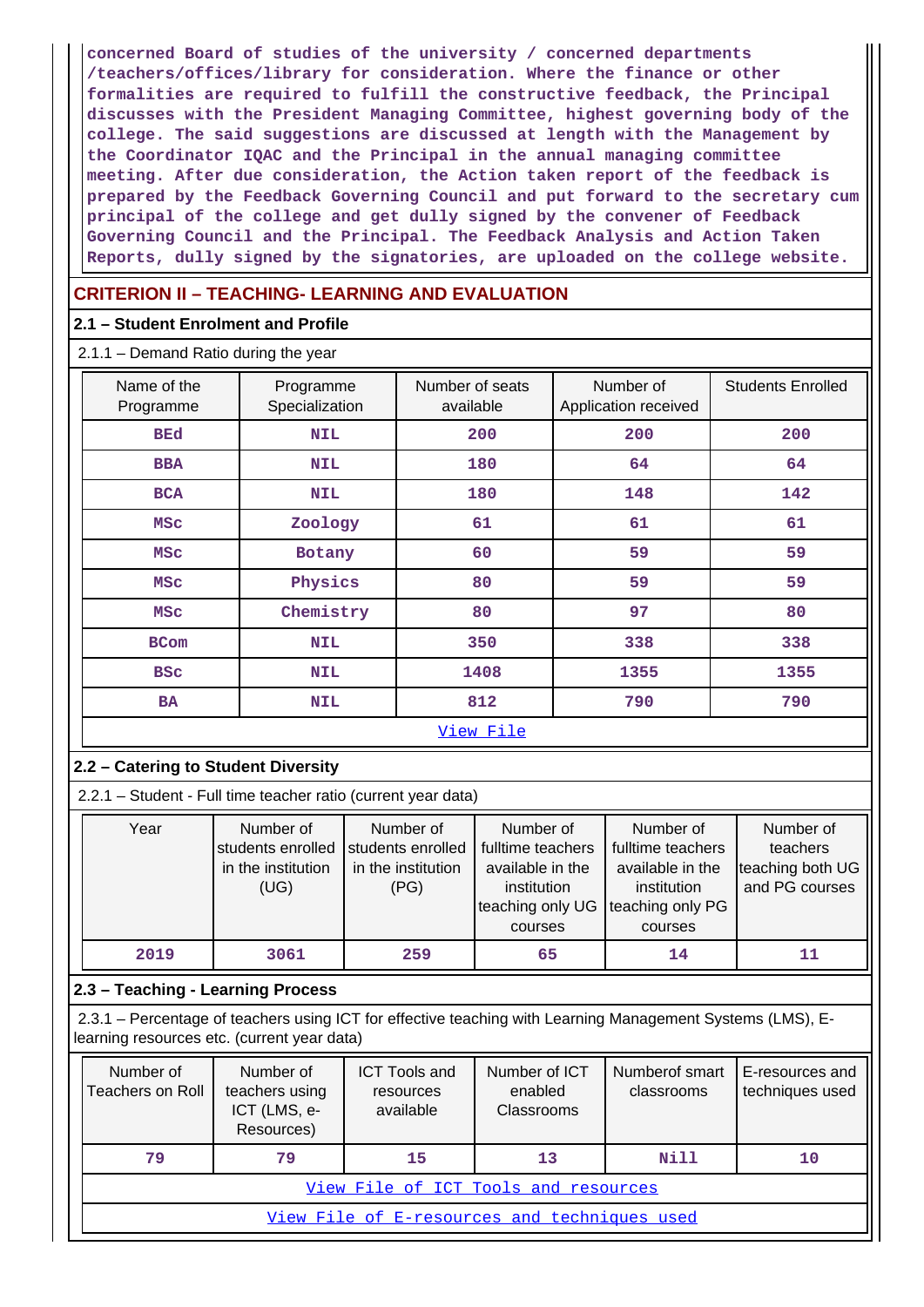## 2.3.2 – Students mentoring system available in the institution? Give details. (maximum 500 words)

 The college has developed a well organized mentoring system from the session 2017-18. Earlier the academic progress of the students was monitored by the class / subject teachers but had not much scope to look into the strengths and weaknesses of a student from his / her personal perspective. Mentor mentee system has helped the teachers to understand the basic and universal as well as personal problems of the students. Similarly, this system has provided an opportunity to the students to freely approach and interact with their mentors. In this way, the mentors remain constantly in touch with the students to council and help them to cope up with their personal /academic problems. The college assigns mentorship to all the teachers of different departments. Being a multi-faculty institution, this mentoring system has been developed in two ways: a) The mentoring system in BA, B.Sc. and B.Com where the number of students is large b) Classes having fix number of seats c) Mentoring system for online add-on-courses For the large strength the concerned mentor splits his/her class into small groups and one student of each group acts as leader of the unit. The said leader prepares the personal and academic data of students of his/her group and hands over the same to the teacher in charge. The mentor keeps the record of his/her mentees and studies the data carefully. This helps the teacher to know and understand the family/financial background, previous education sought, strengths and weaknesses of each student of his/her class. It also helps the teacher to sort out weak and advance learners of his/her class. After understanding the needs and requirements of the students, the concerned mentors place the same at the right platforms. Similarly, the students understand the organizational culture on one hand and develop values of cooperation and coordination on other hand. In the classes having fix number of seats, the teachers themselves prepare the data and keep with themselves. The college has started online Add on courses in collaboration with IIT, Bombay under Spoken Tutorial Project supported by the National Mission on Education through ICT of MHRD, Govt. of India, to promote IT literacy and skills among students. Teachers from different faculties act as mentors for different courses opted by the students from various streams. This has increased the interdisciplinary approach among the students and the teachers. The introduction of mentorship has proved beneficial for both students and teachers. Most of the teachers have willingly started devoting extra hours for weak and advance learners besides their allotted workload, because of the close intimacy with the students. Mentoring system has generated parental feeling among students for their teachers. Due to the increase in teacher student interaction, it has improved class attendance and well as discipline in the campus.

| Number of students enrolled in the<br>institution | Number of fulltime teachers | Mentor: Mentee Ratio |
|---------------------------------------------------|-----------------------------|----------------------|
| 3320                                              | 79                          | 1:42                 |

## **2.4 – Teacher Profile and Quality**

2.4.1 – Number of full time teachers appointed during the year

| No. of sanctioned<br>positions | No. of filled positions | Vacant positions | Positions filled during<br>the current year | No. of faculty with<br>Ph.D |
|--------------------------------|-------------------------|------------------|---------------------------------------------|-----------------------------|
| 87                             | ם ל                     |                  |                                             |                             |

 2.4.2 – Honours and recognition received by teachers (received awards, recognition, fellowships at State, National, International level from Government, recognised bodies during the year )

| Year of Award | Name of full time teachers<br>receiving awards from<br>state level, national level,<br>international level | Designation            | Name of the award,<br>fellowship, received from<br>Government or recognized<br>bodies  |
|---------------|------------------------------------------------------------------------------------------------------------|------------------------|----------------------------------------------------------------------------------------|
| 2019          | Dr. Manju Lata                                                                                             | Assistant<br>Professor | Young<br>Environmentalist<br>Award                                                     |
| 2019          | Dr. Manju Lata                                                                                             | Assistant<br>Professor | Young women<br>Scientist Award in<br><b>Botany</b>                                     |
| 2019          | Dr. Neha Sen                                                                                               | Assistant<br>Professor | Best paper<br>presentation award<br>in international<br>conference at<br>Vallabh Govt. |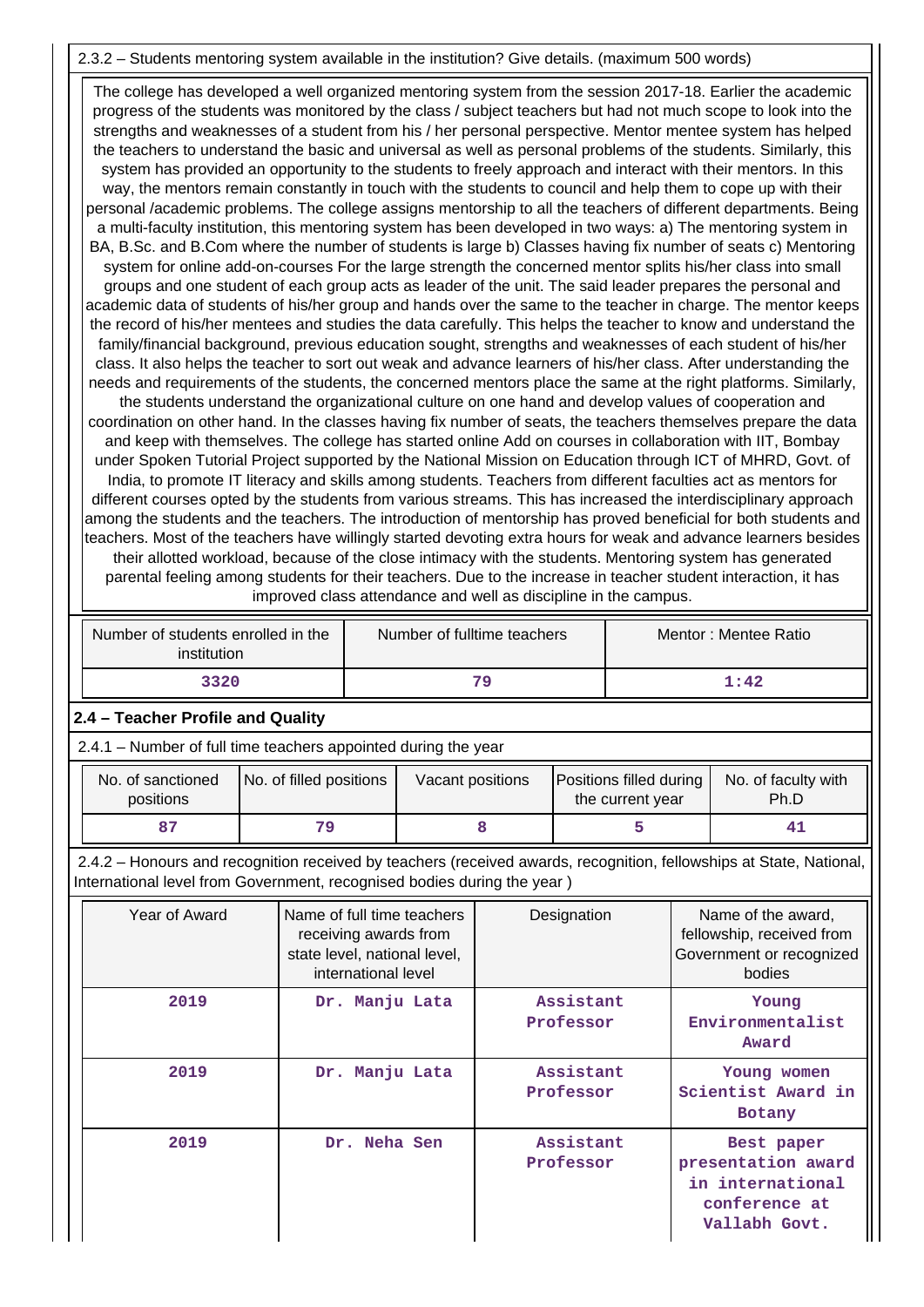|           |                   |                        | College Mandi, H.P                                                                                       |  |  |  |  |  |
|-----------|-------------------|------------------------|----------------------------------------------------------------------------------------------------------|--|--|--|--|--|
| 2019      | Dr. Latesh Kapoor | Associate<br>Professor | Best paper presen<br>tation-runners up<br>award in Multi-<br>Disciplinary<br>International<br>Conference |  |  |  |  |  |
| 2020      | Dr. Parul Goel    | Assistant<br>Professor | Young Women<br>Scientist award in<br>Plant Science                                                       |  |  |  |  |  |
| View File |                   |                        |                                                                                                          |  |  |  |  |  |

## **2.5 – Evaluation Process and Reforms**

 2.5.1 – Number of days from the date of semester-end/ year- end examination till the declaration of results during the year

| Programme Name | Programme Code | Semester/year | Last date of the last<br>semester-end/year-<br>end examination | <b>IDate of declaration of</b><br>results of semester-<br>end/ year- end<br>examination |
|----------------|----------------|---------------|----------------------------------------------------------------|-----------------------------------------------------------------------------------------|
| <b>MSC</b>     | Zoology        | 1st Semester  | 07/12/2019                                                     | 18/08/2020                                                                              |
| <b>MSC</b>     | Botany         | 1st Semester  | 07/12/2019                                                     | 18/08/2020                                                                              |
| <b>MSC</b>     | Chemistry      | 1st Semester  | 07/12/2019                                                     | 18/08/2020                                                                              |
| <b>MSC</b>     | Physics        | 1st Semester  | 10/12/2019                                                     | 07/08/2020                                                                              |
| <b>BEd</b>     | <b>NIL</b>     | 1st Semester  | 09/03/2020                                                     | 27/10/2020                                                                              |
| <b>BPES</b>    | <b>NIL</b>     | 1st Semester  | 11/11/2019                                                     | 21/07/2020                                                                              |
| <b>BCA</b>     | <b>NIL</b>     | 1st Semester  | 16/11/2019                                                     | 20/07/2020                                                                              |
| <b>BBA</b>     | <b>NIL</b>     | 1st Semester  | 18/11/2019                                                     | 20/07/2020                                                                              |
| <b>BBA</b>     | <b>NIL</b>     | 3rd Semester  | 15/11/2019                                                     | 22/07/2020                                                                              |
| <b>BCA</b>     | <b>NIL</b>     | 3rd Semester  | 14/11/2019                                                     | 27/07/2020                                                                              |
|                |                | View File     |                                                                |                                                                                         |

#### 2.5.2 – Reforms initiated on Continuous Internal Evaluation(CIE) system at the institutional level (250 words)

 **The college has no power to make any evaluation reforms on its own. It only implements the reforms made by the affiliating university regarding internal assessment and evaluation. The Himachal Pradesh University has made substantial reforms in the evaluation system by switching from semester system to annual system in undergraduate classes from the session 2018-19 keeping in view the topographical as well as geographical conditions of the state. The college has adopted the system of 30 Internal Assessment (CCA) and 70 End Semester Examination (ESE) for under graduate classes as per the guidelines of the H. P. University. The college at its own has constituted different committees (the RUSA Committee, Examination Committee, Academic Affairs Committee) to ensure the effective implementation of the evaluation reforms. All the notifications regarding evaluation reforms from the H.P. University are communicated to the faculty through office circulars well in time. The general guidelines regarding Continuous Comprehensive Assessment (CCA) and End Semester Examination (ESE) are given on the very first page of the attendance register to sensitize the students about the general guidelines regarding house tests, class tests, assignments and attendance for the whole academic session. The college at its own level has adopted the following evaluation methodology to evaluate the performance / achievement of students: Class room attendance of the students,**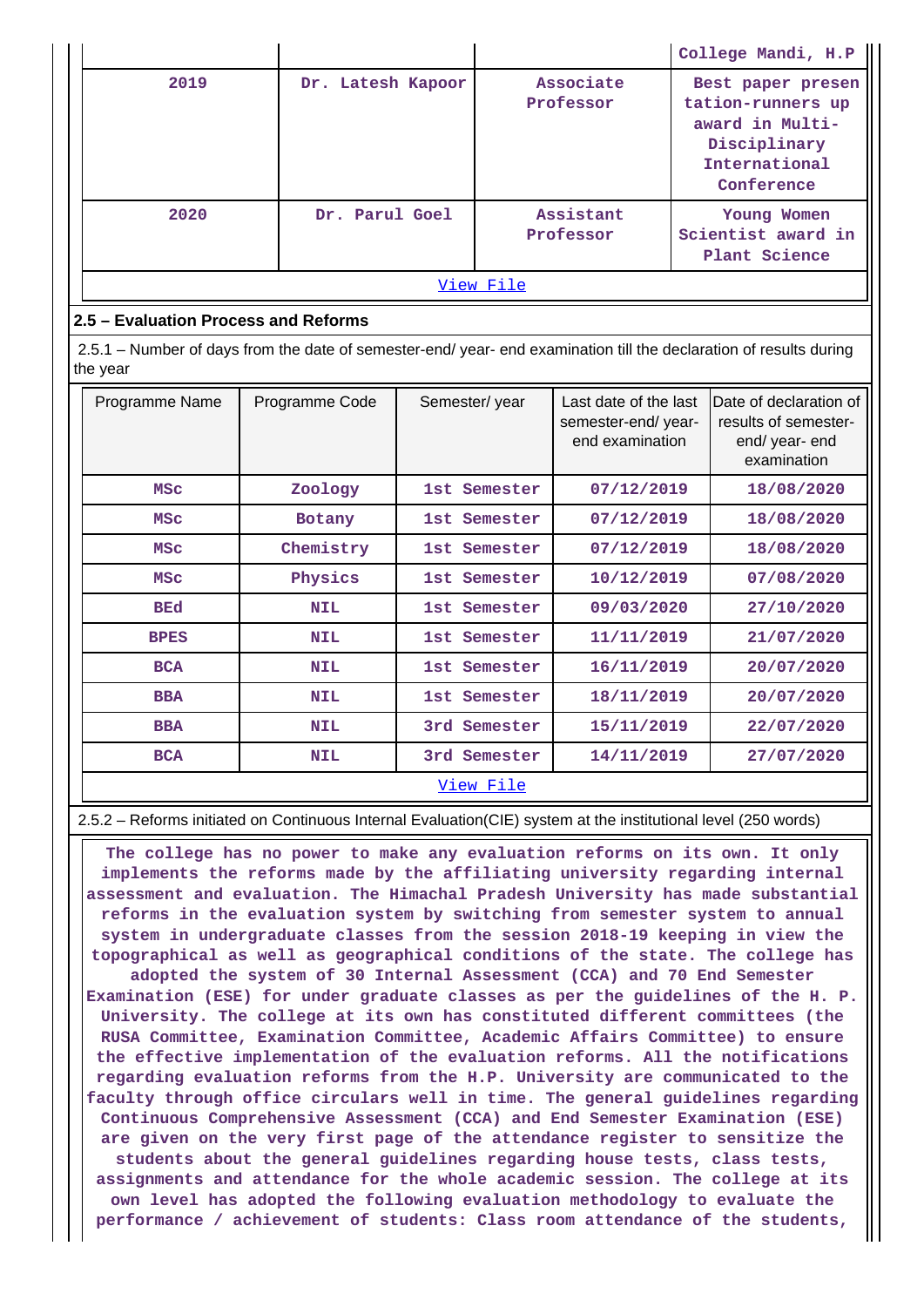**performance in class tests and house tests. The IQAC of the college has been formed to monitor and evaluate the quality of the teaching learning process.**

 2.5.3 – Academic calendar prepared and adhered for conduct of Examination and other related matters (250 words)

 **The college follows a complete academic calendar for the whole session provided by the affiliating University. In addition, it also prepares its own annual calendar of various activities which is published in the prospectus before the commencement of the academic session. Teaching learning and evaluation proceeds according to these schedules. The college strives to impart student–centric learning. Regular classes are conducted and attendance records are maintained by each teacher. Seminars / discussions are conducted by different departments and students are encouraged to actively participate in these activities. Formative assessments are planned and executed by the college. The provisional dates for house tests are declared well in advance so that students can be better prepared for the evaluation process. Performance of the students is monitored and evaluated through class tests, house tests, assignments, project works and seminars as per the schedule. The performance of the students is communicated to them by the concerned teachers in their respective classes which help them to become aware of their weaknesses and strengths. The college conducts result analysis of the courses and compares the results of the college with that of affiliating university. In general, the teachers complete the curriculum within the stipulated time frame of the academic calendar.**

#### **2.6 – Student Performance and Learning Outcomes**

 2.6.1 – Program outcomes, program specific outcomes and course outcomes for all programs offered by the institution are stated and displayed in website of the institution (to provide the weblink)

| https://www.mlsm.in/download/PO PSO CO.pdf |                                                  |                       |     |                                                              |                 |  |  |  |  |
|--------------------------------------------|--------------------------------------------------|-----------------------|-----|--------------------------------------------------------------|-----------------|--|--|--|--|
| 2.6.2 - Pass percentage of students        |                                                  |                       |     |                                                              |                 |  |  |  |  |
| Programme<br>Code                          | Programme<br>Programme<br>Name<br>Specialization |                       |     | Number of<br>students passed<br>in final year<br>examination | Pass Percentage |  |  |  |  |
| <b>NIL</b>                                 | <b>BA</b>                                        | VI<br>Semester        | 158 | 146                                                          | 92.41           |  |  |  |  |
| Medical                                    | <b>BSC</b>                                       | VI<br>Semester        | 120 | 85                                                           | 70.83           |  |  |  |  |
| $Non-$<br>Medical                          | <b>BSC</b>                                       | VI<br>Semester        | 220 | 128                                                          | 58.18           |  |  |  |  |
| <b>NIL</b>                                 | <b>BCom</b>                                      | <b>VI</b><br>Semester | 112 | 95                                                           | 84.82           |  |  |  |  |
| Zoology                                    | <b>MSC</b>                                       | <b>IV</b><br>Semester | 30  | 30                                                           | 100             |  |  |  |  |
| Botany                                     | <b>MSC</b>                                       | IV<br>Semester        | 29  | 28                                                           | 96.55           |  |  |  |  |
| Physics                                    | <b>MSC</b>                                       | IV<br>Semester        | 35  | 13                                                           | 37.14           |  |  |  |  |
| Chemistry                                  | <b>MSC</b>                                       | <b>IV</b><br>Semester | 40  | 19                                                           | 52.5            |  |  |  |  |
| <b>NIL</b>                                 | <b>BPEd</b>                                      | IV<br>Semester        | 36  | 32                                                           | 88.88           |  |  |  |  |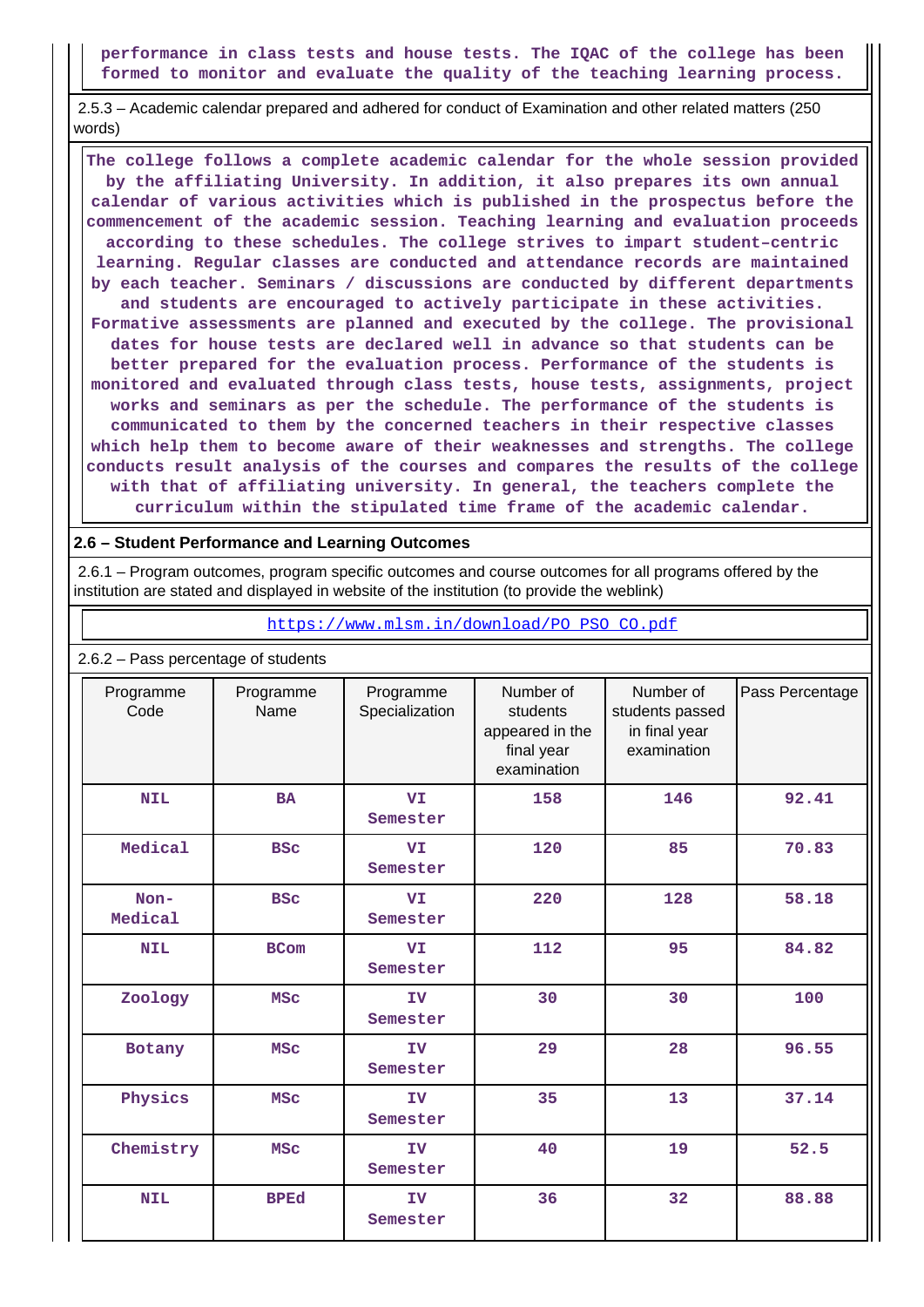| <b>NIL</b>                                                                                                                                                                | <b>BEd</b>           |  | IV<br>Semester                                                       | 100             |          | 95                                                | 945                                  |  |
|---------------------------------------------------------------------------------------------------------------------------------------------------------------------------|----------------------|--|----------------------------------------------------------------------|-----------------|----------|---------------------------------------------------|--------------------------------------|--|
|                                                                                                                                                                           | View File            |  |                                                                      |                 |          |                                                   |                                      |  |
| 2.7 - Student Satisfaction Survey                                                                                                                                         |                      |  |                                                                      |                 |          |                                                   |                                      |  |
| 2.7.1 - Student Satisfaction Survey (SSS) on overall institutional performance (Institution may design the<br>questionnaire) (results and details be provided as weblink) |                      |  |                                                                      |                 |          |                                                   |                                      |  |
|                                                                                                                                                                           |                      |  |                                                                      |                 |          | https://www.mlsm.in/FeedbackAnalysis 2019 20.aspx |                                      |  |
| <b>CRITERION III - RESEARCH, INNOVATIONS AND EXTENSION</b>                                                                                                                |                      |  |                                                                      |                 |          |                                                   |                                      |  |
| 3.1 - Resource Mobilization for Research                                                                                                                                  |                      |  |                                                                      |                 |          |                                                   |                                      |  |
| 3.1.1 - Research funds sanctioned and received from various agencies, industry and other organisations                                                                    |                      |  |                                                                      |                 |          |                                                   |                                      |  |
| Nature of the Project                                                                                                                                                     | Duration             |  | Name of the funding<br>agency                                        |                 |          | Total grant<br>sanctioned                         | Amount received<br>during the year   |  |
| <b>Nill</b>                                                                                                                                                               | 0 <sub>0</sub>       |  |                                                                      | <b>NIL</b>      |          | $\mathbf 0$                                       | $\mathbf 0$                          |  |
|                                                                                                                                                                           |                      |  |                                                                      | View File       |          |                                                   |                                      |  |
| 3.2 - Innovation Ecosystem                                                                                                                                                |                      |  |                                                                      |                 |          |                                                   |                                      |  |
| 3.2.1 - Workshops/Seminars Conducted on Intellectual Property Rights (IPR) and Industry-Academia Innovative<br>practices during the year                                  |                      |  |                                                                      |                 |          |                                                   |                                      |  |
| Title of workshop/seminar                                                                                                                                                 |                      |  | Name of the Dept.                                                    |                 |          |                                                   | Date                                 |  |
| Nil                                                                                                                                                                       |                      |  | Nil                                                                  |                 |          |                                                   |                                      |  |
| 3.2.2 - Awards for Innovation won by Institution/Teachers/Research scholars/Students during the year                                                                      |                      |  |                                                                      |                 |          |                                                   |                                      |  |
| Title of the innovation                                                                                                                                                   | Name of Awardee      |  | Awarding Agency                                                      |                 |          | Date of award                                     | Category                             |  |
| Young Women<br>Scientist Award                                                                                                                                            | Dr. Manju<br>Lata    |  | and<br>Environmental<br>Technology<br>Development<br>Society (AETDS) | Agricultural    |          | 02/12/2019                                        | Botany                               |  |
| Young Environ<br>mentalist Award                                                                                                                                          | Dr. Manju<br>Lata    |  | Environmental<br>Technology<br>Development<br>Society                | Agro            |          | 29/09/2019                                        | Envionment<br>and Allied<br>Sciences |  |
| First<br>Position in<br>Paper<br>Presentation                                                                                                                             | Dr. Neha Sen         |  | Government PG<br>College Mandi                                       | Vallabh         |          | 11/08/2019                                        | Chemistry                            |  |
| Second<br>Position in<br>Paper<br>Presentation                                                                                                                            | Dr. latesh<br>Kapoor |  | Vallabh<br>12/08/2019<br>Government PG<br>College Mandi              |                 | Commerce |                                                   |                                      |  |
| Young Women<br>Scientist Award                                                                                                                                            | Dr. Parul<br>Goel    |  |                                                                      | <b>NTAEBSID</b> |          | 22/06/2020                                        | Botany                               |  |
|                                                                                                                                                                           |                      |  |                                                                      | View File       |          |                                                   |                                      |  |
| 3.2.3 - No. of Incubation centre created, start-ups incubated on campus during the year                                                                                   |                      |  |                                                                      |                 |          |                                                   |                                      |  |
| Incubation                                                                                                                                                                | Name                 |  | Sponsered By                                                         | Name of the     |          | Nature of Start-                                  | Date of                              |  |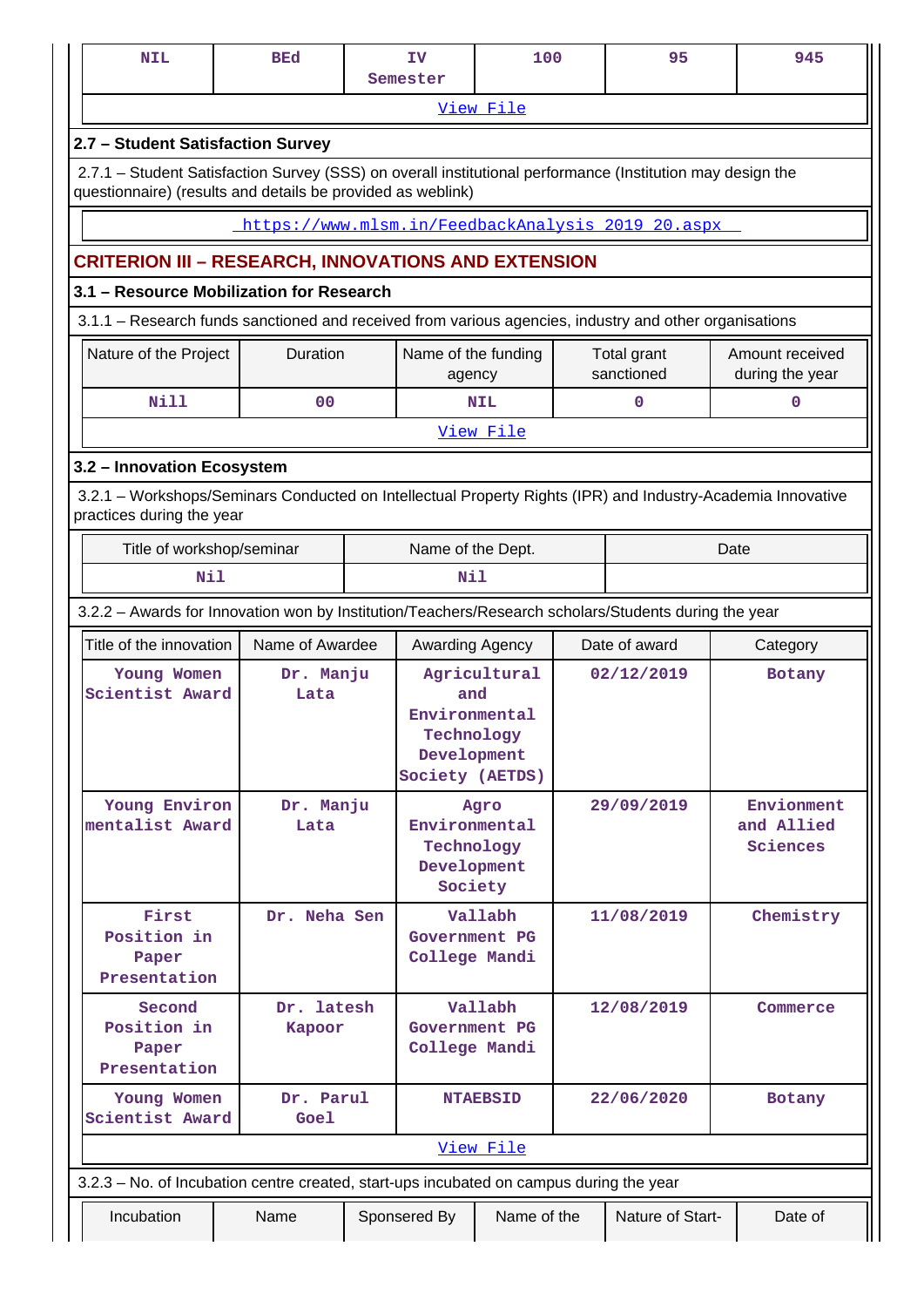| Center                                                                                             |                                       |  |                                                   |                        |           | Start-up              |  | up                                                                 | Commencement                                                                                                       |  |
|----------------------------------------------------------------------------------------------------|---------------------------------------|--|---------------------------------------------------|------------------------|-----------|-----------------------|--|--------------------------------------------------------------------|--------------------------------------------------------------------------------------------------------------------|--|
| Nil                                                                                                | Nil                                   |  | Nil                                               |                        |           | Nil                   |  | Nil                                                                | Nill                                                                                                               |  |
| View File                                                                                          |                                       |  |                                                   |                        |           |                       |  |                                                                    |                                                                                                                    |  |
| 3.3 - Research Publications and Awards                                                             |                                       |  |                                                   |                        |           |                       |  |                                                                    |                                                                                                                    |  |
| 3.3.1 - Incentive to the teachers who receive recognition/awards                                   |                                       |  |                                                   |                        |           |                       |  |                                                                    |                                                                                                                    |  |
|                                                                                                    | <b>State</b>                          |  |                                                   | National               |           |                       |  | International                                                      |                                                                                                                    |  |
|                                                                                                    | $\mathbf 0$                           |  |                                                   | 0                      |           |                       |  | 0                                                                  |                                                                                                                    |  |
| 3.3.2 - Ph. Ds awarded during the year (applicable for PG College, Research Center)                |                                       |  |                                                   |                        |           |                       |  |                                                                    |                                                                                                                    |  |
|                                                                                                    | Name of the Department                |  |                                                   |                        |           |                       |  | Number of PhD's Awarded                                            |                                                                                                                    |  |
|                                                                                                    | Nil                                   |  |                                                   |                        |           |                       |  | Nill                                                               |                                                                                                                    |  |
| 3.3.3 - Research Publications in the Journals notified on UGC website during the year              |                                       |  |                                                   |                        |           |                       |  |                                                                    |                                                                                                                    |  |
| <b>Type</b>                                                                                        |                                       |  | Department                                        |                        |           | Number of Publication |  |                                                                    | Average Impact Factor (if<br>any)                                                                                  |  |
| International                                                                                      |                                       |  | Physics                                           |                        |           | 1                     |  |                                                                    | .6                                                                                                                 |  |
| International                                                                                      |                                       |  | <b>Biosciences</b>                                |                        |           | 8                     |  |                                                                    | $\overline{2}$                                                                                                     |  |
| International                                                                                      |                                       |  | Chemistry                                         |                        |           | 4                     |  |                                                                    | 1.2                                                                                                                |  |
| National                                                                                           |                                       |  | Education                                         |                        |           | 5                     |  |                                                                    | $\Omega$                                                                                                           |  |
| National                                                                                           |                                       |  | English                                           |                        | 1         |                       |  | $\mathbf 0$                                                        |                                                                                                                    |  |
|                                                                                                    |                                       |  |                                                   |                        | View File |                       |  |                                                                    |                                                                                                                    |  |
| Proceedings per Teacher during the year                                                            |                                       |  |                                                   |                        |           |                       |  |                                                                    | 3.3.4 - Books and Chapters in edited Volumes / Books published, and papers in National/International Conference    |  |
|                                                                                                    | Department                            |  |                                                   |                        |           |                       |  | Number of Publication                                              |                                                                                                                    |  |
|                                                                                                    | <b>Biosciences</b>                    |  |                                                   |                        |           |                       |  | 5                                                                  |                                                                                                                    |  |
|                                                                                                    | English                               |  |                                                   |                        |           |                       |  | 1                                                                  |                                                                                                                    |  |
|                                                                                                    |                                       |  |                                                   |                        | View File |                       |  |                                                                    |                                                                                                                    |  |
| Web of Science or PubMed/ Indian Citation Index                                                    |                                       |  |                                                   |                        |           |                       |  |                                                                    | 3.3.5 - Bibliometrics of the publications during the last Academic year based on average citation index in Scopus/ |  |
| Title of the<br>Paper                                                                              | Name of<br>Author                     |  | Title of journal                                  | Year of<br>publication |           | <b>Citation Index</b> |  | Institutional<br>affiliation as<br>mentioned in<br>the publication | Number of<br>citations<br>excluding self<br>citation                                                               |  |
| Promising<br>Transcript<br>ion<br>Factors<br>for Salt<br>and<br>Drought<br>Tolerance<br>in Plants. | Dr.<br>Parul Goel                     |  | Plant<br>Physiology<br>Reports                    |                        | 2019      | $\mathbf 0$           |  | Institute<br>of<br>Himalyan b<br>ioresource<br>and<br>technology   | <b>Nill</b>                                                                                                        |  |
| Integrat<br>ive<br>analysis<br>of                                                                  | Dr.<br>Parul<br>GoelDr.<br>Parul Goel |  | Energy,<br>Environmen<br>t, and Sus<br>tainabilit |                        | 2019      | $\mathbf{1}$          |  | Institute<br>of<br>Himalyan b                                      | $\mathbf{1}$                                                                                                       |  |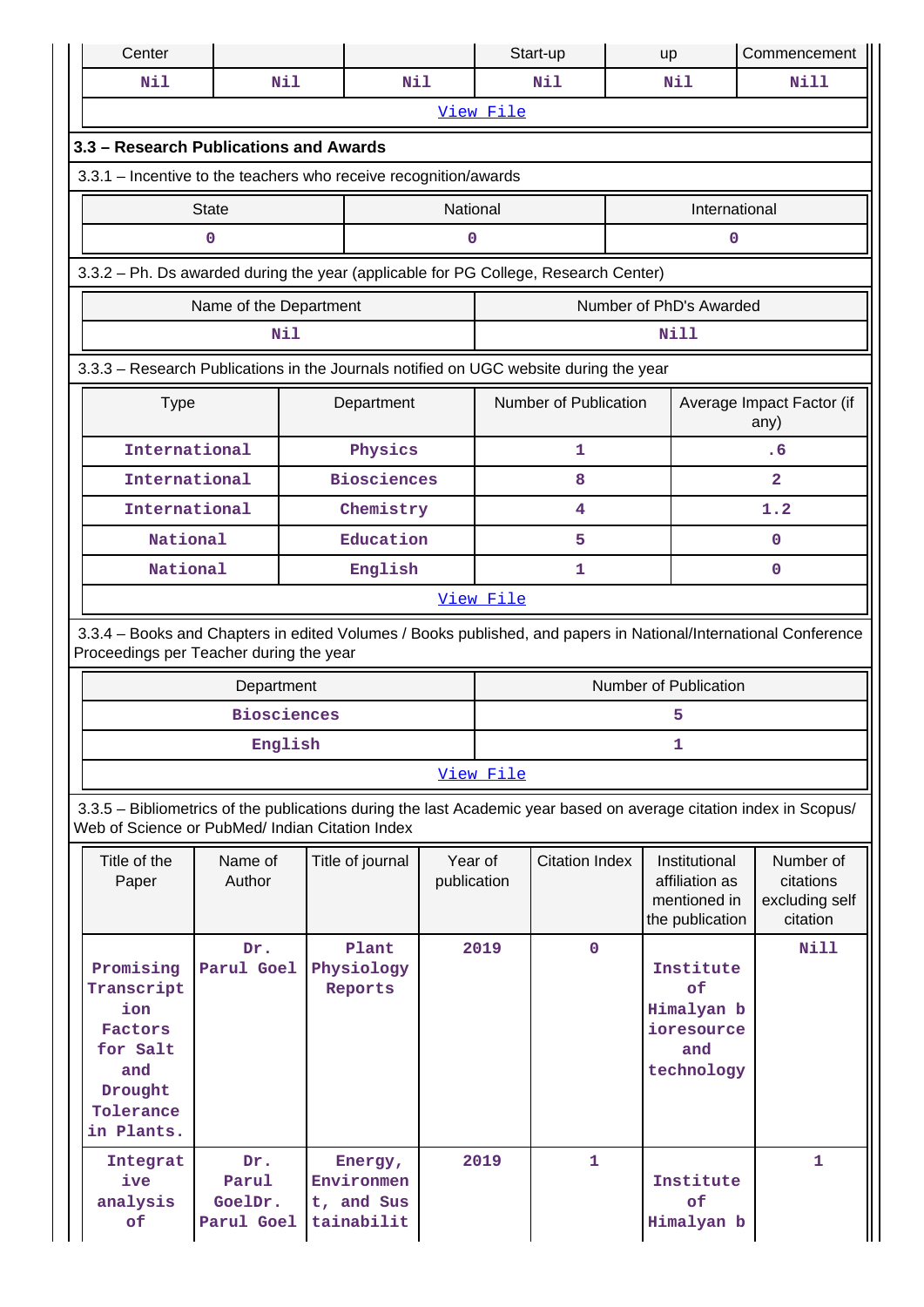| hexaploid<br>wheat<br>roots<br>identifies<br>signature<br>components<br>during<br>iron starv<br>ation.                                                                                                                                      |                        | У                                                                                                    |                        |                 | ioresource<br>and<br>technology                         |                                                                    |
|---------------------------------------------------------------------------------------------------------------------------------------------------------------------------------------------------------------------------------------------|------------------------|------------------------------------------------------------------------------------------------------|------------------------|-----------------|---------------------------------------------------------|--------------------------------------------------------------------|
| Genome-<br>wide ident  <br>ification<br>and<br>expression<br>profiling<br>of genes<br>encoding<br>universal<br>stress<br>proteins<br>(USP)<br>identify m<br>$ulti-$<br>stress<br>responsive<br>USP genes<br>in Arabido<br>psis<br>thaliana. | Dr.<br>Parul Goel      | Journal<br>of exprime<br>ntal<br>botany                                                              | 2019                   | 12 <sub>2</sub> | National<br>Agri-food<br>biotechnol<br>ogy<br>Institute | 10 <sub>1</sub>                                                    |
| Differen<br>tial Pulse<br>Polarograp<br>hic Invest<br>igations<br>on<br>Glyphosate<br>and Glufos<br>inate<br>Herbicides<br>in<br>Relation<br>to Their E<br>nvironment<br>a <sub>1</sub><br>Analysis                                         | Dr.<br>Naresh<br>Kumar | Bulletin<br>of Environ<br>mental Con<br>tamination<br>and<br>Toxicology<br>(Springer)                | 2020                   | $\mathbf{0}$    | HP<br>University<br>Shimla                              | <b>Nill</b>                                                        |
|                                                                                                                                                                                                                                             |                        |                                                                                                      | View File              |                 |                                                         |                                                                    |
|                                                                                                                                                                                                                                             |                        | 3.3.6 - h-Index of the Institutional Publications during the year. (based on Scopus/ Web of science) |                        |                 |                                                         |                                                                    |
| Title of the<br>Paper                                                                                                                                                                                                                       | Name of<br>Author      | Title of journal                                                                                     | Year of<br>publication | h-index         | Number of<br>citations<br>excluding self<br>citation    | Institutional<br>affiliation as<br>mentioned in<br>the publication |
| <b>Bio</b>                                                                                                                                                                                                                                  | Dr.<br>Parul Goel      | Plant<br>Physiology<br>Reports                                                                       | 2019                   | $\overline{7}$  | 7                                                       | Institute<br>of<br>Himalyan b                                      |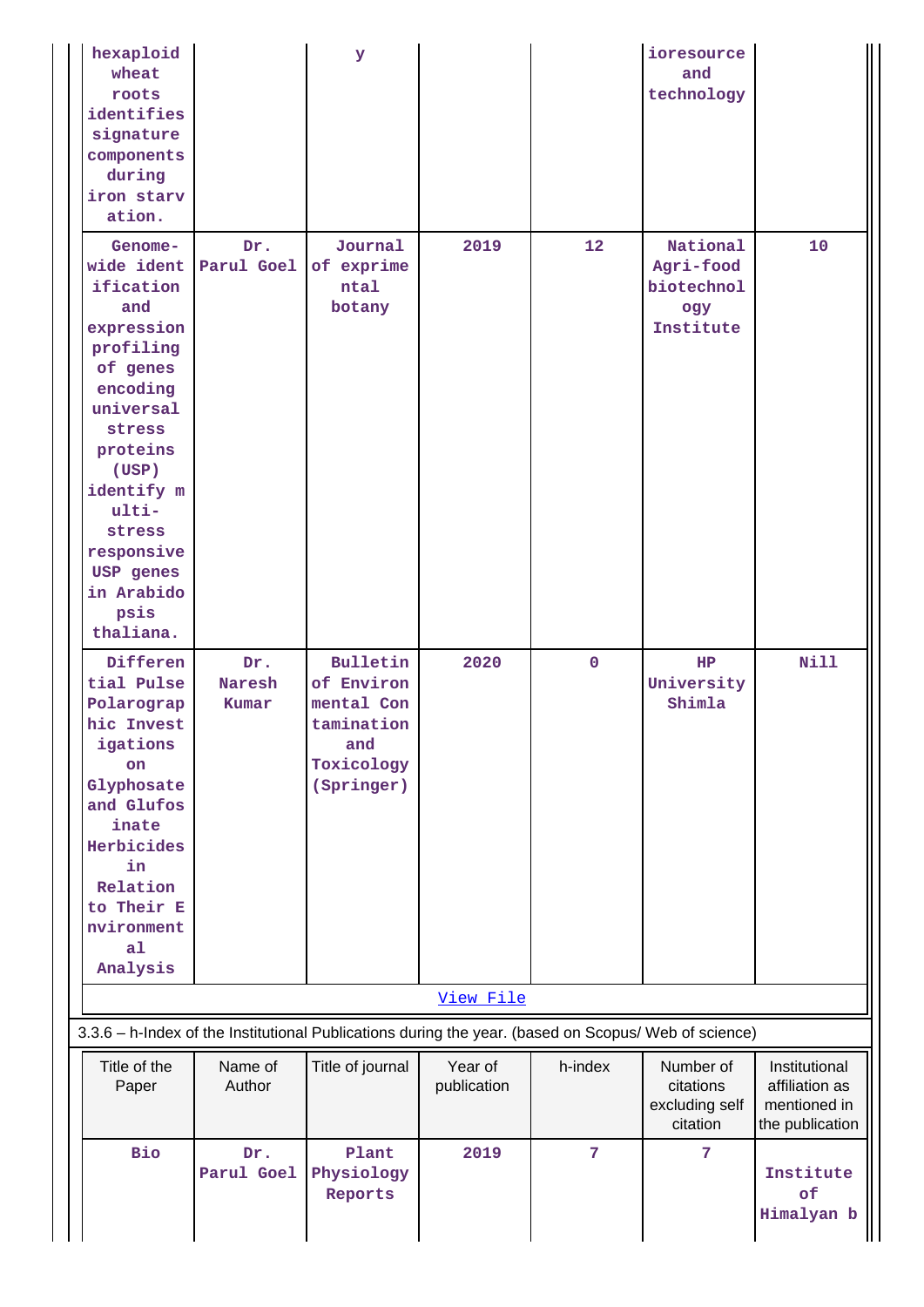|                                                                                                                                                                                                                    |                                                                                 |  |                                                                                       |     |           |                                                          |              | ioresource<br>and                                                              |
|--------------------------------------------------------------------------------------------------------------------------------------------------------------------------------------------------------------------|---------------------------------------------------------------------------------|--|---------------------------------------------------------------------------------------|-----|-----------|----------------------------------------------------------|--------------|--------------------------------------------------------------------------------|
| <b>Bio</b>                                                                                                                                                                                                         | Dr.<br>Parul Goel                                                               |  | Energy,<br>Environmen<br>t, and Sus<br>tainabilit<br>У                                |     | 2019      | $\overline{7}$                                           | 7            | technology<br>Institute<br>оf<br>Himalyan b<br>ioresource<br>and<br>technology |
| <b>Bio</b>                                                                                                                                                                                                         | Dr.<br>Parul Goel                                                               |  | Journal<br>of exprime<br>ntal<br>botany                                               |     | 2019      | $\overline{7}$                                           | 7            | National<br>Agri-food<br>biotechnol<br>ogy<br>Institute                        |
| Chemistry                                                                                                                                                                                                          | Dr. Neha<br>Sen                                                                 |  | Journal<br>of<br>chemical C<br>rystallogr<br>aphy<br>(Springer)                       |     | 2019      | $\mathbf{1}$                                             | $\mathbf{1}$ | Jiwaji<br>University<br>Gwalior                                                |
| Chemistry                                                                                                                                                                                                          | Dr.<br>Naresh<br>Kumar                                                          |  | Bulletin<br>of Environ<br>mental Con<br>tamination<br>and<br>Toxicology<br>(Springer) |     | 2020      | $\overline{a}$                                           | 12           | HP<br>university<br>Shimla                                                     |
|                                                                                                                                                                                                                    |                                                                                 |  |                                                                                       |     | View File |                                                          |              |                                                                                |
| 3.3.7 - Faculty participation in Seminars/Conferences and Symposia during the year:                                                                                                                                |                                                                                 |  |                                                                                       |     |           |                                                          |              |                                                                                |
| Number of Faculty                                                                                                                                                                                                  |                                                                                 |  | International                                                                         |     | National  | <b>State</b>                                             |              | Local                                                                          |
| Attended/Semi<br>nars/Workshops                                                                                                                                                                                    |                                                                                 |  | 52                                                                                    | 131 |           | 7                                                        |              | 1                                                                              |
| Presented<br>papers                                                                                                                                                                                                |                                                                                 |  | 12                                                                                    |     | 7         | Nill                                                     |              | <b>Nill</b>                                                                    |
|                                                                                                                                                                                                                    |                                                                                 |  |                                                                                       |     | View File |                                                          |              |                                                                                |
| 3.4 - Extension Activities                                                                                                                                                                                         |                                                                                 |  |                                                                                       |     |           |                                                          |              |                                                                                |
| 3.4.1 – Number of extension and outreach programmes conducted in collaboration with industry, community and<br>Non- Government Organisations through NSS/NCC/Red cross/Youth Red Cross (YRC) etc., during the year |                                                                                 |  |                                                                                       |     |           |                                                          |              |                                                                                |
| Title of the activities                                                                                                                                                                                            |                                                                                 |  | Organising unit/agency/<br>collaborating agency                                       |     |           | Number of teachers<br>participated in such<br>activities |              | Number of students<br>participated in such<br>activities                       |
| Orientation<br>Programme at Zonal<br>Hospital, Mandi on                                                                                                                                                            | One Day                                                                         |  | Red Ribbon Club,<br>Mandi                                                             |     |           | 1                                                        |              | 3                                                                              |
|                                                                                                                                                                                                                    | 14th Nov., 2019<br>Oath Taking<br>Ceremony and<br>Cleanliness<br>campaign in an |  | As per direction<br>of HPU, Shimla                                                    |     |           | 5                                                        |              | 75                                                                             |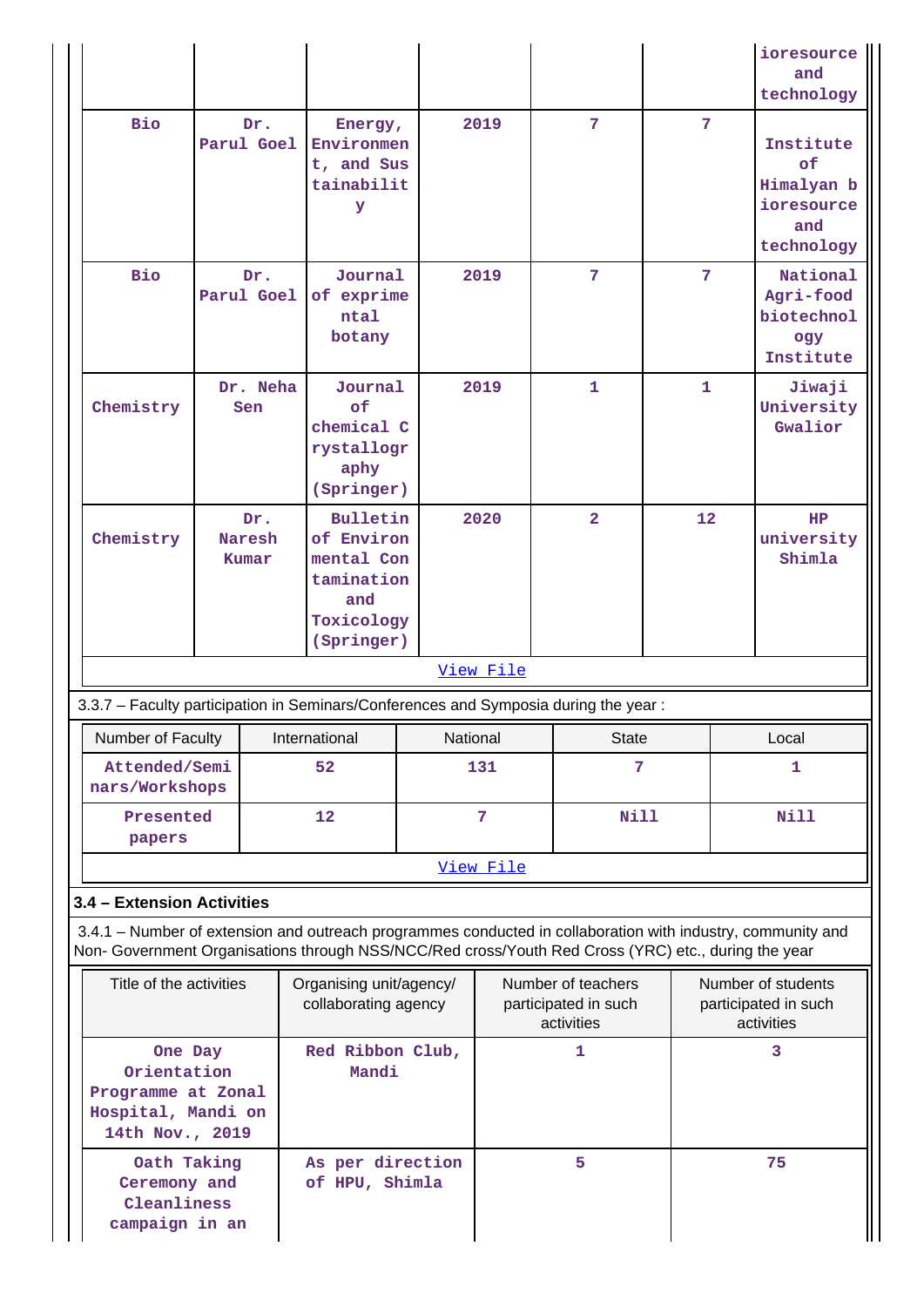| around the college<br>campus on 2nd Oct.,<br>2019.                                                                                                                |                                                               |                        |                                        |
|-------------------------------------------------------------------------------------------------------------------------------------------------------------------|---------------------------------------------------------------|------------------------|----------------------------------------|
| Rally regarding<br>Plastic Waste<br>Management on 24th<br>Sept., 2019                                                                                             | As per direction<br>of HPU, Shimla                            | 3                      | 102                                    |
| Oath Taking<br>Ceremony on the<br>occasion of Fit<br>India Movement<br>Inauguration<br>Function on 29th<br>Aug., 2019.                                            | Direction from<br>Prime Minister's<br>Office                  | 33                     | 150                                    |
| Lecture on Stress<br>Management by Sh.<br>Raj Kumar and Mr.<br>Shanu on dated 29th<br>Aug., 2019.                                                                 | Art of Living,<br>Sundernagar                                 | 5.                     | 78                                     |
| Lecture on AIDS<br>Awareness by Mrs.<br>Manisha Prabha<br>Counsellor at Civil<br>Hospital<br>Sundernagar, on<br>International Youth<br>Day on 22nd Aug.,<br>2019. | NSS and Red<br>Ribbon Club                                    | 17                     | 92                                     |
| Cleanliness<br>Campaign in and<br>around the college<br>campus on 15th<br>Aug., 2019.                                                                             | As per direction<br>of HPU, Shimla                            | 7                      | 70                                     |
| Oath Taking<br>Ceremony on<br>Cleanliness in<br>college campus on<br>10th Aug., 2019.                                                                             | As per direction<br>of HPU, Shimla                            | 12                     | 80                                     |
| Plantation<br>Campaign at Bhawana<br>(Hara Bagh) on 29th<br>July, 2019.                                                                                           | NSS Units and<br>Forest Department<br>Sundernagar<br>Division | 3                      | 90                                     |
| Mega Pollution<br>Pakhwara                                                                                                                                        | MLSM NCC Unit<br>Sundernagar                                  | $\overline{2}$         | 63                                     |
|                                                                                                                                                                   |                                                               | View File              |                                        |
| 3.4.2 - Awards and recognition received for extension activities from Government and other recognized bodies<br>during the year                                   |                                                               |                        |                                        |
| Name of the activity                                                                                                                                              | Award/Recognition                                             | <b>Awarding Bodies</b> | Number of students<br><b>Benefited</b> |

|                               |                                |                                        | <b>Benefited</b> |
|-------------------------------|--------------------------------|----------------------------------------|------------------|
| State Mega Camp<br>and Pre RD | 6 Volunteers and<br>1 Official | Himachal Pradesh<br>University, Shimla |                  |
| Selection Camp for            |                                |                                        |                  |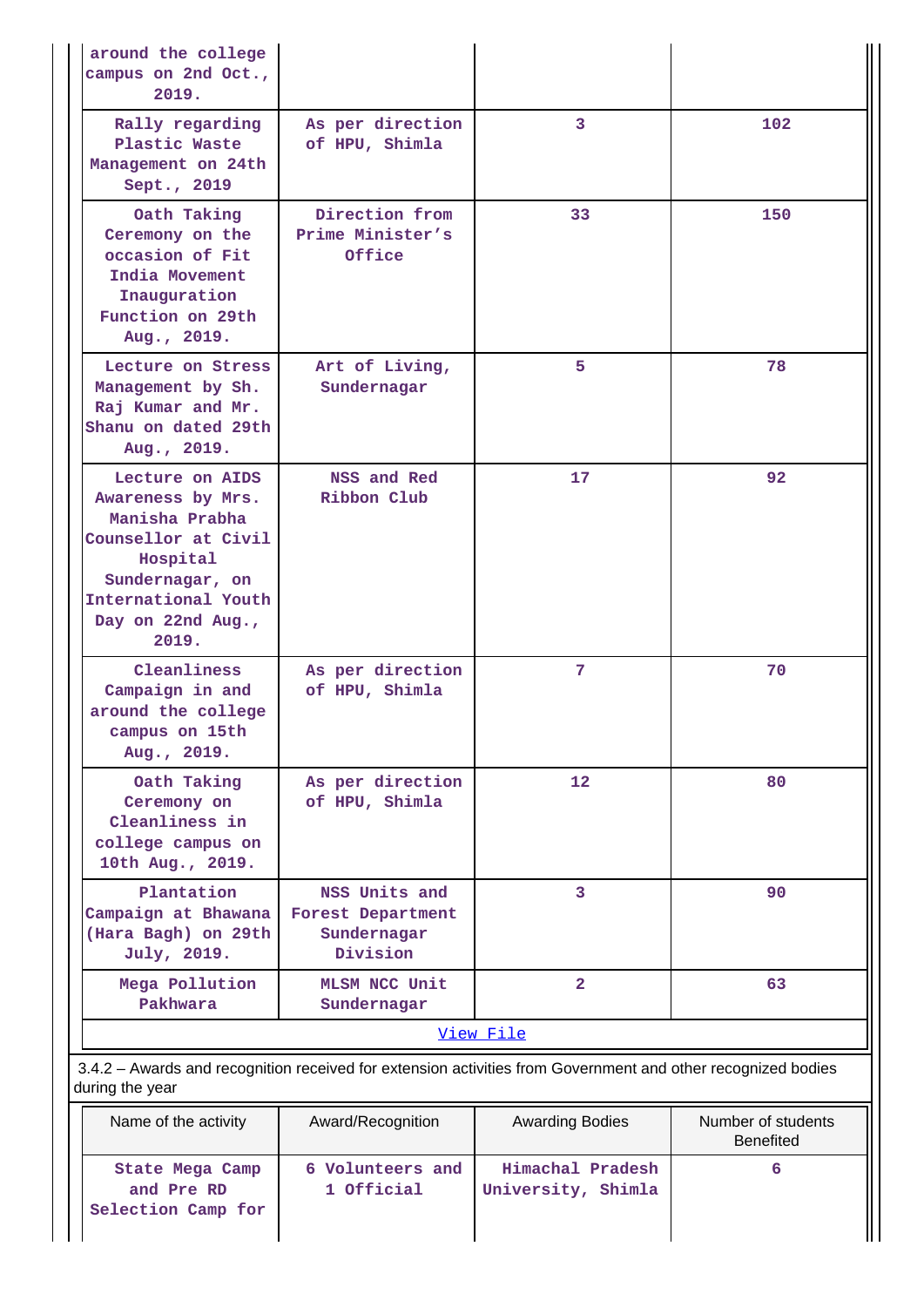| 2019-20 held at<br>Govt. College<br>Karsog w.e.f. 24th<br>Sept., 2019 to 28th<br>Sept., 2019.<br>Pre RD North Zone<br>Camp held at<br>Chitkara<br>University, Rajpura<br>w.e.f. 15th Nov.,<br>2019 to 24th Nov.,<br>2019 | 2 Volunteers and<br>1 Official                     |                                                                                                                       |           | Himachal Pradesh<br>University, Shimla                  |  | $\overline{2}$                                          |  |  |  |
|--------------------------------------------------------------------------------------------------------------------------------------------------------------------------------------------------------------------------|----------------------------------------------------|-----------------------------------------------------------------------------------------------------------------------|-----------|---------------------------------------------------------|--|---------------------------------------------------------|--|--|--|
| National<br>Integration Camp<br>held at MCMDAV<br>College Kangra<br>$(H.P.)$ w.e.f. $24th$<br>Feb., 2020 to 1st<br>March, 2020.                                                                                          |                                                    | 2 Volunteers                                                                                                          |           | Ministry of Youth<br>Affairs and Sports                 |  | $\overline{a}$                                          |  |  |  |
|                                                                                                                                                                                                                          |                                                    |                                                                                                                       | View File |                                                         |  |                                                         |  |  |  |
| 3.4.3 - Students participating in extension activities with Government Organisations, Non-Government<br>Organisations and programmes such as Swachh Bharat, Aids Awareness, Gender Issue, etc. during the year           |                                                    |                                                                                                                       |           |                                                         |  |                                                         |  |  |  |
| Name of the scheme                                                                                                                                                                                                       | Organising unit/Agen<br>cy/collaborating<br>agency | Name of the activity                                                                                                  |           | Number of teachers<br>participated in such<br>activites |  | Number of students<br>participated in such<br>activites |  |  |  |
| Health and<br>Hygiene                                                                                                                                                                                                    | Direction<br>from Prime<br>Minister's<br>Office    | Oath Taking<br>Ceremony on the<br>occasion of Fit<br>India Movement<br>Inauguration<br>Function on<br>29th Aug., 2019 |           | 33                                                      |  | 150                                                     |  |  |  |
| Gender Issue                                                                                                                                                                                                             | As per<br>direction of<br>HPU, Shimla              | Lecture on<br>Constitution<br>Day by Dr.<br>Rajinder Singh<br>and Oath Taking<br>Ceremony on<br>26th Nov.,<br>2019.   |           | $12 \overline{ }$                                       |  | 140                                                     |  |  |  |
| <b>AIDS</b><br>Awareness                                                                                                                                                                                                 | Red Ribbon<br>Club and B.Ed.<br>Department         | World AIDS Day<br>on 6th Dec.,<br>2019.                                                                               | Rally on  | 7                                                       |  | 110                                                     |  |  |  |
| <b>AIDS</b><br>Awareness                                                                                                                                                                                                 | Red Ribbon<br>Club, Mandi                          | Orientation<br>Programme at<br>Zonal Hospital,<br>Mandi on 14th<br>Nov., 2019                                         | One Day   | 1                                                       |  | $\overline{3}$                                          |  |  |  |
| <b>AIDS</b><br>Awareness                                                                                                                                                                                                 | NSS and Red<br>Ribbon Club                         | Lecture on<br><b>AIDS Awareness</b><br>by Mrs. Manisha                                                                |           | 17 <sub>1</sub>                                         |  | 92                                                      |  |  |  |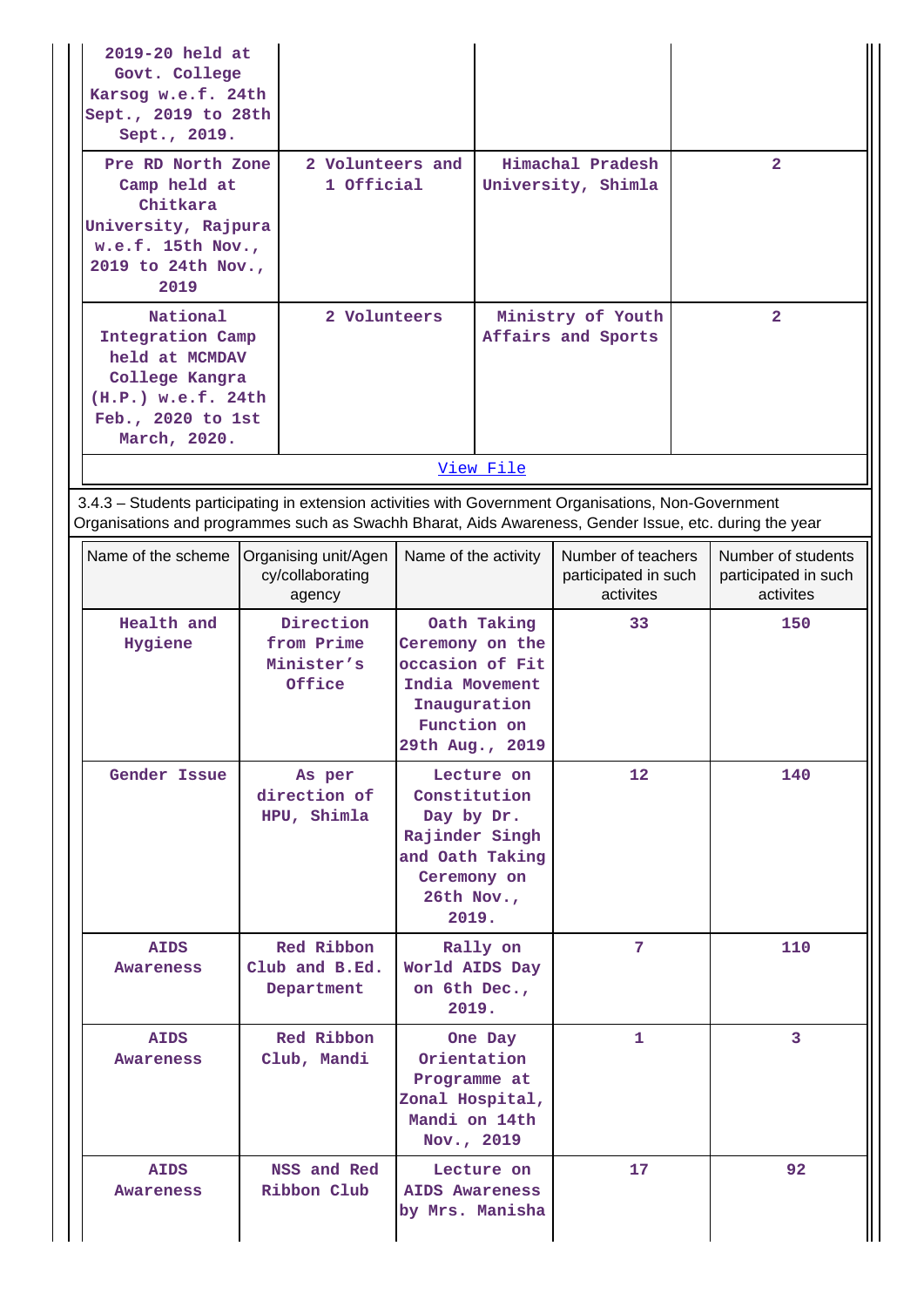|                                                                                                                                                          | Prabha<br>Counsellor at<br>Civil Hospital<br>Sundernagar, on<br>International<br>Youth Day on<br>22nd Aug., 2019 |                                                                                                                           |                                                                                          |                             |                |         |             |          |
|----------------------------------------------------------------------------------------------------------------------------------------------------------|------------------------------------------------------------------------------------------------------------------|---------------------------------------------------------------------------------------------------------------------------|------------------------------------------------------------------------------------------|-----------------------------|----------------|---------|-------------|----------|
| Save<br>Environment                                                                                                                                      | District<br>Disaster<br>Management<br>Authority,<br>Mandi, Himachal<br>Pradesh.                                  |                                                                                                                           | Workshop on<br>Disaster<br>Management on<br>22nd Dec.,<br>2019.                          |                             | 8              |         |             | 100      |
| Save<br>As per<br>direction of<br>Environment<br>HPU, Shimla                                                                                             |                                                                                                                  |                                                                                                                           | regarding<br>Plastic Waste<br>Management on<br>24th Sept.,<br>2019                       | Rally                       | $\overline{3}$ |         |             | 102      |
| Swachh Bharat                                                                                                                                            | As per<br>direction of<br>HPU, Shimla                                                                            |                                                                                                                           | Campaign in and<br>around the<br>college campus<br>on 15th Aug.,<br>2019.                | Cleanliness                 | 7              |         |             | 70       |
| Swachh Bharat<br>As per<br>direction of<br>HPU, Shimla                                                                                                   |                                                                                                                  |                                                                                                                           | Oath Taking<br>Ceremony on<br>Cleanliness in<br>college campus<br>on 10th Aug.,<br>2019. |                             |                | $12 \,$ |             | 80       |
| Swachh Bharat                                                                                                                                            | NSS Units and<br>Forest<br>Department<br>Sundernagar<br>Division                                                 |                                                                                                                           | Plantation<br>Campaign at<br>Bhawana (Hara<br>Bagh) on 29th<br>July, 2019.               |                             |                | 3.      |             | 90       |
|                                                                                                                                                          |                                                                                                                  |                                                                                                                           |                                                                                          | View File                   |                |         |             |          |
| 3.5 - Collaborations<br>3.5.1 – Number of Collaborative activities for research, faculty exchange, student exchange during the year                      |                                                                                                                  |                                                                                                                           |                                                                                          |                             |                |         |             |          |
| Nature of activity                                                                                                                                       |                                                                                                                  | Participant                                                                                                               |                                                                                          | Source of financial support |                |         |             | Duration |
| <b>NIL</b>                                                                                                                                               |                                                                                                                  | 0                                                                                                                         |                                                                                          |                             | <b>NIL</b>     |         |             | 0        |
|                                                                                                                                                          |                                                                                                                  |                                                                                                                           |                                                                                          | View File                   |                |         |             |          |
| 3.5.2 - Linkages with institutions/industries for internship, on-the- job training, project work, sharing of research<br>facilities etc. during the year |                                                                                                                  |                                                                                                                           |                                                                                          |                             |                |         |             |          |
| Nature of linkage<br>Title of the<br>linkage                                                                                                             |                                                                                                                  | <b>Duration From</b><br>Name of the<br>partnering<br>institution/<br>industry<br>/research lab<br>with contact<br>details |                                                                                          | <b>Duration To</b>          |                |         | Participant |          |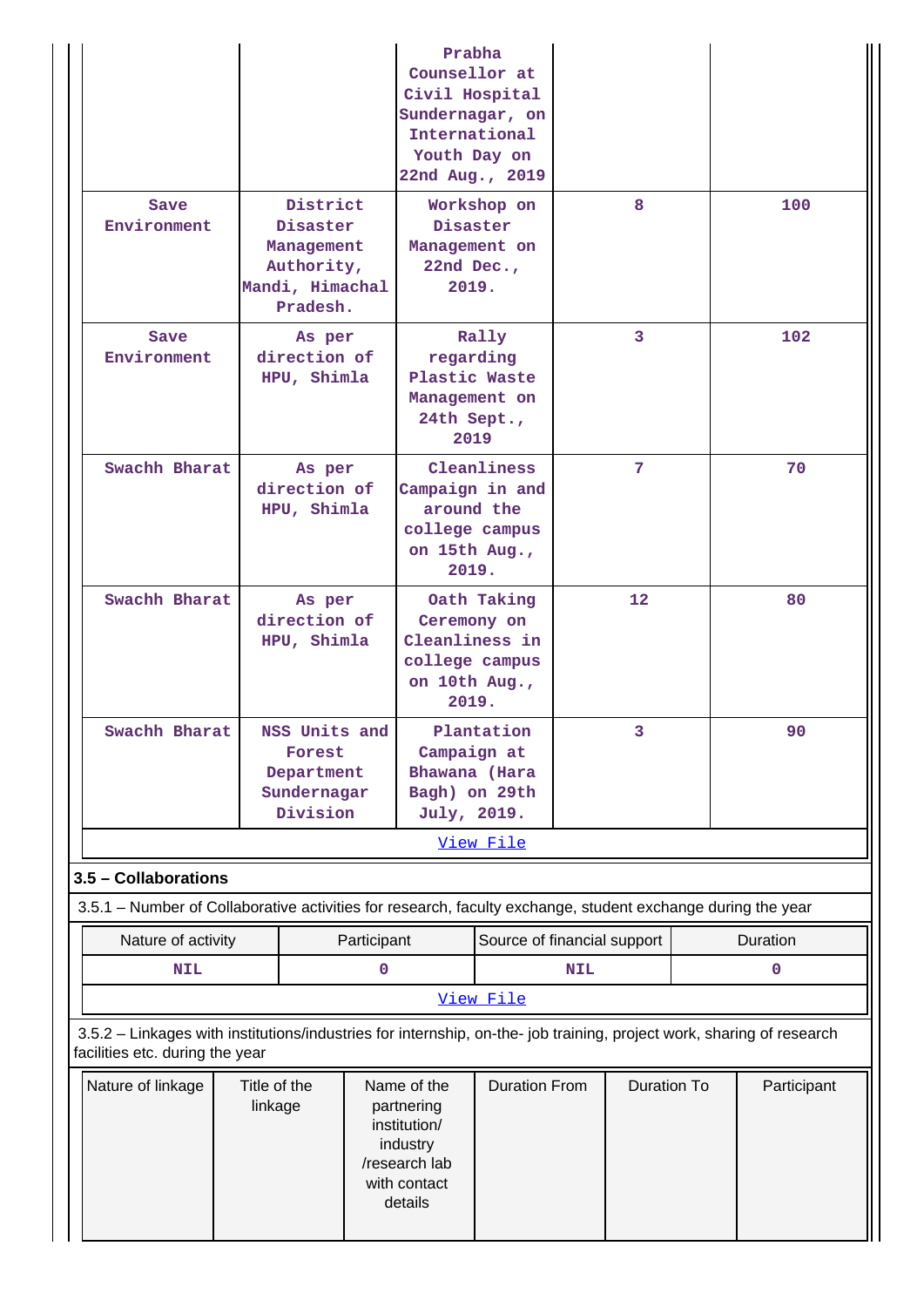| Teaching<br>Learning        | Practice             | Teaching   | Govt. SSS<br><b>Boys</b>    | 15/05/2019                                                                                                             |            | 16/05/2019 | 99                              |  |
|-----------------------------|----------------------|------------|-----------------------------|------------------------------------------------------------------------------------------------------------------------|------------|------------|---------------------------------|--|
|                             |                      |            | Sundernagar,                |                                                                                                                        |            |            |                                 |  |
|                             |                      |            | Govt. SSS                   |                                                                                                                        |            |            |                                 |  |
|                             |                      |            | Jarol                       |                                                                                                                        |            |            |                                 |  |
|                             |                      |            | Sundernagar,                |                                                                                                                        |            |            |                                 |  |
|                             |                      |            | Govt. SSS                   |                                                                                                                        |            |            |                                 |  |
|                             |                      |            | Malloh,                     |                                                                                                                        |            |            |                                 |  |
|                             |                      |            | Sundernagar,                |                                                                                                                        |            |            |                                 |  |
|                             |                      |            | Govt. SSS                   |                                                                                                                        |            |            |                                 |  |
|                             |                      |            | Kalohad,                    |                                                                                                                        |            |            |                                 |  |
|                             |                      |            | Sundernagar,                |                                                                                                                        |            |            |                                 |  |
|                             |                      |            | Govt. High                  |                                                                                                                        |            |            |                                 |  |
|                             |                      |            | School,                     |                                                                                                                        |            |            |                                 |  |
|                             |                      |            | Chambi,                     |                                                                                                                        |            |            |                                 |  |
|                             |                      |            | Sundernagar,                |                                                                                                                        |            |            |                                 |  |
|                             |                      |            | GHS, Beena,<br>Sundernagar, |                                                                                                                        |            |            |                                 |  |
|                             |                      |            | GHS Sehli,                  |                                                                                                                        |            |            |                                 |  |
|                             |                      |            | Sundernagar                 |                                                                                                                        |            |            |                                 |  |
|                             |                      |            |                             |                                                                                                                        |            |            |                                 |  |
| Research                    |                      | Joint      | Punjab                      | 11/07/2019                                                                                                             |            | 11/07/2019 | 68                              |  |
| Sharing                     | Workshop on<br>Green |            | University<br>Chandigrah    |                                                                                                                        |            |            |                                 |  |
|                             | Chemistry            |            |                             |                                                                                                                        |            |            |                                 |  |
|                             | Engineering          |            |                             |                                                                                                                        |            |            |                                 |  |
|                             | and                  |            |                             |                                                                                                                        |            |            |                                 |  |
|                             | Technologies         |            |                             |                                                                                                                        |            |            |                                 |  |
| Project                     |                      | Workshop   |                             | 26/12/2019                                                                                                             |            | 28/12/2019 | 31                              |  |
| Work                        | on Digital           |            | Digiperform                 |                                                                                                                        |            |            |                                 |  |
|                             | Marketing            |            | Sundernagar                 |                                                                                                                        |            |            |                                 |  |
| Internship                  |                      | Internship | <b>Oceana</b>               | 08/01/2020                                                                                                             | 17/02/2020 |            | 15                              |  |
|                             | for BBA              |            | Tech.,                      |                                                                                                                        |            |            |                                 |  |
|                             | Students             |            | Chandigrah,                 |                                                                                                                        |            |            |                                 |  |
|                             |                      |            | Shimla                      |                                                                                                                        |            |            |                                 |  |
|                             |                      |            | Automobile,                 |                                                                                                                        |            |            |                                 |  |
|                             |                      |            | Kangra                      |                                                                                                                        |            |            |                                 |  |
|                             |                      |            | Central Co-                 |                                                                                                                        |            |            |                                 |  |
|                             |                      |            | operative                   |                                                                                                                        |            |            |                                 |  |
|                             |                      |            | Bank, ACC<br>Pvt. Ltd.      |                                                                                                                        |            |            |                                 |  |
|                             |                      |            | <b>Barmana</b>              |                                                                                                                        |            |            |                                 |  |
|                             |                      |            | $(HP)$ ,                    |                                                                                                                        |            |            |                                 |  |
|                             |                      |            | Himalya                     |                                                                                                                        |            |            |                                 |  |
|                             |                      |            | Motor PVt.                  |                                                                                                                        |            |            |                                 |  |
|                             |                      |            | Ltd. Chakar                 |                                                                                                                        |            |            |                                 |  |
|                             |                      |            |                             | View File                                                                                                              |            |            |                                 |  |
|                             |                      |            |                             | 3.5.3 - MoUs signed with institutions of national, international importance, other universities, industries, corporate |            |            |                                 |  |
| houses etc. during the year |                      |            |                             |                                                                                                                        |            |            |                                 |  |
| Organisation                |                      |            | Date of MoU signed          | Purpose/Activities                                                                                                     |            | Number of  |                                 |  |
|                             |                      |            |                             |                                                                                                                        |            |            | students/teachers               |  |
|                             |                      |            |                             |                                                                                                                        |            |            |                                 |  |
| <b>NIL</b>                  |                      |            | Nill                        | <b>NIL</b>                                                                                                             |            |            | participated under MoUs<br>Nill |  |

[View File](https://assessmentonline.naac.gov.in/public/Postacc/MoU/11377_MoU_1630050006.xlsx)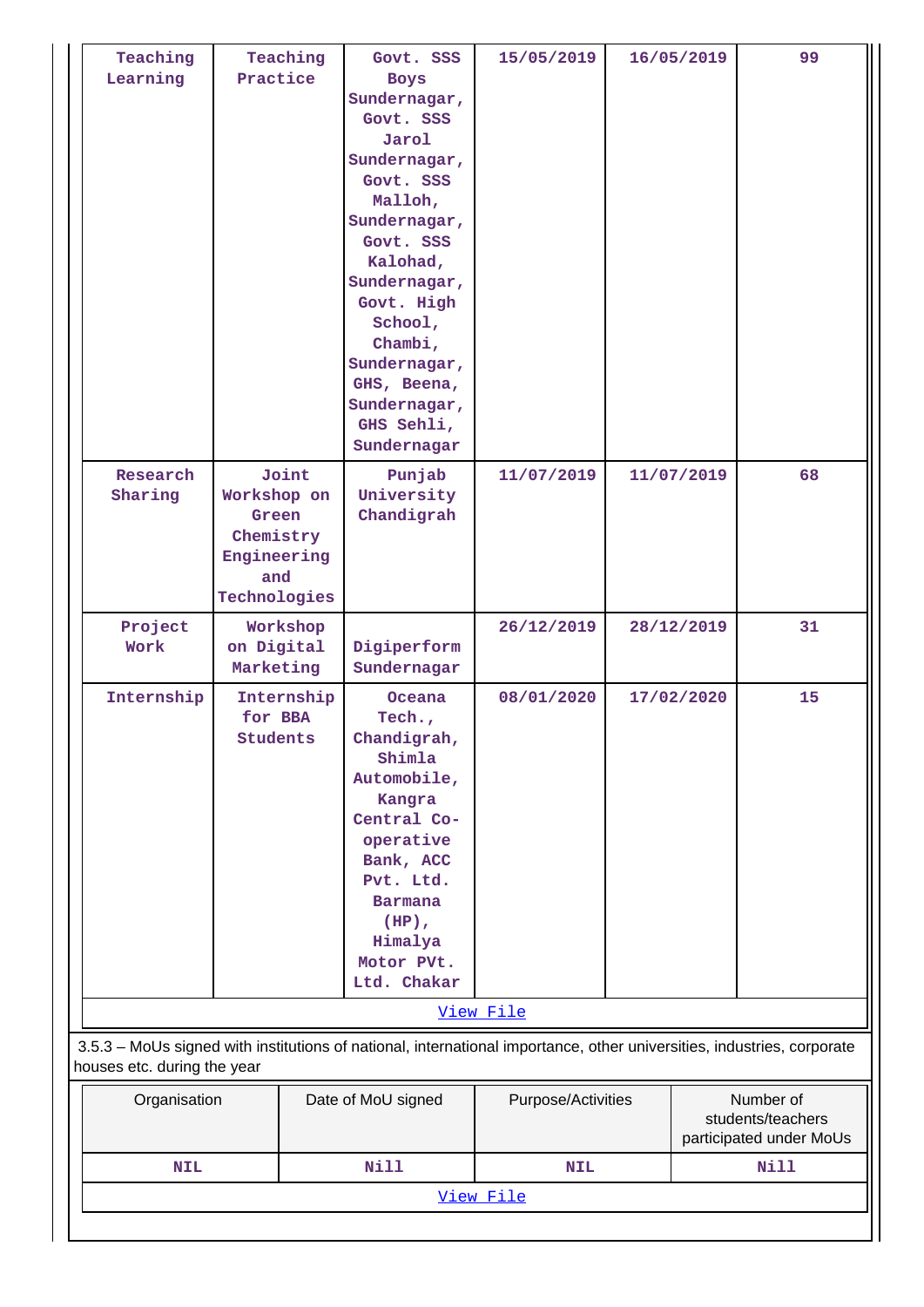| <b>CRITERION IV - INFRASTRUCTURE AND LEARNING RESOURCES</b> |                                                                                                |                                                                                             |  |                                                |                         |                |                    |  |  |  |
|-------------------------------------------------------------|------------------------------------------------------------------------------------------------|---------------------------------------------------------------------------------------------|--|------------------------------------------------|-------------------------|----------------|--------------------|--|--|--|
| 4.1 - Physical Facilities                                   |                                                                                                |                                                                                             |  |                                                |                         |                |                    |  |  |  |
|                                                             |                                                                                                | 4.1.1 - Budget allocation, excluding salary for infrastructure augmentation during the year |  |                                                |                         |                |                    |  |  |  |
|                                                             |                                                                                                | Budget allocated for infrastructure augmentation                                            |  | Budget utilized for infrastructure development |                         |                |                    |  |  |  |
|                                                             |                                                                                                | 521.13                                                                                      |  |                                                |                         | 222.1          |                    |  |  |  |
|                                                             |                                                                                                | 4.1.2 - Details of augmentation in infrastructure facilities during the year                |  |                                                |                         |                |                    |  |  |  |
|                                                             | <b>Facilities</b>                                                                              |                                                                                             |  | <b>Existing or Newly Added</b>                 |                         |                |                    |  |  |  |
|                                                             |                                                                                                | Classrooms with Wi-Fi OR LAN                                                                |  |                                                |                         | Newly Added    |                    |  |  |  |
|                                                             | Number of important equipments<br>purchased (Greater than 1-0 lakh)<br>during the current year |                                                                                             |  |                                                |                         | Existing       |                    |  |  |  |
|                                                             |                                                                                                | Others                                                                                      |  |                                                |                         | Existing       |                    |  |  |  |
|                                                             |                                                                                                | Value of the equipment purchased<br>during the year (rs. in lakhs)                          |  |                                                |                         | Existing       |                    |  |  |  |
|                                                             |                                                                                                | Video Centre                                                                                |  |                                                |                         | Existing       |                    |  |  |  |
|                                                             |                                                                                                | Seminar halls with ICT facilities                                                           |  |                                                |                         | Newly Added    |                    |  |  |  |
|                                                             |                                                                                                | Classrooms with LCD facilities                                                              |  |                                                |                         | Existing       |                    |  |  |  |
|                                                             |                                                                                                | Seminar Halls                                                                               |  |                                                |                         | Existing       |                    |  |  |  |
|                                                             |                                                                                                | Laboratories                                                                                |  | Newly Added                                    |                         |                |                    |  |  |  |
|                                                             | Class rooms                                                                                    |                                                                                             |  |                                                |                         | Newly Added    |                    |  |  |  |
|                                                             |                                                                                                | Campus Area                                                                                 |  | Existing                                       |                         |                |                    |  |  |  |
|                                                             |                                                                                                |                                                                                             |  | View File                                      |                         |                |                    |  |  |  |
| 4.2 - Library as a Learning Resource                        |                                                                                                |                                                                                             |  |                                                |                         |                |                    |  |  |  |
|                                                             |                                                                                                | 4.2.1 - Library is automated {Integrated Library Management System (ILMS)}                  |  |                                                |                         |                |                    |  |  |  |
| Name of the ILMS<br>software                                |                                                                                                | Nature of automation (fully<br>or patially)                                                 |  | Version                                        |                         |                | Year of automation |  |  |  |
| <b>SOUL</b>                                                 |                                                                                                | Partially                                                                                   |  |                                                | $\overline{\mathbf{2}}$ |                | 2015               |  |  |  |
| 4.2.2 - Library Services                                    |                                                                                                |                                                                                             |  |                                                |                         |                |                    |  |  |  |
| Library<br>Service Type                                     |                                                                                                | Existing                                                                                    |  |                                                | Newly Added             | Total          |                    |  |  |  |
| Text<br><b>Books</b>                                        | 34633                                                                                          | 6104807                                                                                     |  | 1200                                           | 448690                  | 35833          | 6553497            |  |  |  |
| Reference<br><b>Books</b>                                   | 5128                                                                                           | 1621975                                                                                     |  | 24                                             | 12949                   | 5152           | 1634924            |  |  |  |
| Journals                                                    | 27                                                                                             | 42785                                                                                       |  | <b>Nill</b>                                    | <b>Nill</b>             | 27             | 42785              |  |  |  |
| Digital<br>Database                                         | $\overline{\mathbf{2}}$                                                                        | 45220                                                                                       |  | Nill                                           | 19470                   | $\overline{a}$ | 64690              |  |  |  |
| CD &<br>Video                                               | 366                                                                                            | <b>Nill</b>                                                                                 |  | 7                                              | <b>Nill</b>             | 373            | <b>Nill</b>        |  |  |  |
| Library<br>Automation                                       | 26700                                                                                          | <b>Nill</b>                                                                                 |  | 3800                                           | <b>Nill</b>             | 30500          | <b>Nill</b>        |  |  |  |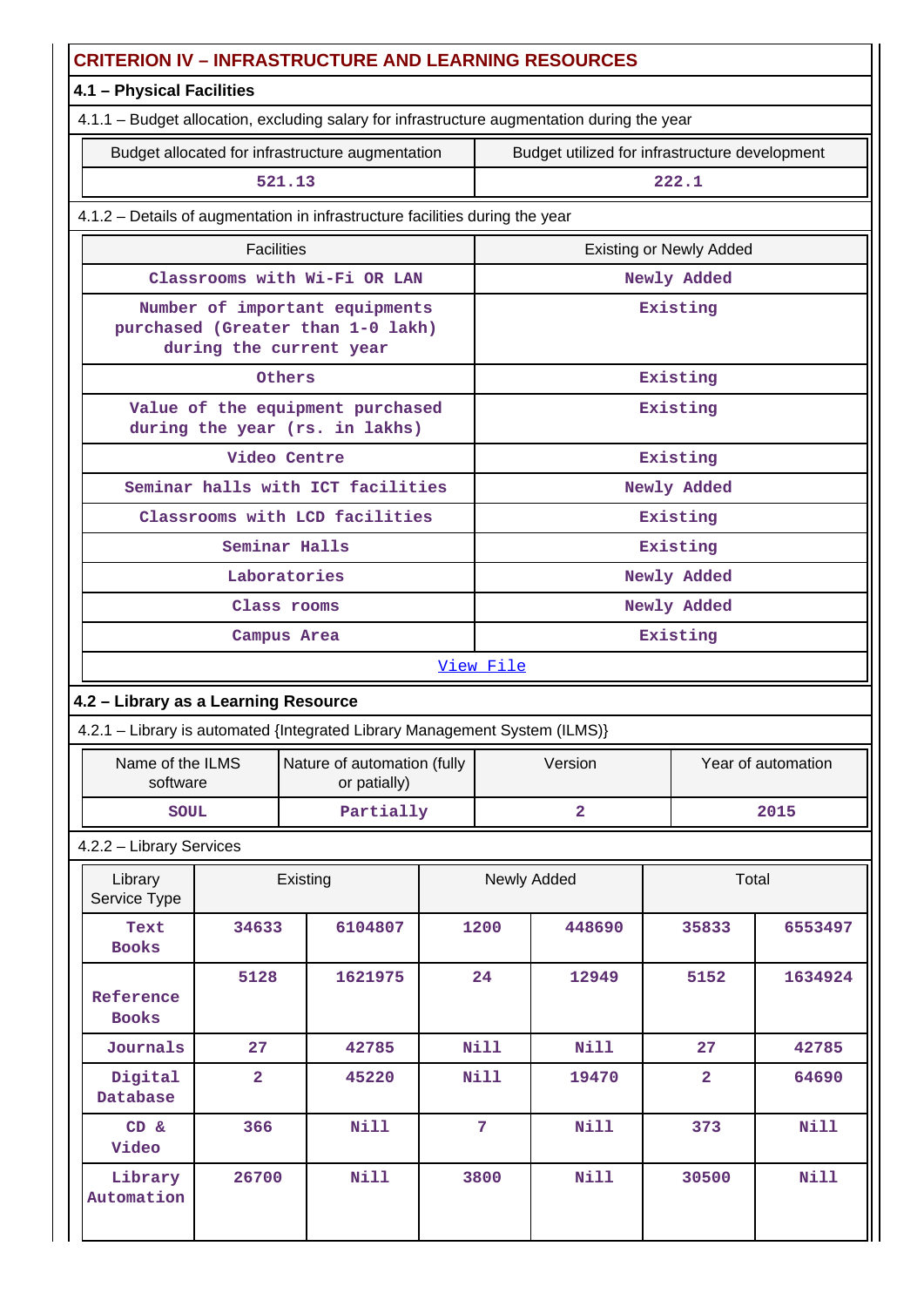| soft)                                                                                                                                                                                                                                                                    | Weeding<br>4578<br>(hard &                    |    |            | 395057                                                                                                                                                                                                                                                                                                                                                                                                                                                                                                                                                                                                                                                                                                                               |  |                            | <b>Nill</b>         |  | <b>Nill</b>                                         |                    | 4578        |                                                   |           | 395057                                            |  |   |
|--------------------------------------------------------------------------------------------------------------------------------------------------------------------------------------------------------------------------------------------------------------------------|-----------------------------------------------|----|------------|--------------------------------------------------------------------------------------------------------------------------------------------------------------------------------------------------------------------------------------------------------------------------------------------------------------------------------------------------------------------------------------------------------------------------------------------------------------------------------------------------------------------------------------------------------------------------------------------------------------------------------------------------------------------------------------------------------------------------------------|--|----------------------------|---------------------|--|-----------------------------------------------------|--------------------|-------------|---------------------------------------------------|-----------|---------------------------------------------------|--|---|
|                                                                                                                                                                                                                                                                          |                                               |    |            |                                                                                                                                                                                                                                                                                                                                                                                                                                                                                                                                                                                                                                                                                                                                      |  |                            | View File           |  |                                                     |                    |             |                                                   |           |                                                   |  |   |
| 4.2.3 - E-content developed by teachers such as: e-PG- Pathshala, CEC (under e-PG- Pathshala CEC (Under<br>Graduate) SWAYAM other MOOCs platform NPTEL/NMEICT/any other Government initiatives & institutional<br>(Learning Management System (LMS) etc                  |                                               |    |            |                                                                                                                                                                                                                                                                                                                                                                                                                                                                                                                                                                                                                                                                                                                                      |  |                            |                     |  |                                                     |                    |             |                                                   |           |                                                   |  |   |
|                                                                                                                                                                                                                                                                          | Name of the Teacher                           |    |            | Name of the Module                                                                                                                                                                                                                                                                                                                                                                                                                                                                                                                                                                                                                                                                                                                   |  |                            |                     |  | Platform on which module<br>is developed            |                    |             |                                                   | content   | Date of launching e-                              |  |   |
| <b>NIL</b>                                                                                                                                                                                                                                                               |                                               |    | <b>NIL</b> |                                                                                                                                                                                                                                                                                                                                                                                                                                                                                                                                                                                                                                                                                                                                      |  |                            | <b>NIL</b>          |  |                                                     |                    |             | <b>Nill</b>                                       |           |                                                   |  |   |
|                                                                                                                                                                                                                                                                          |                                               |    |            |                                                                                                                                                                                                                                                                                                                                                                                                                                                                                                                                                                                                                                                                                                                                      |  |                            | View File           |  |                                                     |                    |             |                                                   |           |                                                   |  |   |
| 4.3 - IT Infrastructure                                                                                                                                                                                                                                                  |                                               |    |            |                                                                                                                                                                                                                                                                                                                                                                                                                                                                                                                                                                                                                                                                                                                                      |  |                            |                     |  |                                                     |                    |             |                                                   |           |                                                   |  |   |
| 4.3.1 - Technology Upgradation (overall)                                                                                                                                                                                                                                 |                                               |    |            |                                                                                                                                                                                                                                                                                                                                                                                                                                                                                                                                                                                                                                                                                                                                      |  |                            |                     |  |                                                     |                    |             |                                                   |           |                                                   |  |   |
| <b>Type</b>                                                                                                                                                                                                                                                              | <b>Total Co</b><br>Computer<br>mputers<br>Lab |    |            | Internet                                                                                                                                                                                                                                                                                                                                                                                                                                                                                                                                                                                                                                                                                                                             |  | <b>Browsing</b><br>centers | Computer<br>Centers |  | Office                                              | Departme<br>nts    |             | Available<br><b>Bandwidt</b><br>h (MBPS/<br>GBPS) |           | <b>Others</b>                                     |  |   |
| Existin<br>g                                                                                                                                                                                                                                                             | 111                                           | 68 |            | 92                                                                                                                                                                                                                                                                                                                                                                                                                                                                                                                                                                                                                                                                                                                                   |  | 10                         | 10                  |  | 15                                                  | 8                  |             | 88                                                |           | $\mathbf 0$                                       |  |   |
| Added                                                                                                                                                                                                                                                                    | $\overline{7}$                                | 5  |            | 7                                                                                                                                                                                                                                                                                                                                                                                                                                                                                                                                                                                                                                                                                                                                    |  | $\mathbf 0$                | $\mathbf 0$         |  | $\overline{2}$                                      |                    | $\mathbf 0$ |                                                   | 0         |                                                   |  | 0 |
| Total<br>118<br>73<br>99<br>17<br>10<br>10<br>8<br>88<br>$\mathbf 0$                                                                                                                                                                                                     |                                               |    |            |                                                                                                                                                                                                                                                                                                                                                                                                                                                                                                                                                                                                                                                                                                                                      |  |                            |                     |  |                                                     |                    |             |                                                   |           |                                                   |  |   |
| 4.3.2 - Bandwidth available of internet connection in the Institution (Leased line)                                                                                                                                                                                      |                                               |    |            |                                                                                                                                                                                                                                                                                                                                                                                                                                                                                                                                                                                                                                                                                                                                      |  |                            |                     |  |                                                     |                    |             |                                                   |           |                                                   |  |   |
| 88 MBPS/ GBPS                                                                                                                                                                                                                                                            |                                               |    |            |                                                                                                                                                                                                                                                                                                                                                                                                                                                                                                                                                                                                                                                                                                                                      |  |                            |                     |  |                                                     |                    |             |                                                   |           |                                                   |  |   |
| 4.3.3 - Facility for e-content                                                                                                                                                                                                                                           |                                               |    |            |                                                                                                                                                                                                                                                                                                                                                                                                                                                                                                                                                                                                                                                                                                                                      |  |                            |                     |  |                                                     |                    |             |                                                   |           |                                                   |  |   |
|                                                                                                                                                                                                                                                                          |                                               |    |            | Name of the e-content development facility                                                                                                                                                                                                                                                                                                                                                                                                                                                                                                                                                                                                                                                                                           |  |                            |                     |  | Provide the link of the videos and media centre and | recording facility |             |                                                   |           |                                                   |  |   |
|                                                                                                                                                                                                                                                                          |                                               |    | <b>NIL</b> |                                                                                                                                                                                                                                                                                                                                                                                                                                                                                                                                                                                                                                                                                                                                      |  |                            |                     |  |                                                     |                    | <u>NIL</u>  |                                                   |           |                                                   |  |   |
| 4.4 - Maintenance of Campus Infrastructure                                                                                                                                                                                                                               |                                               |    |            |                                                                                                                                                                                                                                                                                                                                                                                                                                                                                                                                                                                                                                                                                                                                      |  |                            |                     |  |                                                     |                    |             |                                                   |           |                                                   |  |   |
| 4.4.1 – Expenditure incurred on maintenance of physical facilities and academic support facilities, excluding salary<br>component, during the year                                                                                                                       |                                               |    |            |                                                                                                                                                                                                                                                                                                                                                                                                                                                                                                                                                                                                                                                                                                                                      |  |                            |                     |  |                                                     |                    |             |                                                   |           |                                                   |  |   |
|                                                                                                                                                                                                                                                                          | Assigned Budget on<br>academic facilities     |    |            | Expenditure incurred on<br>maintenance of academic<br>facilities                                                                                                                                                                                                                                                                                                                                                                                                                                                                                                                                                                                                                                                                     |  |                            |                     |  | Assigned budget on<br>physical facilities           |                    |             |                                                   | facilites | Expenditure incurredon<br>maintenance of physical |  |   |
|                                                                                                                                                                                                                                                                          | 44.1                                          |    |            | 2065303                                                                                                                                                                                                                                                                                                                                                                                                                                                                                                                                                                                                                                                                                                                              |  |                            |                     |  | 107.8                                               |                    |             |                                                   | 7471643   |                                                   |  |   |
| 4.4.2 – Procedures and policies for maintaining and utilizing physical, academic and support facilities - laboratory,<br>library, sports complex, computers, classrooms etc. (maximum 500 words) (information to be available in<br>institutional Website, provide link) |                                               |    |            |                                                                                                                                                                                                                                                                                                                                                                                                                                                                                                                                                                                                                                                                                                                                      |  |                            |                     |  |                                                     |                    |             |                                                   |           |                                                   |  |   |
|                                                                                                                                                                                                                                                                          |                                               |    |            | Annual budgetary provisions are made by the Managing Committee of the college<br>for the maintenance and upkeep of the infrastructural facilities and<br>equipments. The college carries out the repairs and maintenance through private<br>agencies by inviting quotations and the concerned committees like purchase<br>committee, estate committee and building committee etc. to monitor the said<br>work. The college also makes spot purchases through spot purchase committee to<br>ensure the quality and the cost. All labs are assisted by lab attendants /<br>assistants under the supervision of the head of the concerned departments. The<br>college has a separate fund which is utilized to fill the requirements of |  |                            |                     |  |                                                     |                    |             |                                                   |           |                                                   |  |   |

 $\parallel$ 

 $\mathbf{\mathbf{\mathsf{I}}}\mathbf{\mathsf{I}}$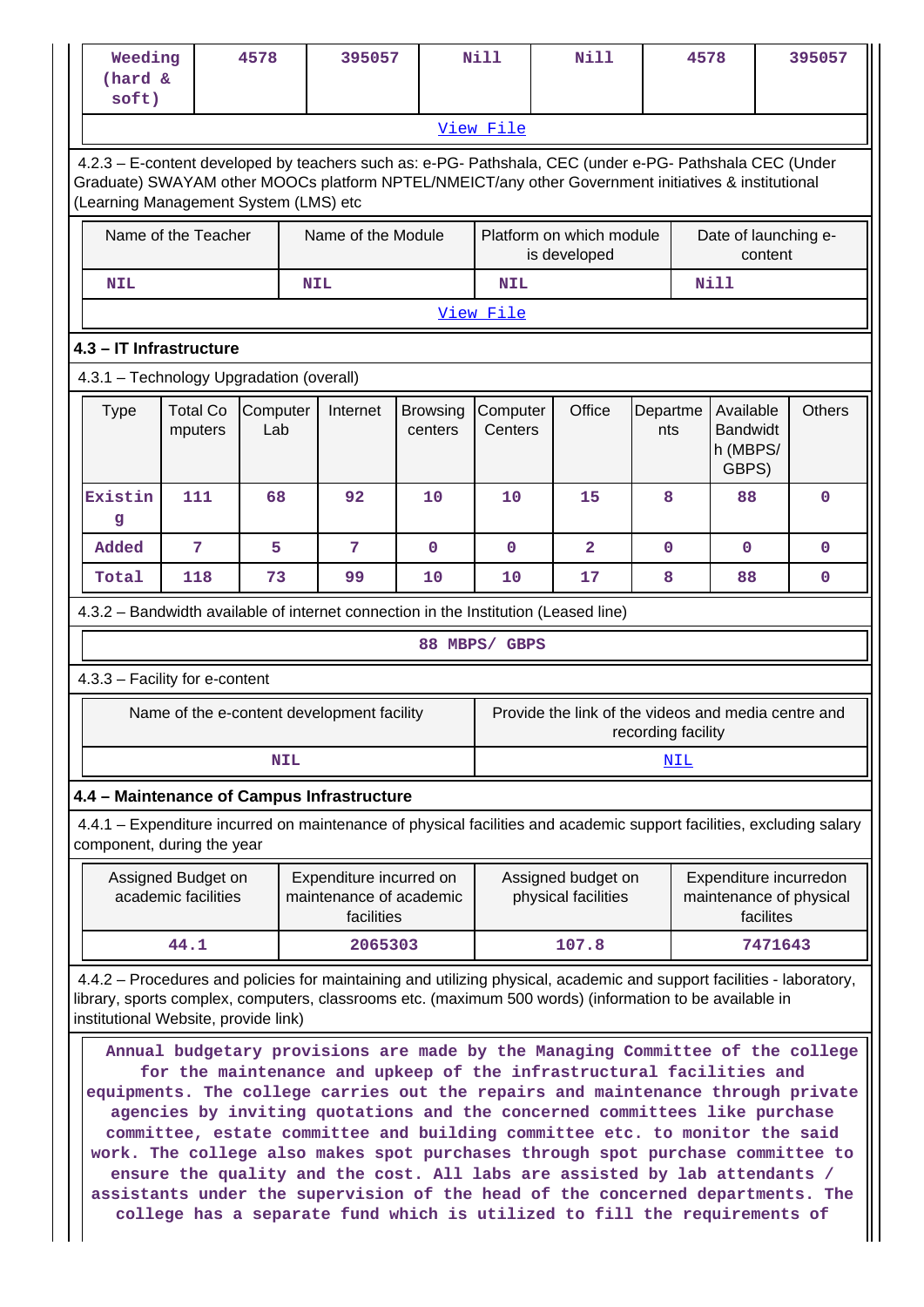**procurement, up gradation, deployment, maintenance of the computers and their accessories as and when needed. The college ensures optimal allocation and utilization of the available financial resources for maintenance and upkeep of the following facilities DETAILS OF THE BUDGET ALLOCATED DURING LAST YEAR S. No. Particulars of Expenditure Amount Allocated in Budget 2019-20 A Building 3000000 B Furniture 270000 C Equipment 1450000 D Computers 900000 E Library 820000 Total (A-E) 6440000**

https://www.mlsm.in/download/Procedure & Policies 2019-20.pdf

# **CRITERION V – STUDENT SUPPORT AND PROGRESSION**

## **5.1 – Student Support**

5.1.1 – Scholarships and Financial Support

|                                         | Name/Title of the scheme                                                        | Number of students | Amount in Rupees |  |  |  |  |  |
|-----------------------------------------|---------------------------------------------------------------------------------|--------------------|------------------|--|--|--|--|--|
| Financial Support<br>from institution   | Financial Support<br>to Economically<br>Poor, Tuition Fee<br>Exemption to Girls | 1630               | 320230           |  |  |  |  |  |
| Financial Support<br>from Other Sources |                                                                                 |                    |                  |  |  |  |  |  |
| a) National                             | 0                                                                               | Nill               | 0                |  |  |  |  |  |
| b) International                        | 0                                                                               | Nill               | 0                |  |  |  |  |  |
| View File                               |                                                                                 |                    |                  |  |  |  |  |  |

 5.1.2 – Number of capability enhancement and development schemes such as Soft skill development, Remedial coaching, Language lab, Bridge courses, Yoga, Meditation, Personal Counselling and Mentoring etc.,

| Name of the capability<br>enhancement scheme | Date of implemetation | Number of students<br>enrolled | Agencies involved                                       |  |  |
|----------------------------------------------|-----------------------|--------------------------------|---------------------------------------------------------|--|--|
| <b>Bridge Course</b>                         | 12/08/2019            | 32                             | Department of<br>English, MLSM<br>College Sundernagar   |  |  |
| Yoga                                         | 21/06/2020            | 138                            | NCC Unit of MLSM<br>Department of<br>Physical Education |  |  |
| Personal<br>Counselling and<br>Mentoring     | 12/08/2019            | 3320                           | All Departments,<br>Different Cells and<br>committees   |  |  |
| Remedial Teaching                            | 08/07/2019            | 129                            | Department of<br>Education and<br>Chemistry             |  |  |
| Language Lab                                 | 12/08/2019            | 45                             | Department of<br>English Department<br>of Education     |  |  |
| Bridge Course on<br>Electronics              | 21/08/2019            | 21                             | Dept. of Physics,<br><b>MLSM College</b><br>Sundernagar |  |  |
| Soft Skill<br>Development                    | 01/08/2019            | 983                            | Department of<br>English MLSM<br>College                |  |  |
|                                              |                       | View File                      |                                                         |  |  |

5.1.3 – Students benefited by guidance for competitive examinations and career counselling offered by the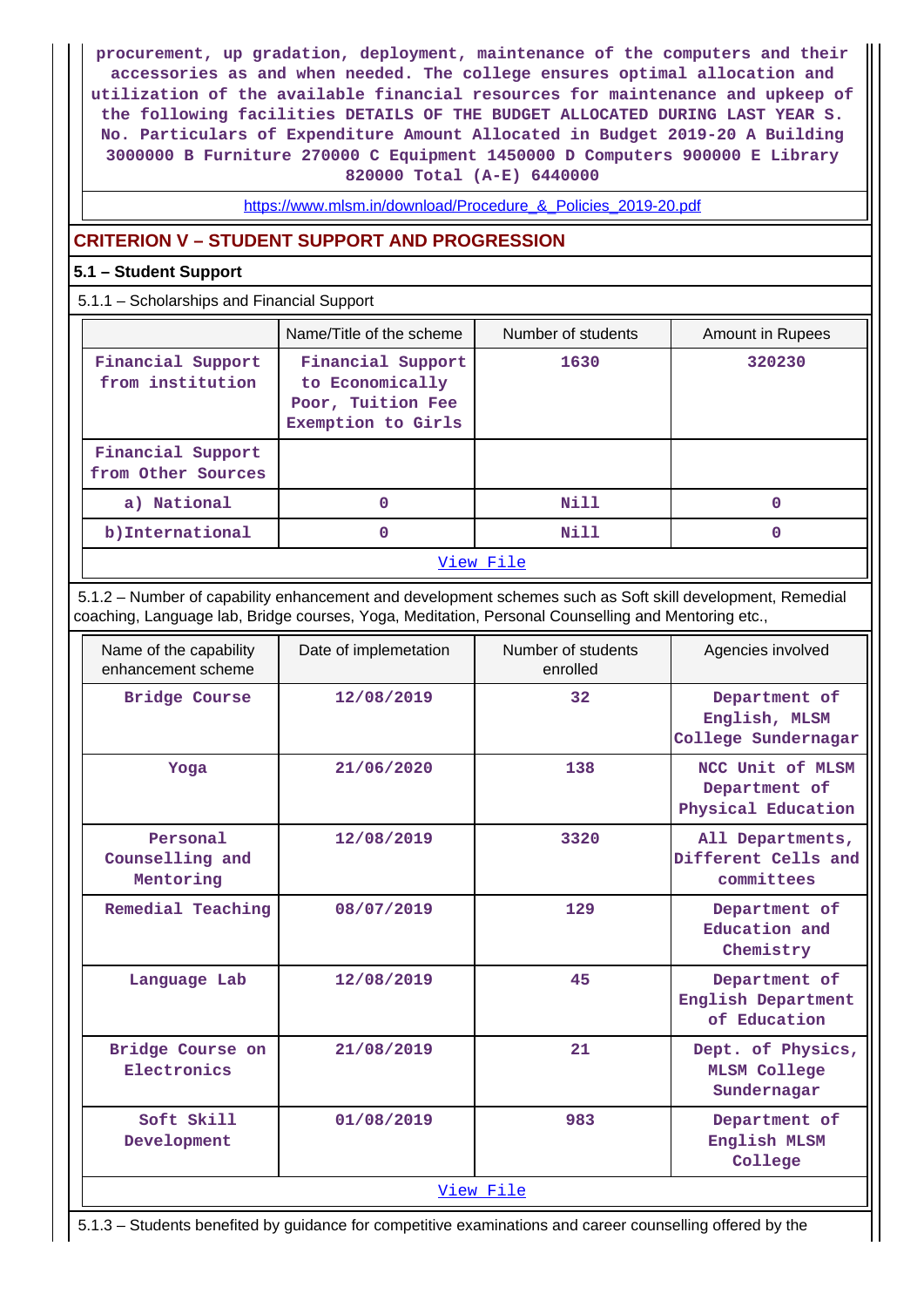| institution during the year |  |  |  |
|-----------------------------|--|--|--|
|-----------------------------|--|--|--|

|      | institution during the year                                                                                  |                                                                      |                                                                             |                                                              |                               |  |  |  |  |  |  |  |
|------|--------------------------------------------------------------------------------------------------------------|----------------------------------------------------------------------|-----------------------------------------------------------------------------|--------------------------------------------------------------|-------------------------------|--|--|--|--|--|--|--|
| Year | Name of the<br>scheme                                                                                        | Number of<br>benefited<br>students for<br>competitive<br>examination | Number of<br>benefited<br>students by<br>career<br>counseling<br>activities | Number of<br>students who<br>have passedin<br>the comp. exam | Number of<br>studentsp placed |  |  |  |  |  |  |  |
| 2019 | Information<br>regarding<br>internshala<br>(an)<br>internship<br>and on line<br>training<br>platform)        | <b>Nill</b>                                                          | 100                                                                         | <b>Nill</b>                                                  | <b>Nill</b>                   |  |  |  |  |  |  |  |
| 2019 | Seminar on<br>Digital<br><b>Awareness</b><br>and career 0<br>pportunities<br>in Digital<br>India             | <b>Nill</b>                                                          | 100                                                                         | Nill                                                         | <b>Nill</b>                   |  |  |  |  |  |  |  |
| 2019 | Special<br>Lecture on<br>Higher<br>Education in<br>India &<br>Career<br>Prospects<br>for BCA 6th<br>Semester | <b>Nill</b>                                                          | 31                                                                          | Nill                                                         | <b>Nill</b>                   |  |  |  |  |  |  |  |
| 2020 | Online<br>Coaching for<br>M.Sc.<br><b>Entrance</b><br>Exam Botany                                            | 36                                                                   | Nill                                                                        | Nill                                                         | Nill                          |  |  |  |  |  |  |  |
| 2019 | Lecture on<br>'Career<br>options in<br>21st century<br>and the<br>required<br>skill set'                     | <b>Nill</b>                                                          | 90                                                                          | <b>Nill</b>                                                  | <b>Nill</b>                   |  |  |  |  |  |  |  |
| 2020 | Online<br>Coaching for<br>M.Sc.<br><b>Entrance</b><br>Exam Zoology                                           | 48                                                                   | <b>Nill</b>                                                                 | <b>Nill</b>                                                  | $\overline{\mathbf{4}}$       |  |  |  |  |  |  |  |
| 2020 | M.Sc.<br>Chemistry<br>Entrance<br>Test Online<br>Coaching                                                    | 63                                                                   | <b>Nill</b>                                                                 | Nill                                                         | <b>Nill</b>                   |  |  |  |  |  |  |  |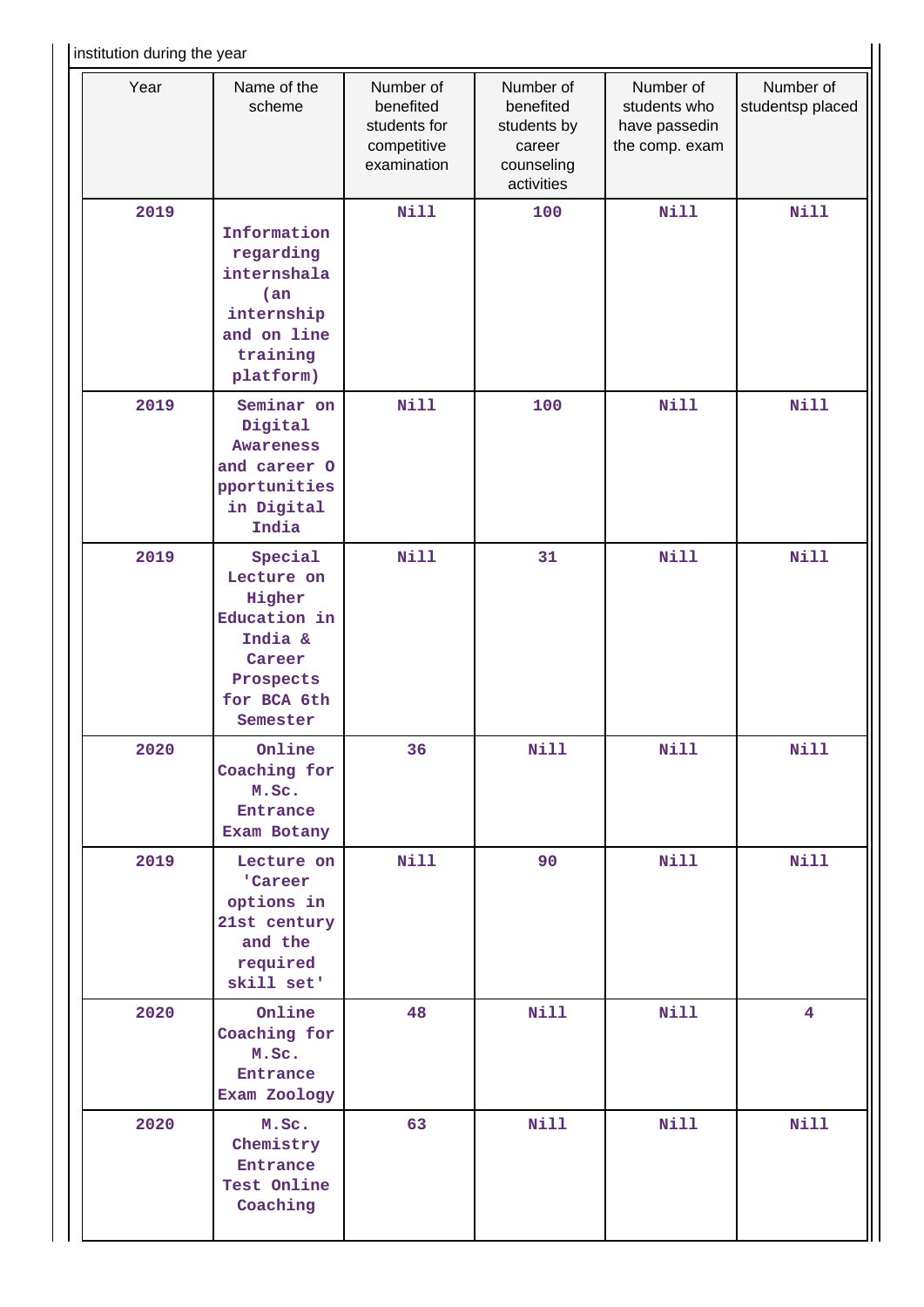| 2020                                                                                                                                                           | Online<br>Coaching for<br>M.Sc.<br>Entrance<br>Exam Physics                                  | 20                                 | <b>Nill</b>                        | Nill                                           | <b>Nill</b>                         |  |  |  |  |  |  |  |
|----------------------------------------------------------------------------------------------------------------------------------------------------------------|----------------------------------------------------------------------------------------------|------------------------------------|------------------------------------|------------------------------------------------|-------------------------------------|--|--|--|--|--|--|--|
| 2020                                                                                                                                                           | Motivational<br>Interaction<br>by Institute<br>for Banking<br>Education<br>Services<br>(IBS) | <b>Nill</b>                        | 85                                 | Nill                                           | <b>Nill</b>                         |  |  |  |  |  |  |  |
| 2020                                                                                                                                                           | $Wlak-in-$<br>interview<br>Himalayan<br>Honda mandi                                          | <b>Nill</b>                        | 34                                 | <b>Nill</b>                                    | <b>Nill</b>                         |  |  |  |  |  |  |  |
|                                                                                                                                                                |                                                                                              |                                    | View File                          |                                                |                                     |  |  |  |  |  |  |  |
| 5.1.4 - Institutional mechanism for transparency, timely redressal of student grievances, Prevention of sexual<br>harassment and ragging cases during the year |                                                                                              |                                    |                                    |                                                |                                     |  |  |  |  |  |  |  |
|                                                                                                                                                                | Total grievances received                                                                    | Number of grievances redressed     |                                    | Avg. number of days for grievance<br>redressal |                                     |  |  |  |  |  |  |  |
|                                                                                                                                                                | <b>Nill</b>                                                                                  |                                    | Nill                               | Nill                                           |                                     |  |  |  |  |  |  |  |
| 5.2 - Student Progression                                                                                                                                      |                                                                                              |                                    |                                    |                                                |                                     |  |  |  |  |  |  |  |
| 5.2.1 - Details of campus placement during the year                                                                                                            |                                                                                              |                                    |                                    |                                                |                                     |  |  |  |  |  |  |  |
|                                                                                                                                                                |                                                                                              |                                    |                                    |                                                |                                     |  |  |  |  |  |  |  |
|                                                                                                                                                                | On campus                                                                                    |                                    |                                    | Off campus                                     |                                     |  |  |  |  |  |  |  |
| Nameof<br>organizations<br>visited                                                                                                                             | Number of<br>students<br>participated                                                        | Number of<br>stduents placed       | Nameof<br>organizations<br>visited | Number of<br>students<br>participated          | Number of<br>stduents placed        |  |  |  |  |  |  |  |
|                                                                                                                                                                |                                                                                              | No Data Entered/Not Applicable !!! |                                    |                                                |                                     |  |  |  |  |  |  |  |
|                                                                                                                                                                |                                                                                              |                                    | View File                          |                                                |                                     |  |  |  |  |  |  |  |
|                                                                                                                                                                | 5.2.2 - Student progression to higher education in percentage during the year                |                                    |                                    |                                                |                                     |  |  |  |  |  |  |  |
| Year                                                                                                                                                           | Number of<br>students<br>enrolling into<br>higher education                                  | Programme<br>graduated from        | Depratment<br>graduated from       | Name of<br>institution joined                  | Name of<br>programme<br>admitted to |  |  |  |  |  |  |  |
| 2020                                                                                                                                                           | 15                                                                                           | B.Com.                             | Commerce                           | Different<br>Institutes                        | Different<br>Programmes             |  |  |  |  |  |  |  |
| 2020                                                                                                                                                           | 3                                                                                            | M.Sc.<br>Zoology                   | <b>Biosciences</b>                 | Different<br>Institutes                        | Different<br>Programmes             |  |  |  |  |  |  |  |
| 2019                                                                                                                                                           | 5                                                                                            | B.Ed.                              | Education                          | Different<br>Institutes                        | Different<br>Programmes             |  |  |  |  |  |  |  |
| 2020                                                                                                                                                           | 18                                                                                           | B.Ed.                              | Education                          | Different<br>Institutes                        | Different<br>Programmes             |  |  |  |  |  |  |  |
| 2020                                                                                                                                                           | 49                                                                                           | B.Sc                               | Chemistry                          | Different<br>Institutes                        | Different<br>Programmes             |  |  |  |  |  |  |  |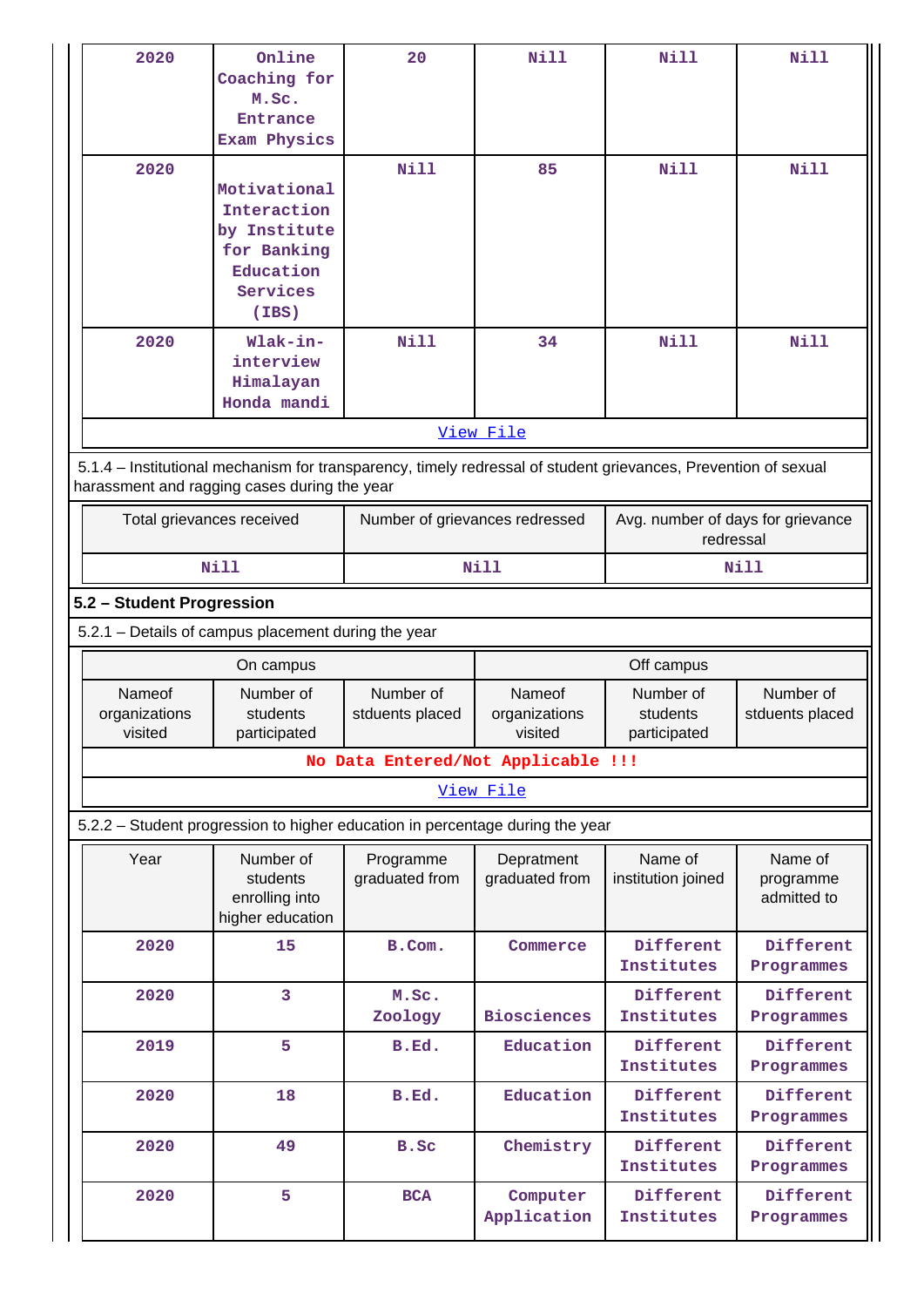| 2020                                                                                                     | $\overline{a}$                                                                                                                                                                         |                                         | <b>BBA</b>                              |                                         |                | <b>Business A</b><br>dministratio<br>n |                                         | Different<br>Institutes |     | Different<br>Programmes              |  |  |
|----------------------------------------------------------------------------------------------------------|----------------------------------------------------------------------------------------------------------------------------------------------------------------------------------------|-----------------------------------------|-----------------------------------------|-----------------------------------------|----------------|----------------------------------------|-----------------------------------------|-------------------------|-----|--------------------------------------|--|--|
|                                                                                                          |                                                                                                                                                                                        |                                         |                                         |                                         | View File      |                                        |                                         |                         |     |                                      |  |  |
|                                                                                                          | 5.2.3 - Students qualifying in state/ national/ international level examinations during the year<br>(eg:NET/SET/SLET/GATE/GMAT/CAT/GRE/TOFEL/Civil Services/State Government Services) |                                         |                                         |                                         |                |                                        |                                         |                         |     |                                      |  |  |
|                                                                                                          | <b>Items</b>                                                                                                                                                                           |                                         |                                         |                                         |                |                                        | Number of students selected/ qualifying |                         |     |                                      |  |  |
|                                                                                                          | <b>GATE</b>                                                                                                                                                                            |                                         |                                         |                                         |                |                                        | 1                                       |                         |     |                                      |  |  |
|                                                                                                          | <b>NET</b>                                                                                                                                                                             |                                         |                                         |                                         | $\overline{2}$ |                                        |                                         |                         |     |                                      |  |  |
|                                                                                                          | <b>SET</b>                                                                                                                                                                             |                                         |                                         |                                         | $\overline{2}$ |                                        |                                         |                         |     |                                      |  |  |
|                                                                                                          | Any Other                                                                                                                                                                              |                                         |                                         |                                         |                |                                        |                                         | 15                      |     |                                      |  |  |
|                                                                                                          |                                                                                                                                                                                        |                                         |                                         |                                         | View File      |                                        |                                         |                         |     |                                      |  |  |
| 5.2.4 - Sports and cultural activities / competitions organised at the institution level during the year |                                                                                                                                                                                        |                                         |                                         |                                         |                |                                        |                                         |                         |     |                                      |  |  |
| Level<br>Activity<br><b>Number of Participants</b>                                                       |                                                                                                                                                                                        |                                         |                                         |                                         |                |                                        |                                         |                         |     |                                      |  |  |
|                                                                                                          | Atheletic Meet                                                                                                                                                                         |                                         |                                         | College Level                           |                |                                        |                                         |                         | 300 |                                      |  |  |
|                                                                                                          | National Sports Day                                                                                                                                                                    |                                         |                                         | College Level                           |                |                                        |                                         |                         | 200 |                                      |  |  |
|                                                                                                          | Intra-Mural Competition                                                                                                                                                                |                                         |                                         | College Level                           |                |                                        |                                         |                         | 172 |                                      |  |  |
| Choti Diwali<br>Celebration                                                                              |                                                                                                                                                                                        |                                         | College Level                           |                                         |                | 300                                    |                                         |                         |     |                                      |  |  |
| Handball Championship                                                                                    |                                                                                                                                                                                        | H P Univ. Inter-College<br>Championship |                                         |                                         |                | 210                                    |                                         |                         |     |                                      |  |  |
|                                                                                                          | Kabaddi (Women)                                                                                                                                                                        |                                         |                                         | H P Univ. Inter-College<br>Championship |                |                                        |                                         |                         | 144 |                                      |  |  |
|                                                                                                          | Cricket (Men)                                                                                                                                                                          |                                         | H P Univ. Inter-College<br>Championship |                                         |                |                                        | 300                                     |                         |     |                                      |  |  |
|                                                                                                          | Lakshman Jayanti                                                                                                                                                                       |                                         | College Level                           |                                         |                |                                        |                                         |                         | 100 |                                      |  |  |
|                                                                                                          |                                                                                                                                                                                        |                                         |                                         |                                         | View File      |                                        |                                         |                         |     |                                      |  |  |
|                                                                                                          | 5.3 - Student Participation and Activities                                                                                                                                             |                                         |                                         |                                         |                |                                        |                                         |                         |     |                                      |  |  |
|                                                                                                          | 5.3.1 - Number of awards/medals for outstanding performance in sports/cultural activities at national/international<br>level (award for a team event should be counted as one)         |                                         |                                         |                                         |                |                                        |                                         |                         |     |                                      |  |  |
| Year                                                                                                     | Name of the<br>award/medal                                                                                                                                                             |                                         | National/<br>Internaional               | Number of<br>awards for<br>Sports       |                | Number of<br>awards for<br>Cultural    |                                         | Student ID<br>number    |     | Name of the<br>student               |  |  |
| 2019                                                                                                     | <b>GOLD</b><br>medal in<br>North Zone<br>Inter<br>Varsity<br>Kabaddi<br>(W) Champi<br>onship,<br>Gold medal<br>in All<br>India<br>Inter<br>Varsity<br>Kabaddi                          |                                         | National                                |                                         | 3              | Nill                                   |                                         | 191215,<br>191404       |     | Mahak<br>Thakur,<br>Shashi<br>Thakur |  |  |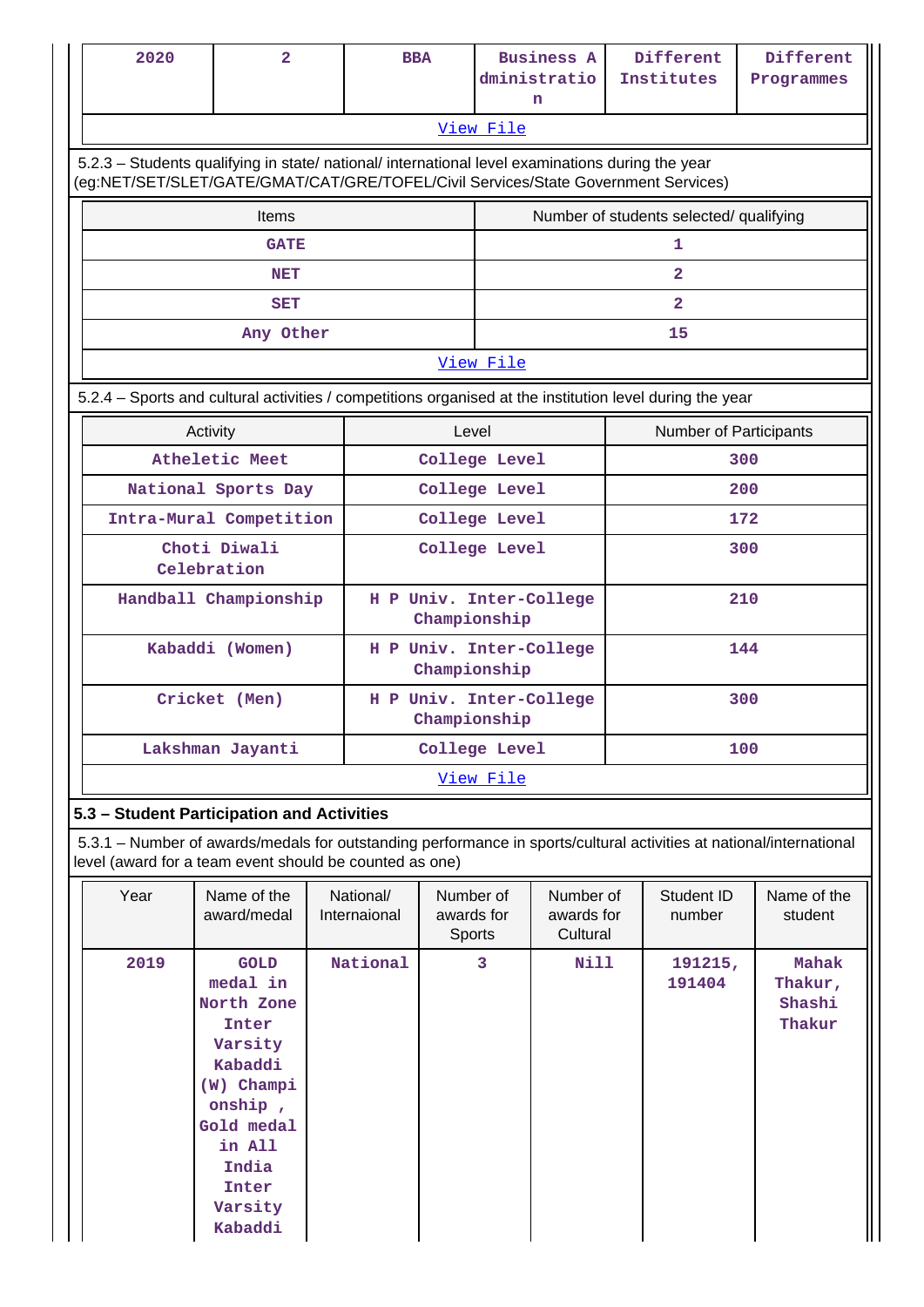|      | (W) Champi<br>onship,<br>Gold medal<br>in Khelo<br>India<br>Kabaddi<br>(W) Champi<br>onship                                                               |          |              |             |        |                       |
|------|-----------------------------------------------------------------------------------------------------------------------------------------------------------|----------|--------------|-------------|--------|-----------------------|
| 2020 | Silver<br>medal in<br>Senior<br>national<br>Kabaddi<br>(W) Champi<br>onship                                                                               | National | $\mathbf{1}$ | <b>Nill</b> | 9267   | <b>Bhavna</b><br>Devi |
| 2020 | Gold<br>medal in<br>Khelo<br>India<br>under $-21$<br>Kabaddi<br>(W) Champi<br>onship<br>2020                                                              | National | $\mathbf{1}$ | <b>Nill</b> | 9267   | Bhavna<br>Devi        |
| 2020 | Silver<br>medal in<br>Senior<br>national<br>Kabaddi<br>(W) Champi<br>onship<br>2020                                                                       | National | $\mathbf{1}$ | <b>Nill</b> | 9269   | Reena<br>kumari       |
| 2020 | Siver<br>Medal in<br>All India<br>Inter<br>Varsity<br><b>HandBall</b><br>(w) Champi<br>onship-202<br>0                                                    | National | $\mathbf{1}$ | <b>Nill</b> | 18523  | Simran                |
| 2020 | Silver<br>medal in<br>Fedration<br>cup Hand<br>Ball (W) C<br>hampionshi<br>p 2020.                                                                        | National | $\mathbf{1}$ | <b>Nill</b> | 181241 | Jayoti                |
|      |                                                                                                                                                           |          | View File    |             |        |                       |
|      | 5.3.2 - Activity of Student Council & representation of students on academic & administrative bodies/committees of<br>the institution (maximum 500 words) |          |              |             |        |                       |

 **The College Student Central Association (CSCA) of M.L.S.M. College Sundernagar is a representative of the student community nominated on the basis of excellence in Academics, Sports, Cultural, NCC, NSS and other activities in the**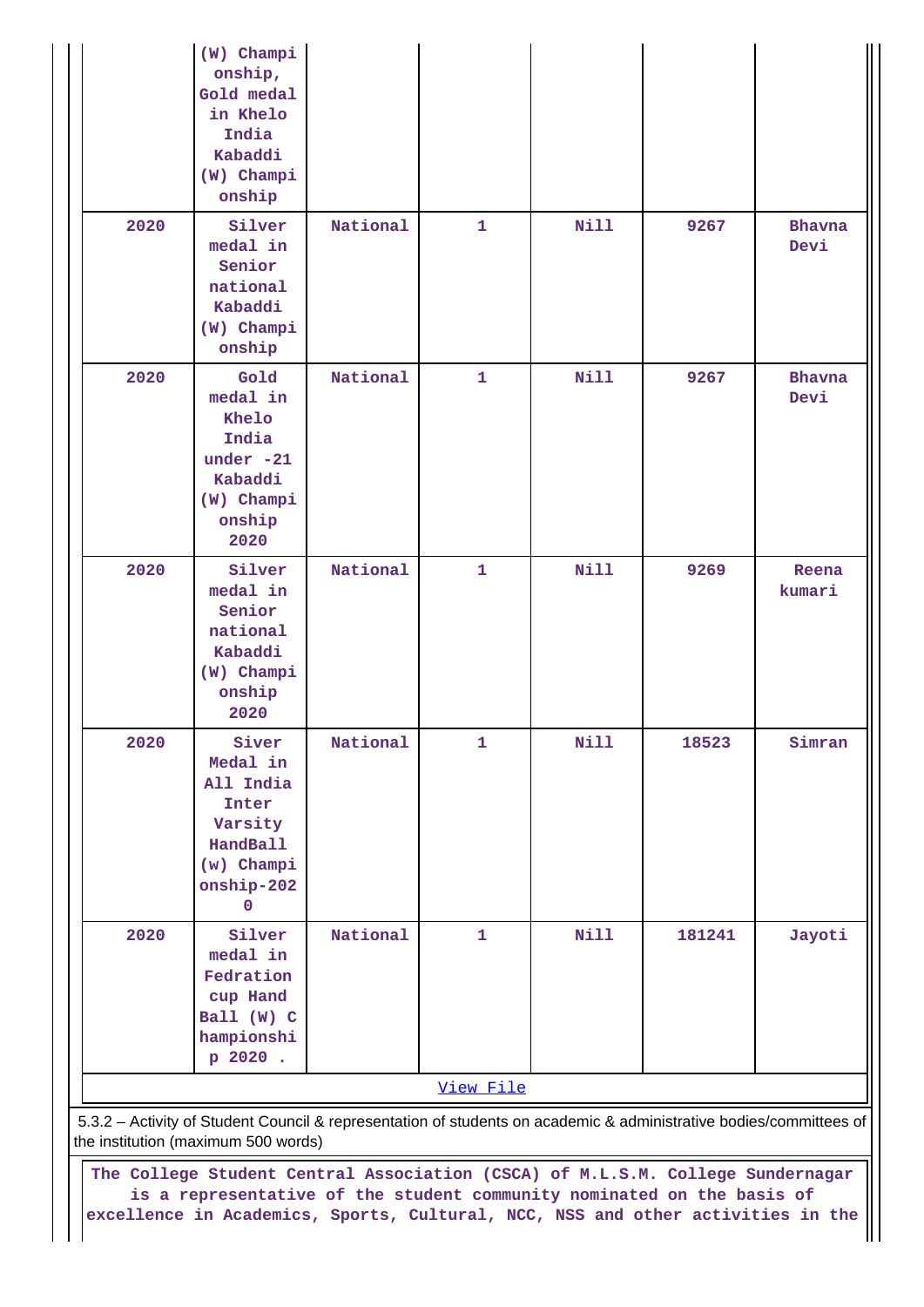**college. The College Student Central Association (CSCA) is constituted in the college as per the constitution provided by the Himachal Pradesh University, Shimla. The CSCA comprises of four office bearers from different faculties viz. i) President ii) Vice President iii) Secretary iv) Joint Secretary along with class / department representatives. The student representatives on the CSCA hold office for a period of 1 year. The CSCA functions under the guidance of an advisory committee. As per the constitution, the President of the CSCA of the previous session works as the ex officio member of the college managing committee, the highest decision making body of the institution. This helps the managing committee to take relevant decisions in the interest of the students. The CSCA continuously strives to identify student-related issues and helps to resolve them. Most of the activities of the college, throughout the session, are organized under the supervision of the CSCA. 4. FOUR CENTRAL COMMITTEES OF CSCA: i. Academic Committee ii. Cultural Affairs Committee iii. Food, Health Hygiene Committee iv. Sports Committee Roles and Responsibilities of Class and Departmental Representatives: i) The academic committee shall look into matters related to academic activities The 18 Class Representatives (CRs) and 5 Departmental Representatives (DRs) will be part of the Academic Committee who shall be responsible for the coordination between the institution and the students, will be expected to give feedback on behalf of the entire class regarding review of syllabus, course structure, introduction of new courses and of academic facilities in CSCA meetings. ii) The Cultural Affairs Committee shall co-ordinate all activities of the clubs and societies and will prepare the road map of all cultural activities keeping in consideration the H.P. University calendar for Youth Festival. It shall regularly review the progress of cultural events and offer suggestions to modify the plan of individual club and society. It will organize NAVRAS, the annual fest of the CSCA. The fest organizing committee is a subcommittee under the Cultural Affairs Committee of the Student Council. iii) Food, Health Hygiene Committee shall be represented by the General Secretary. The functions of the committee include discussions on all matters pertaining to canteen / mess facilities in the college campus and hostel. It shall seek feedback by the student community and authorities and act accordingly to improve the quality of food and services provided in the Canteen/ Mess. iv) Sports Committee shall co-ordinate all activities of the various games and will draw up the program of all sports activities on the basis of sports calendar of H.P. University. Events' Calendar shall be prepared in every semester based on the proposals made by the various game in-charges. The committee shall review the progress of games and sports events and shall offer suggestions to meet the objectives of the CSCA.**

#### **5.4 – Alumni Engagement**

5.4.1 – Whether the institution has registered Alumni Association?

#### **Yes**

 **Yes, the collge has a registered Alumni Assiciation which was formed in 17/12/2009 vide registration No. Sundernagar 4/10 dated 11/02/2010. For some reason or the other it could not remain active. The college has reconstituted alumni association named MLSMCOSA (Maharaja Lakshman Sen College Old Student Association). It has its own website: http://www.mlsmcosa.org . the aims and objectives of the association are: 1) to maintain union, friendship and fellowship among the old students of the college 2) to foster the interests of old students in the present day activities and aspirations of the college 3) to cooperate with the college management and administration for the betterment of the college and students 4) to fund scholarships, awards and promote any other objectives of the college interest. 5) all the income and earning of the alumni association will solely utilized for the promotion of its aims and objectives The association holds its annual meetings to discuss about the development of the institution and what contribution it can make towards the development. Time**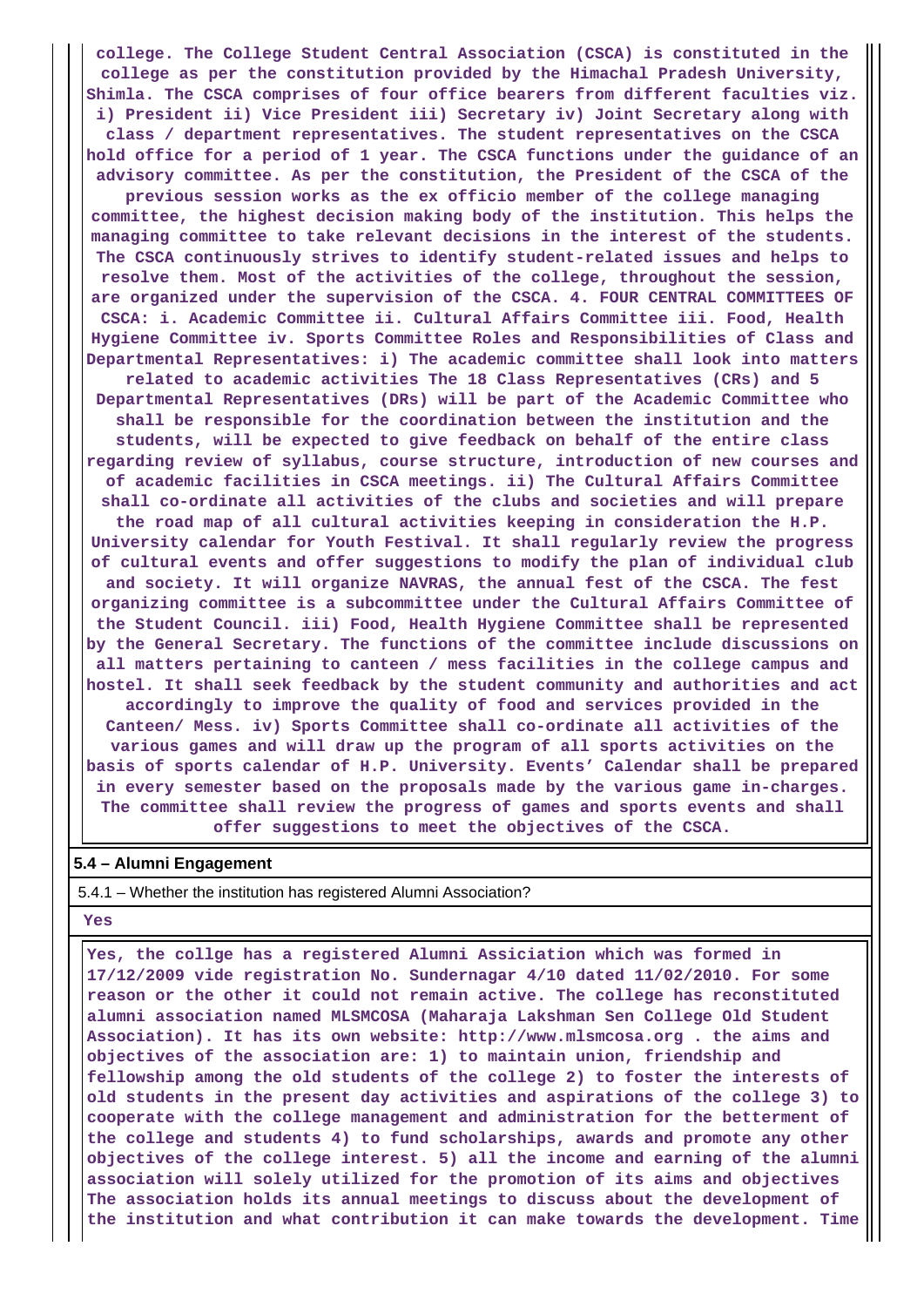**to time the members of the MLSMCOSA formally and informally gives valuable feedbacks and suggestions. The MLSMCOSA also prepares and uploads the data base of students' progression to the higher education on its website.**

5.4.2 – No. of enrolled Alumni:

**126**

5.4.3 – Alumni contribution during the year (in Rupees) :

**79129**

5.4.4 – Meetings/activities organized by Alumni Association :

**2**

## **CRITERION VI – GOVERNANCE, LEADERSHIP AND MANAGEMENT**

#### **6.1 – Institutional Vision and Leadership**

 6.1.1 – Mention two practices of decentralization and participative management during the last year (maximum 500 words)

 **6.1.1 Two Practices of Decentralization and Participative Management 1. The Managing Committee which is the highest governing body of the institution, has two members from teaching and one member from nonteaching staff, who are elected by their respective staff members and the Management has no role in their selection. Two other members from teaching and one from nonteaching are being nominated as members. All the members enjoy equal rights in the Managing Committee. It is also the first college in the state to give representation to students by nominating the outgoing President of CSCA as a member of the college Managing Committee. The Managing Committee has established various standing committees like the Finance Committee, Academic Affairs Committee, Administrative Affairs Committee, LSIBET Advisory Committee and Departmental Promotion Committee, which have the nominated members from teaching and nonteaching, to review different aspects of the functioning of the college and recommend changes in policy to the Managing Committee. The Managing Committee works in consultation with teachers to find out and improve the areas of weaknesses. 2. The college has Employees' Welfare Scheme (EWS) which was framed solely by the employees of the institution (teaching and nonteaching) for the welfare of the employees in consultation with the Managing Committee. EWS is a unique scheme which facilitates medical reimbursement to its employees along with loan facility on simple interest basis for different purposes. The corpus of the scheme was initially contributed by the management. Employer and the employees regularly contribute on the basis of 1:1 which is at present 1:4.**

6.1.2 – Does the institution have a Management Information System (MIS)?

#### **Partial**

### **6.2 – Strategy Development and Deployment**

6.2.1 – Quality improvement strategies adopted by the institution for each of the following (with in 100 words each):

| <b>Strategy Type</b>   | Details                                                                                                                                                                                                                                                                                                            |
|------------------------|--------------------------------------------------------------------------------------------------------------------------------------------------------------------------------------------------------------------------------------------------------------------------------------------------------------------|
| Curriculum Development | Curriculum is prepared and designed<br>by the affiliating university. The<br>institution ensures the effective<br>implementation of the curriculum<br>through the academic calendar framed by<br>the university. Distribution of<br>workload and framing of timetable is<br>done in time. The college provides all |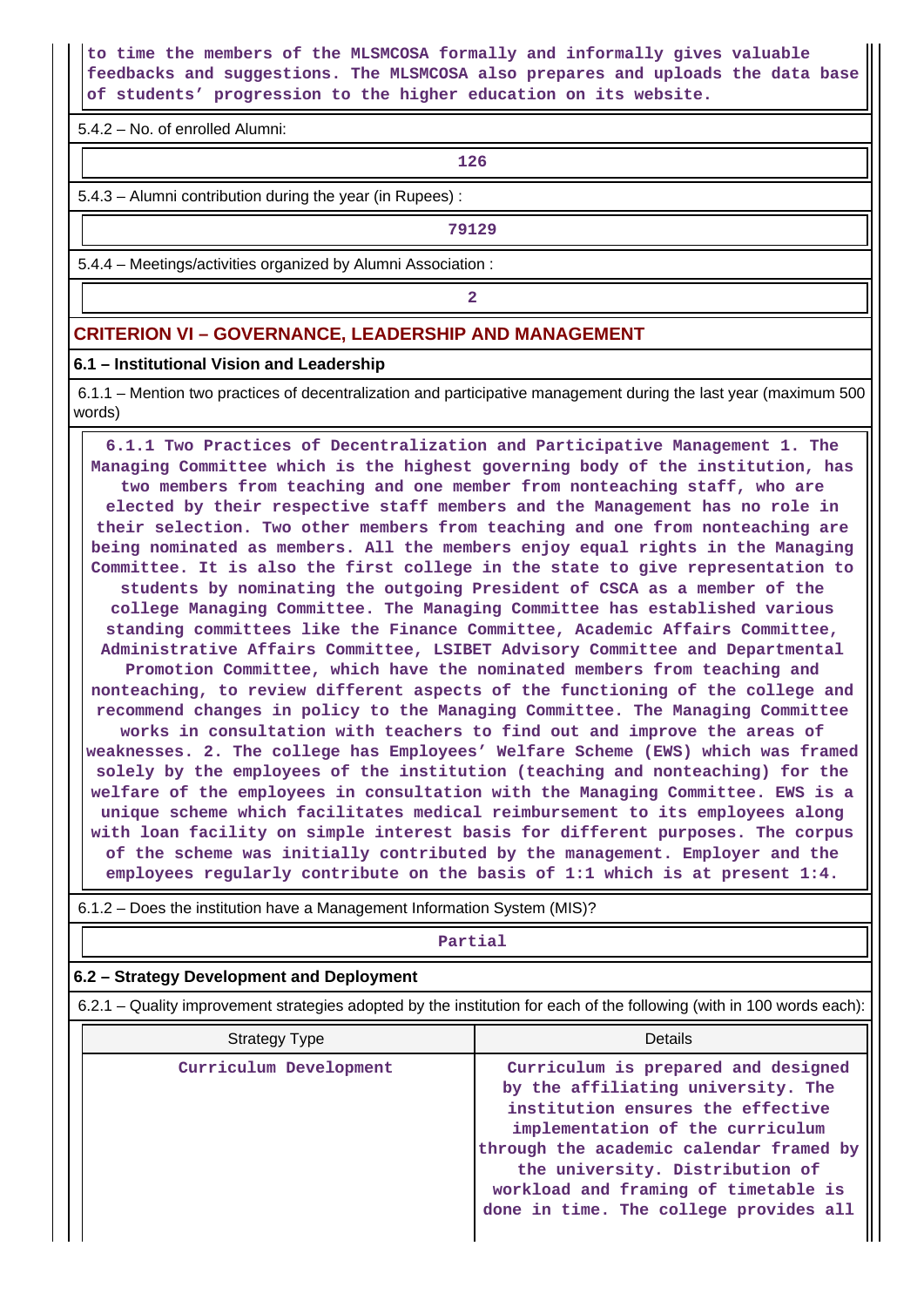|                            | the basic facilities for the effective<br>delivery of curriculum in class room<br>teaching, support materials in the form<br>of library books, journals, magazines<br>and internet facilities etc. to both<br>the teachers and the students. Teachers<br>are encouraged to impart the curriculum<br>through innovative teaching methods.                                                                                                                                                                                                                                                                                                                                                                                                                                 |
|----------------------------|--------------------------------------------------------------------------------------------------------------------------------------------------------------------------------------------------------------------------------------------------------------------------------------------------------------------------------------------------------------------------------------------------------------------------------------------------------------------------------------------------------------------------------------------------------------------------------------------------------------------------------------------------------------------------------------------------------------------------------------------------------------------------|
| Teaching and Learning      | Teaching Learning To impart<br>student-centric learning the college<br>adopts an inclusive approach to<br>maintain equity and ensures access to<br>all the resources of the college.<br>Regular classes are conducted and<br>attendance records of the students are<br>maintained. The college organizes<br>seminars, workshops, competitions,<br>tutorial/remedial classes and<br>discussions etc at the departmental<br>level to promote academic growth. To<br>assess the performance of learners,<br>formative assessment is planned and<br>executed by the college through regular<br>class tests and House Examinations. The<br>overall performance of the students is<br>measured on the basis of their<br>achievement in formative and summative<br>assessments. |
| Examination and Evaluation | Examination and Evaluation It is the<br>affiliating university which conducts<br>semesterend / yearend examinations and<br>the evaluation process. The college<br>only implements the reforms made by the<br>affiliating university regarding<br>internal assessment and evaluation. The<br>college at its own has constituted<br>different committees (the RUSA<br>Committee, Examination Committee,<br>Academic Affairs Committee) to ensure<br>the effective implementation of the<br>evaluation/examination reforms. The<br>college at its own level has adopted<br>the following evaluation methodology to<br>evaluate the performance / achievement<br>of students: Class room attendance of<br>the students, performance in class<br>tests and house tests.       |
| Research and Development   | Research and Development The teachers<br>of the college are active in research<br>activities. The faculty publishes<br>research papers and research articles<br>in national and international journals.<br>The college encourages its teachers to<br>participate in academic seminars by<br>granting leave and providing financial<br>support for the purpose. The<br>institution also makes constant efforts                                                                                                                                                                                                                                                                                                                                                            |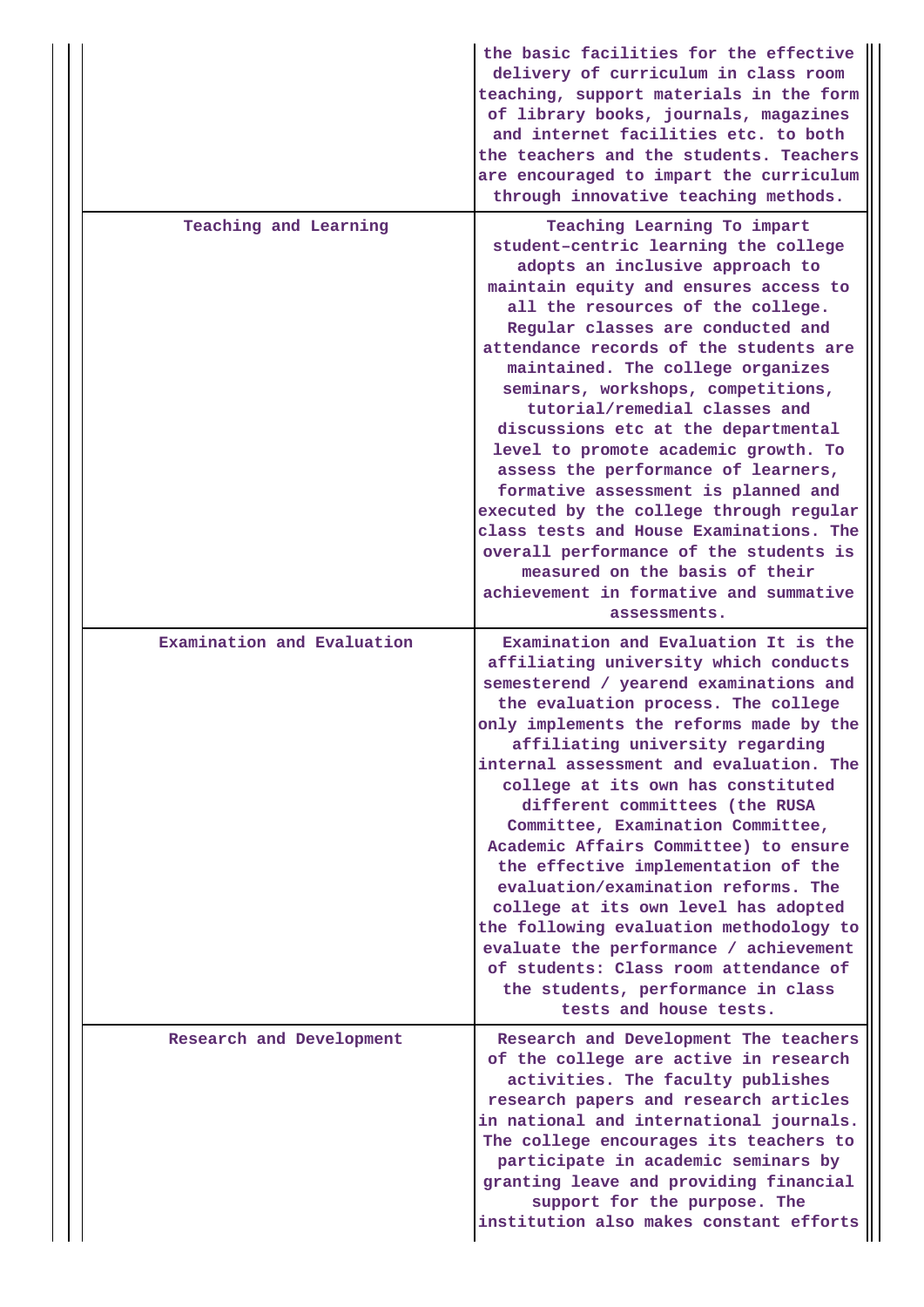|                                                               | to instill a scientific temper among<br>its students through minor research<br>project works. To enhance research<br>culture in the institution the college<br>has established a material research lab<br>in the department of Physics.                                                                                                                                                                                                                                                                                                                                                                                                                                        |
|---------------------------------------------------------------|--------------------------------------------------------------------------------------------------------------------------------------------------------------------------------------------------------------------------------------------------------------------------------------------------------------------------------------------------------------------------------------------------------------------------------------------------------------------------------------------------------------------------------------------------------------------------------------------------------------------------------------------------------------------------------|
| Library, ICT and Physical<br>Infrastructure / Instrumentation | The automation of library is in<br>process. No. of ICT facilities,<br>Journals, ejournals and ebooks and the<br>seating capacity have been increased<br>during the year. . The college has made<br>its campus free wifi enabled. To<br>enhance the ICT facilities the<br>Bandwidth internet connection has been<br>increased from 40 MBPS to 88 MBPS. Many<br>more systems have been added to the<br>existing one. . The college added more<br>rooms and labs to its existing<br>infrastructure in the year 201819. The<br>construction of upper story of sports<br>complex has been started. More<br>equipments and instruments in different<br>laboratories have been added. |
| Human Resource Management                                     | Human Resource Management The<br>institution motivates and supports<br>faculty to participate in Orientation<br>programmes, Refresher courses,<br>Seminars, Workshops etc. for their<br>academic growth. Faculty members are<br>assigned duties as conveners of<br>different subcommittees formed by the<br>Principal to have managerial as well as<br>administrative experiences. The college<br>also makes arrangements for the<br>professional training of the teaching<br>as well as nonteaching staff.                                                                                                                                                                    |
| Industry Interaction / Collaboration                          | Industry Interaction / Collaboration<br>The department of Business<br>Administration assigns its students<br>with project work and makes them visit<br>the business and industrial<br>organizations so that they can have<br>interaction with the industries to<br>complete their projects. The Department<br>of Education and Physical Education<br>have the collaboration with Composite<br>Regional Centre (CRC), Sundernagar<br>which conducts workshops the students<br>of the said departments every year.                                                                                                                                                               |
| Admission of Students                                         | The college observes complete<br>transparency in admission process.<br>Admission committees are formed which<br>guide and counsel the students about<br>different subject combinations. The<br>admits the students as per the number<br>of seats fixed the competent                                                                                                                                                                                                                                                                                                                                                                                                           |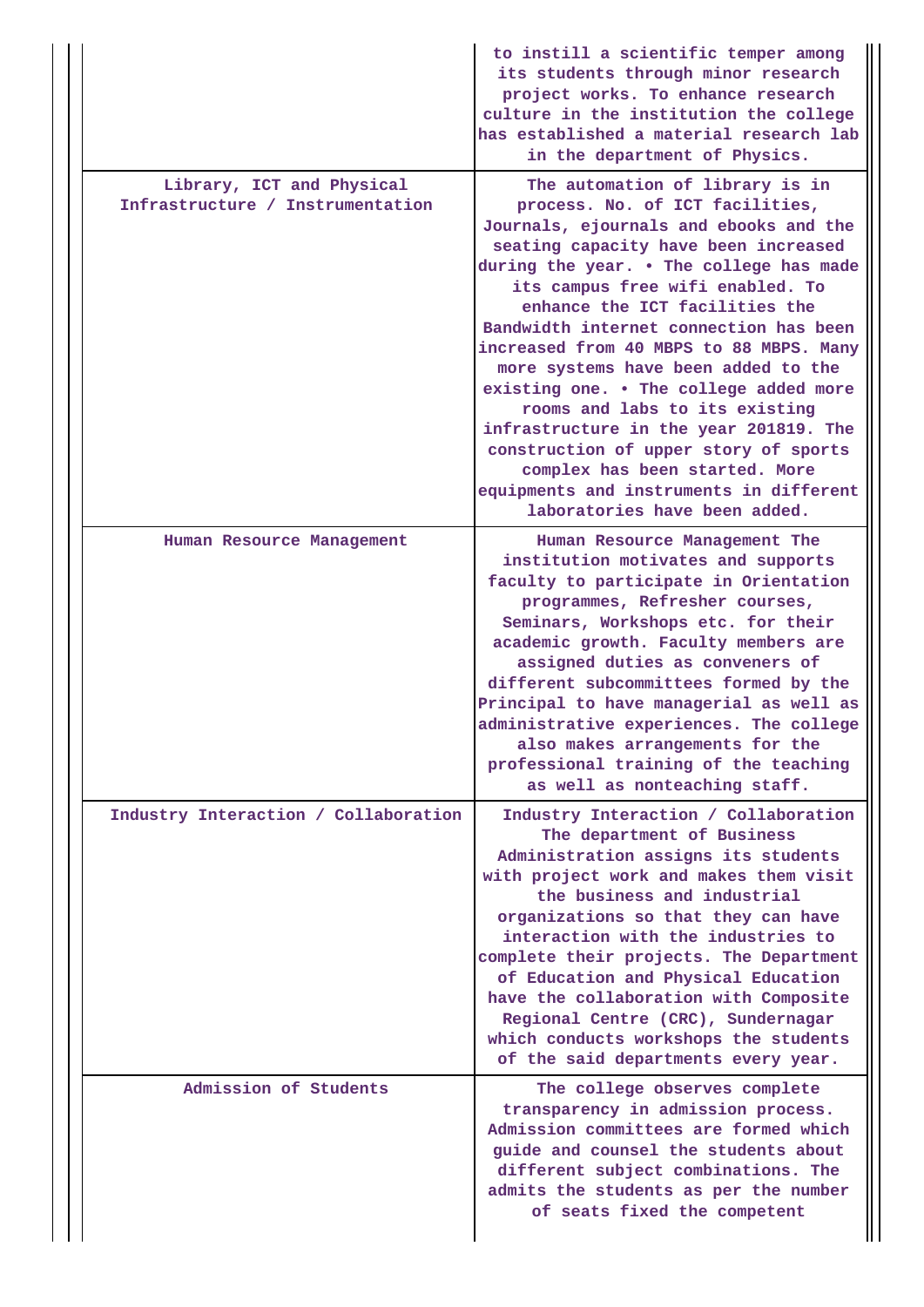**authorities. In M.Sc.'s and B. Ed. programmes students are admitted on the basis of test conducted by affiliating university. In BPE and B.P.Ed. students are admitted on the basis of merit and ground test conducted by a committee constituted by the H.P. University.**

### 6.2.2 – Implementation of e-governance in areas of operations:

| E-governace area              | Details                                                                                                                                                                                                                                                                                                                                                                                                                                                                |
|-------------------------------|------------------------------------------------------------------------------------------------------------------------------------------------------------------------------------------------------------------------------------------------------------------------------------------------------------------------------------------------------------------------------------------------------------------------------------------------------------------------|
| Finance and Accounts          | The college uses the Tally software<br>for proper and efficient functioning of<br>Finance and Accounts. The transactions<br>are made though echallan. The<br>administrative office keeps all the<br>financial records separately as per the<br>events and transactions made for. It<br>maintains the Books of Accounts<br>properly which helps in auditing<br>procedure.                                                                                               |
| Student Admission and Support | The college uses ICT facilities for<br>the admissions of the students in<br>various classes. The records of the<br>admitted students are maintained<br>through e-governance. In some classes<br>the online admission procedure is<br>followed. The college provides online<br>facilities for filling various<br>scholarship forms.                                                                                                                                     |
| Examination                   | The college extends ICT support to<br>the students to fill online examination<br>forms. Examination related details are<br>made available to the students on<br>college website. The college has an<br>exclusive service counter which<br>provides every supports to the<br>students' grievances related to online<br>examinations and results                                                                                                                         |
| Planning and Development      | Planning and development works are<br>carried out by making use of ICT<br>facilities. For purchasing of<br>equipments, furniture and other<br>developmental projects, online<br>quotations are invited.                                                                                                                                                                                                                                                                |
| Administration                | Administration for faster and more<br>efficient delivery of public services<br>and improving internal efficiency, all<br>administrative work such as notices,<br>notifications, and correspondences are<br>made through mails and WhatsApp etc.<br>The office is ICT enabled and all data<br>keeping is done through ICT tools. The<br>college have Biometric attendance for<br>teaching and nonteaching staff. The<br>college campus has CCTV Cameras<br>surveillance |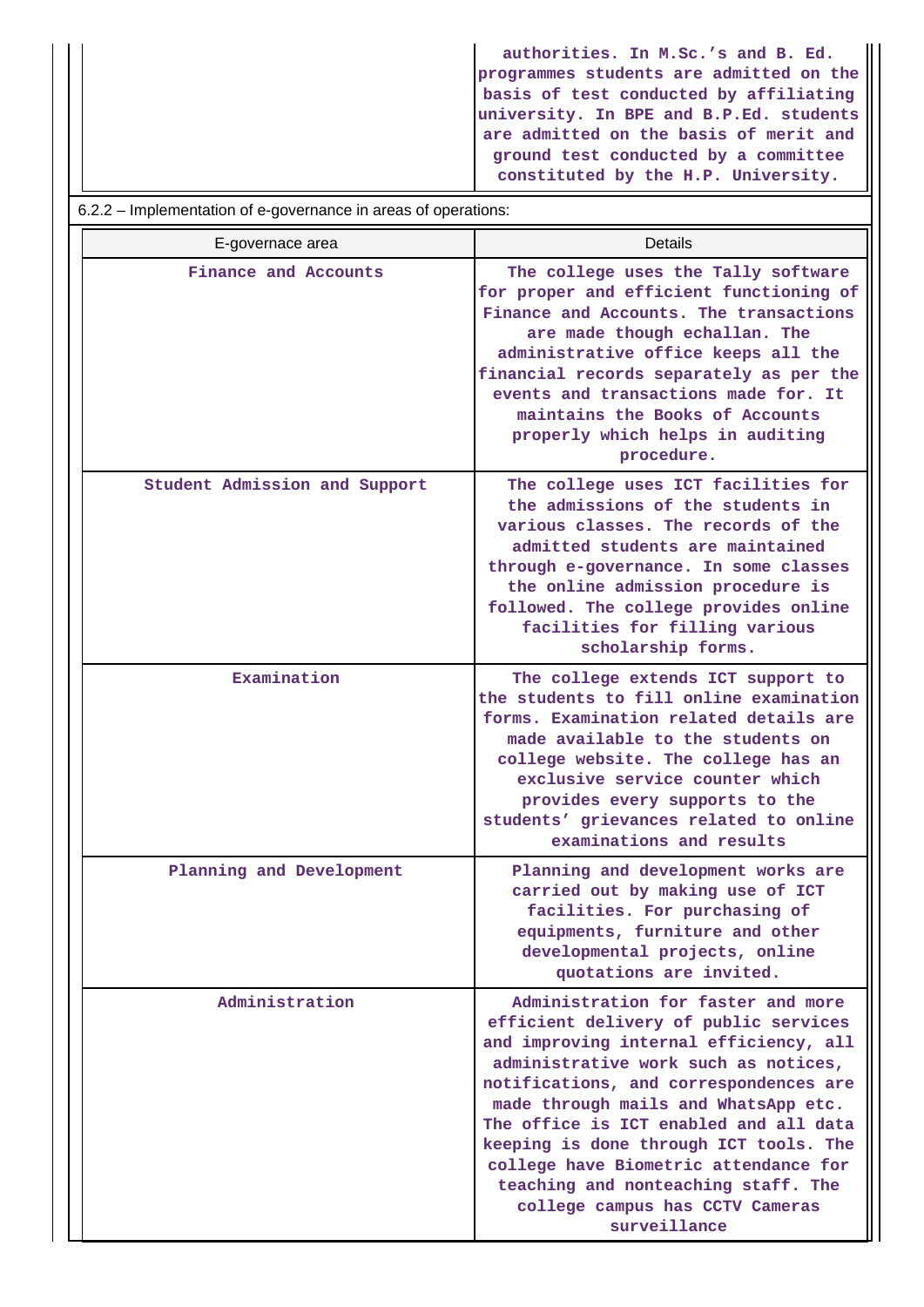## **6.3 – Faculty Empowerment Strategies**

 6.3.1 – Teachers provided with financial support to attend conferences / workshops and towards membership fee of professional bodies during the year

| Year | Name of Teacher                        | Name of conference/<br>workshop attended<br>for which financial<br>support provided                                                                                             | Name of the<br>professional body for<br>which membership<br>fee is provided | Amount of support |
|------|----------------------------------------|---------------------------------------------------------------------------------------------------------------------------------------------------------------------------------|-----------------------------------------------------------------------------|-------------------|
| 2019 | Dr. Neha Sen                           | Multi<br>Displinary<br>International<br>Conference on<br>Natural<br>Resource<br>Management for<br>Social-Economic<br>Development of<br>Westron<br>Himalyas 10-12<br>August 2019 | VGC Mandi                                                                   | 750               |
| 2019 | Dr. Rajni                              | Free and Open<br>Source Software<br>25, 26, 27 July<br>2019                                                                                                                     | <b>MLSM College</b><br>Sundernagar                                          | 500               |
| 2019 | Dr. Romita                             | Free and Open<br>Source Software<br>25, 26, 27 July<br>2019                                                                                                                     | <b>MLSM College</b><br>Sundernagar                                          | 500               |
| 2019 | Ms. Shivinder<br>Kaur                  | Free and Open<br>Source Software<br>25, 26, 27 July<br>2019                                                                                                                     | <b>MLSM College</b><br>Sundernagar                                          | 500               |
| 2019 | Ms. Monika<br>Guleria                  | Free and Open<br>Source Software<br>25, 26, 27 July<br>2019                                                                                                                     | <b>MLSM College</b><br>Sundernagar                                          | 500               |
| 2019 | Ms.<br>Dharmendra Arya Source Software | Free and Open<br>25, 26, 27 July<br>2019                                                                                                                                        | <b>MLSM College</b><br>Sundernagar                                          | 500               |
| 2019 | Ms.<br>Dharmendra Arya                 | Multi<br>Displinary<br>International<br>Conference on<br>Natural<br>Resource<br>Management for<br>Social-Economic<br>Development of<br>Westron<br>Himalyas 10-12<br>August 2019 | VGC Mandi                                                                   | 750               |
| 2019 | Dr. Vivek<br>Kumar (Bio)               | Multi<br>Displinary<br>International                                                                                                                                            | VGC Mandi                                                                   | 750               |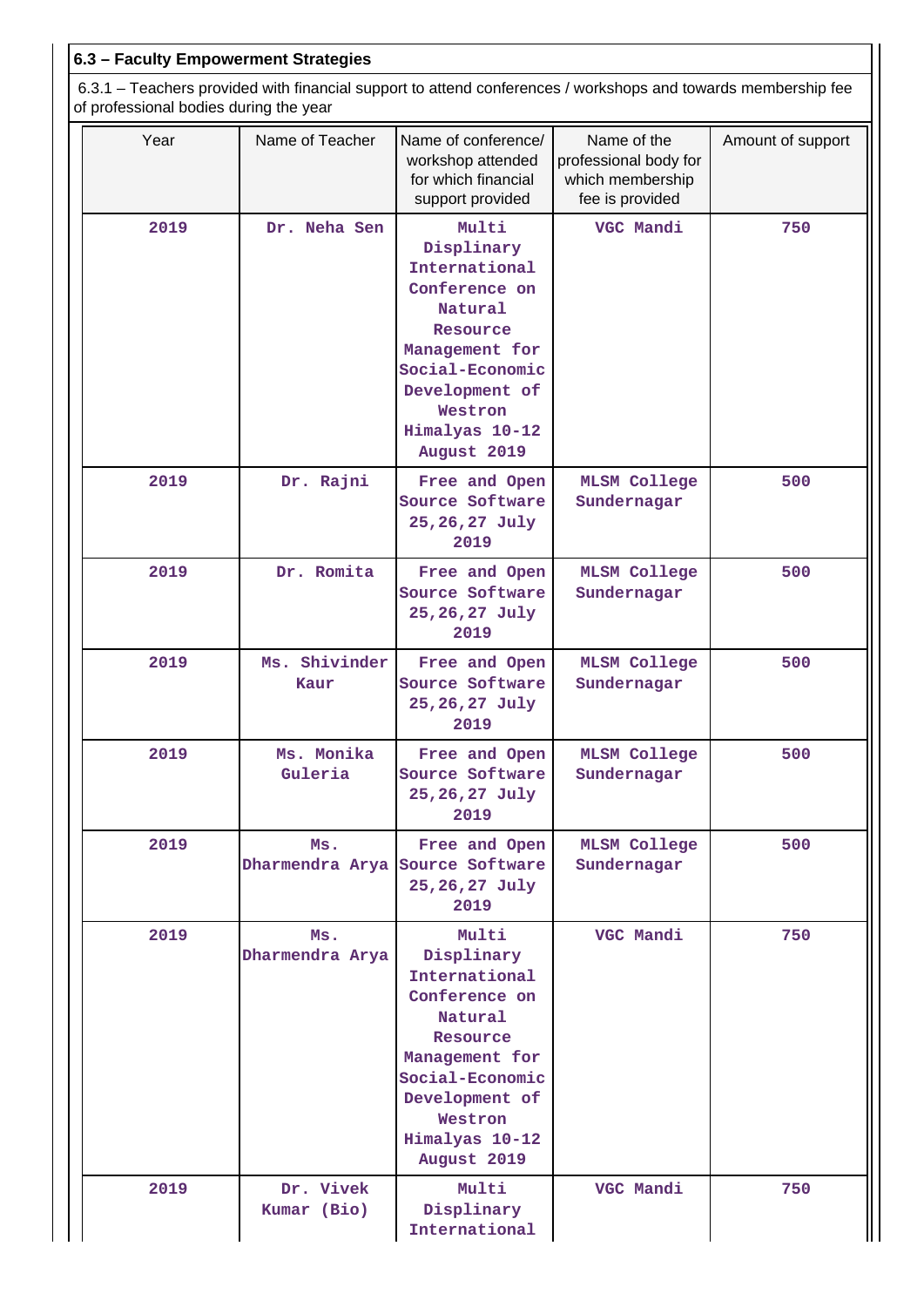|                                                                                                                                                                 |                                                                                                                              |                                                                                                   |                                                             | Conference on<br>Natural<br>Resource<br>Management for<br>Social-Economic<br>Development of<br>Westron<br>Himalyas 10-12<br>August 2019 |                                    |                                    |                                                  |                                                      |
|-----------------------------------------------------------------------------------------------------------------------------------------------------------------|------------------------------------------------------------------------------------------------------------------------------|---------------------------------------------------------------------------------------------------|-------------------------------------------------------------|-----------------------------------------------------------------------------------------------------------------------------------------|------------------------------------|------------------------------------|--------------------------------------------------|------------------------------------------------------|
| 2019                                                                                                                                                            |                                                                                                                              | Dr. Ashish<br>Gautam                                                                              | Free and Open<br>Source Software<br>25, 26, 27 July<br>2019 |                                                                                                                                         | <b>MLSM College</b><br>Sundernagar |                                    | 500                                              |                                                      |
| 2019                                                                                                                                                            |                                                                                                                              | Sh. D.S. Rana                                                                                     | Free and Open<br>Source Software<br>25, 26, 27 July<br>2019 |                                                                                                                                         |                                    | <b>MLSM College</b><br>Sundernagar |                                                  | 500                                                  |
|                                                                                                                                                                 |                                                                                                                              |                                                                                                   |                                                             | View File                                                                                                                               |                                    |                                    |                                                  |                                                      |
| 6.3.2 - Number of professional development / administrative training programmes organized by the College for<br>teaching and non teaching staff during the year |                                                                                                                              |                                                                                                   |                                                             |                                                                                                                                         |                                    |                                    |                                                  |                                                      |
| Year                                                                                                                                                            | Title of the<br>professional<br>development<br>programme<br>organised for<br>teaching staff                                  | Title of the<br>administrative<br>training<br>programme<br>organised for<br>non-teaching<br>staff |                                                             | From date                                                                                                                               |                                    | To Date                            | Number of<br>participants<br>(Teaching<br>staff) | Number of<br>participants<br>(non-teaching<br>staff) |
| 2019                                                                                                                                                            | Workshop<br>on Free<br>and Open<br>Source<br>Software                                                                        | <b>Nill</b>                                                                                       |                                                             | 25/07/2019                                                                                                                              |                                    | 27/07/2019                         | 35                                               | <b>Nill</b>                                          |
| 2019                                                                                                                                                            | National<br>workshop<br>on New<br>Rules Offi<br>ciating<br>Techniques<br>in<br>Football                                      | Nill                                                                                              |                                                             | 20/12/2019                                                                                                                              |                                    | 21/12/2019                         | 29                                               | <b>Nill</b>                                          |
| 2019                                                                                                                                                            | Internat<br>ional<br>Workshop<br>on INDO-US<br><b>WORKSHOP</b><br>on Green C<br>hemistry/E<br>ngineering<br>Technologi<br>es | Nill                                                                                              |                                                             | 11/07/2019                                                                                                                              |                                    | 11/07/2019                         | 26                                               | <b>Nill</b>                                          |
| 2019                                                                                                                                                            | Lecture<br>on Recent<br>advances<br>in                                                                                       | <b>Nill</b>                                                                                       |                                                             | 22/07/2019                                                                                                                              |                                    | 22/07/2019                         | 32 <sub>2</sub>                                  | Nill                                                 |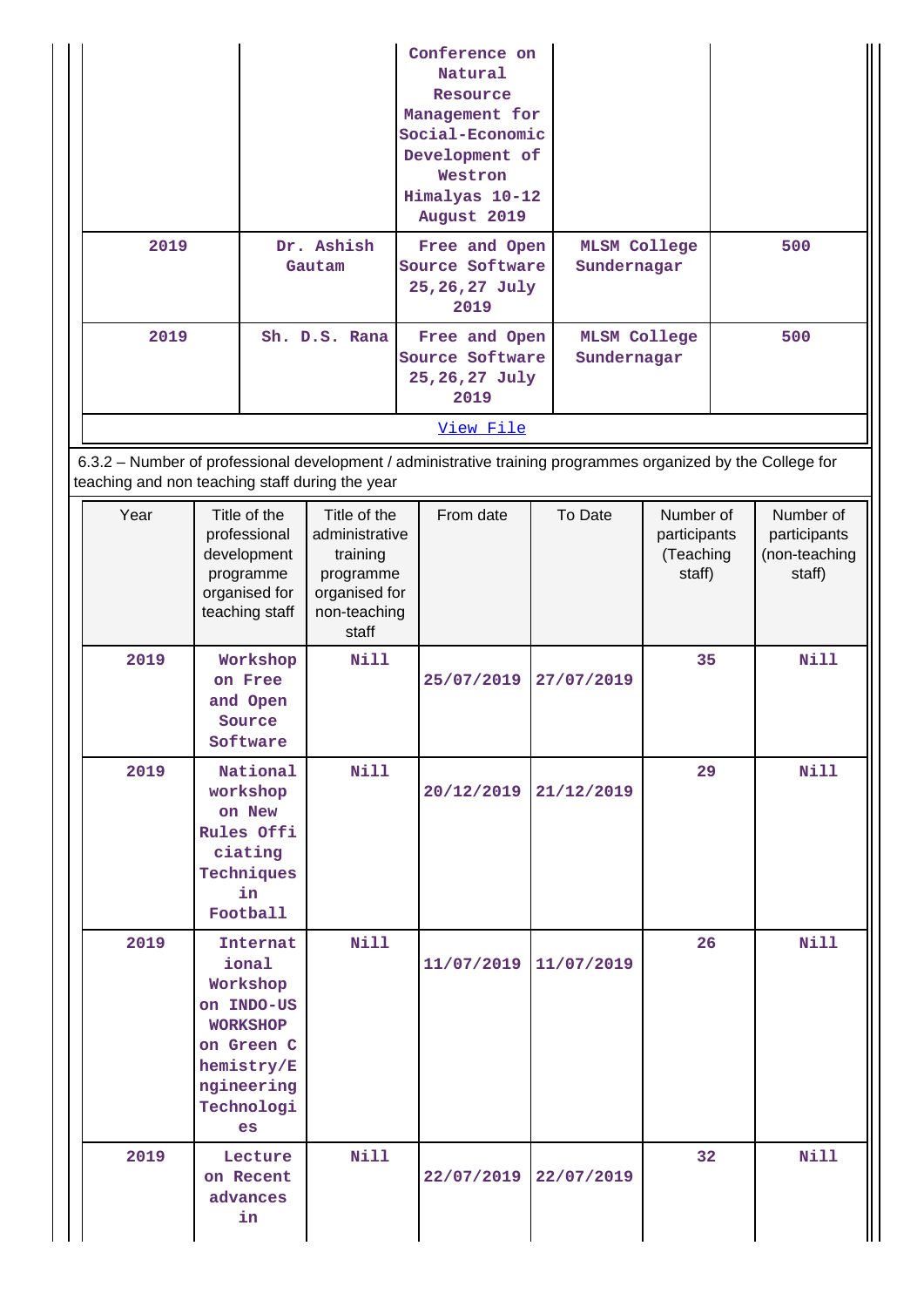| Magnetic                                                                                                      |
|---------------------------------------------------------------------------------------------------------------|
| Levitation                                                                                                    |
| Technology                                                                                                    |
| for                                                                                                           |
| Emerging a                                                                                                    |
| pplication                                                                                                    |
| s in                                                                                                          |
| Research                                                                                                      |
| Industry                                                                                                      |
| for the                                                                                                       |
| 21st                                                                                                          |
| century                                                                                                       |
| View File                                                                                                     |
| 6.3.3 – No. of teachers attending professional development programmes, viz., Orientation Programme, Refresher |

 6.3.3 – No. of teachers attending professional development programmes, viz., Orientation Programme, Refresher Course, Short Term Course, Faculty Development Programmes during the year

| Title of the<br>professional<br>development<br>programme                                                                                                                                           | Number of teachers<br>who attended | From Date  | To date    | Duration |
|----------------------------------------------------------------------------------------------------------------------------------------------------------------------------------------------------|------------------------------------|------------|------------|----------|
| Faculty<br>Development<br>Programme<br>organised by<br>Electronics ICT<br>Academy Patna<br>And School of<br>basic and<br>applied<br>sciences,<br>Maharaja<br>Agarsen<br>University,<br>Solan, H.P. | $\overline{2}$                     | 24/11/2019 | 07/12/2019 | 14       |
| Refresher<br>course<br>Environment<br>Sciences at<br>HRDC GNDU,<br>Amritsar, 2019.                                                                                                                 | $\overline{2}$                     | 09/12/2019 | 23/12/2019 | 15       |
| $4$ -week<br>introductory<br>course on Learn<br>Moodle Basics<br>run by Moodle<br>HQ                                                                                                               | $\mathbf{1}$                       | 01/04/2020 | 30/04/2020 | 30       |
| Online<br>training on<br><b>Business</b><br>Communication<br>skills                                                                                                                                | $\mathbf{1}$                       | 16/05/2020 | 12/06/2020 | 28       |
| FDP course in<br>Chemical<br>Applications of<br>Symmetry and                                                                                                                                       | $\mathbf{1}$                       | 02/02/2020 | 29/03/2020 | 56       |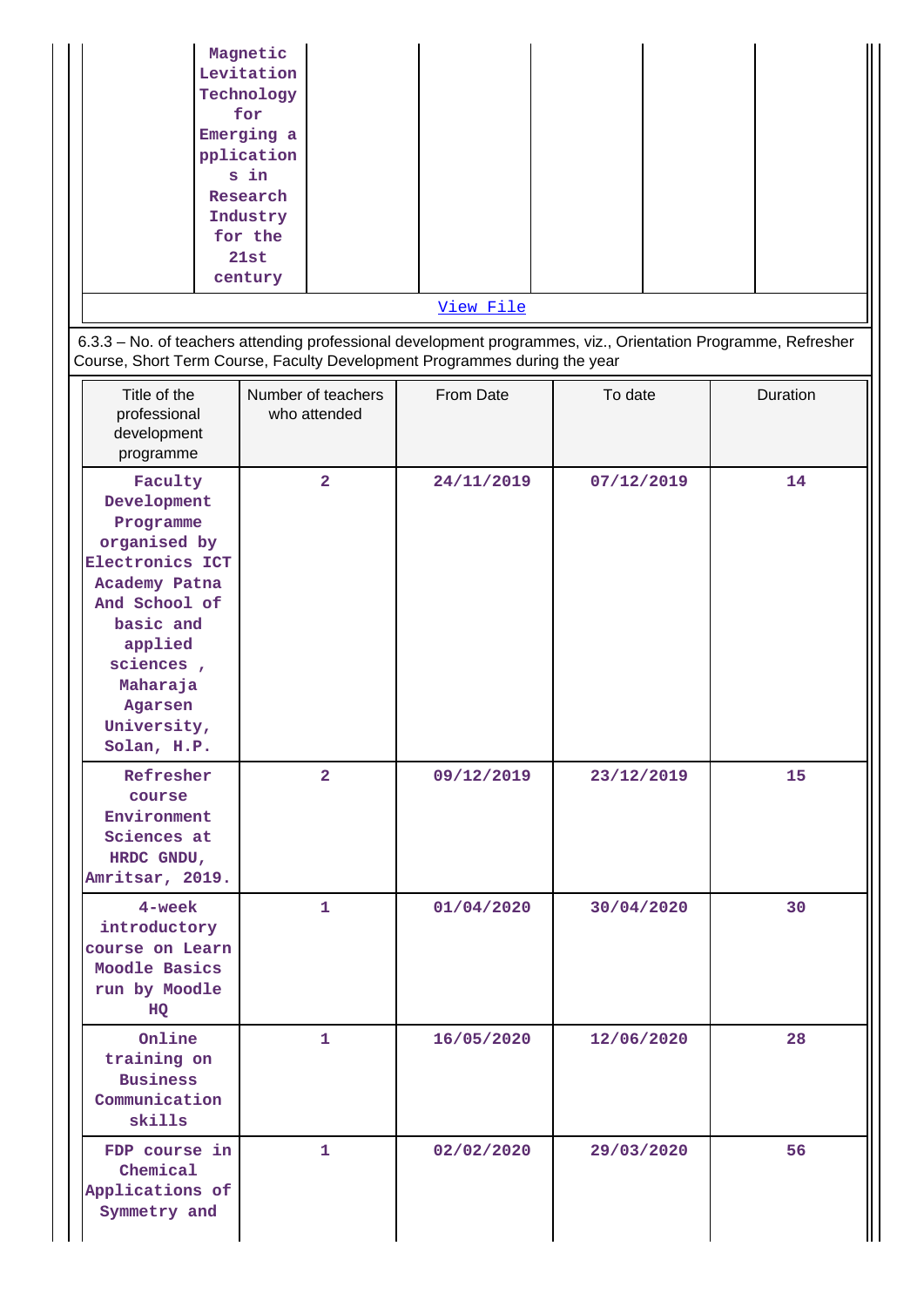| Group Theory<br>through SAWAYAM<br>online mode<br>organised by<br>NPTEL-IIT<br>Kanpur under<br><b>MHRD</b><br>initiative.                                 |                |            |            |     |
|-----------------------------------------------------------------------------------------------------------------------------------------------------------|----------------|------------|------------|-----|
| Annual<br>Refresher<br>Programme in<br>English<br>Language<br>Training online<br>mode organised<br>by ARPIT Course<br>for Career<br>Advancement<br>scheme | $\overline{a}$ | 15/09/2019 | 06/01/2020 | 112 |
| Refresher<br>Course(Online)<br>in Chemistry<br>SAWAYAM online<br>mode organised<br>by AICTE under<br><b>MHRD</b><br>initiative.                           | 1              | 10/12/2019 | 31/03/2020 | 112 |
| Online<br>Refresher<br>Course in<br>Chemistry for<br>Higher<br>Education -<br>Swayam ARPIT                                                                | 1              | 01/09/2019 | 31/12/2019 | 122 |
| <b>NPTEL Online</b><br>certification<br>Course in<br>Numerical<br>Methods<br>Simulation<br>Techniques for<br>Scientists and<br>Engineers<br>(Swayam)      | 1              | 26/08/2019 | 11/12/2019 | 56  |
| FDP courses<br>in Analytical<br>Chemistry and<br>through SAWAYAM<br>online mode<br>organised by<br>NPTEL-IIT<br>Kahargpur under<br>MHRD initiative        | $\overline{a}$ | 27/07/2019 | 18/10/2019 | 84  |
|                                                                                                                                                           |                | View File  |            |     |
| 6.3.4 - Faculty and Staff recruitment (no. for permanent recruitment):                                                                                    |                |            |            |     |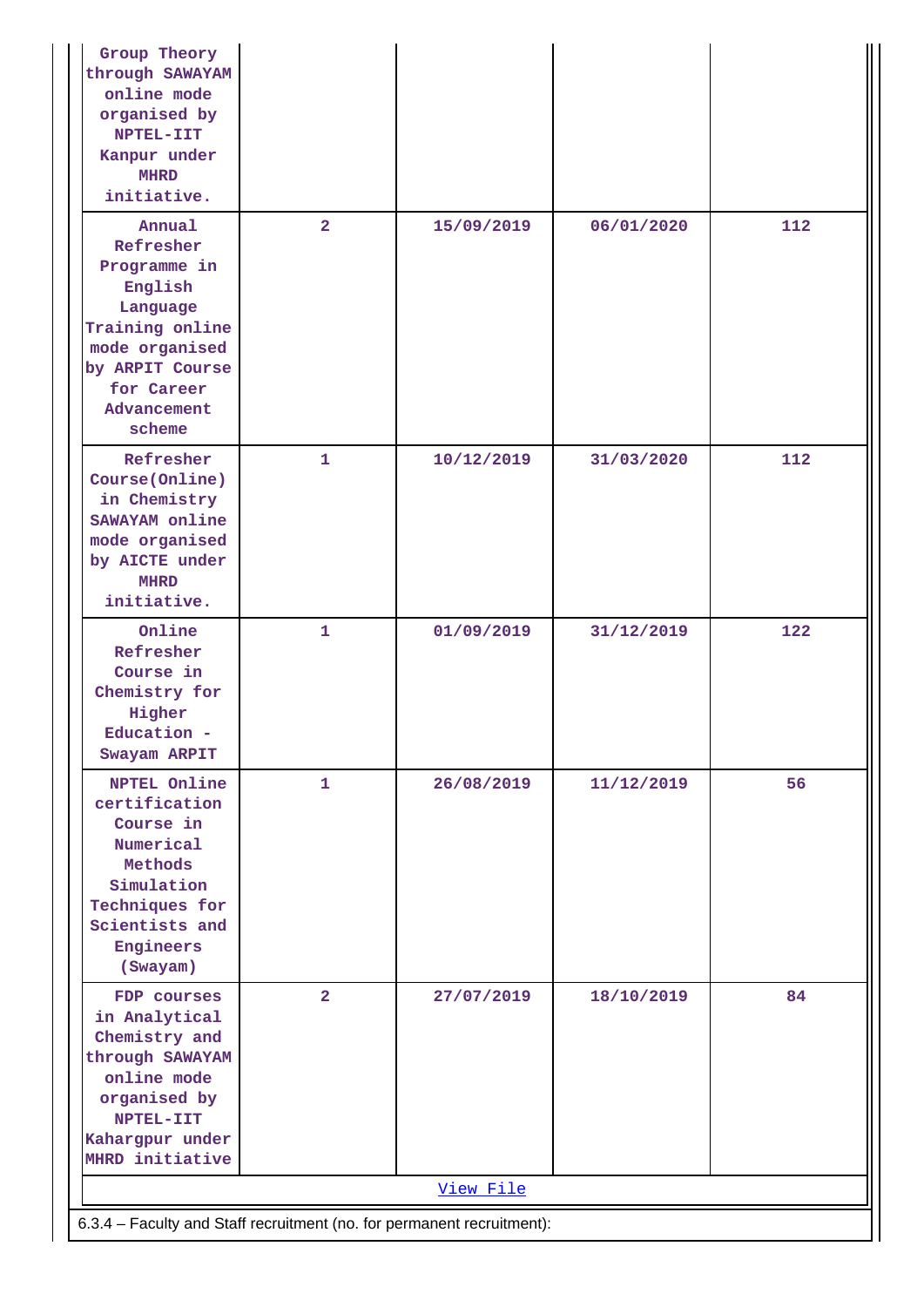|                                                                                                                                                                                                                                                                                                                                                                                                                                                                                                                                                                                                                                                                                                                                                                                                                                                                                                                                                                                                                                                                                                                                                                                                                                                                                                                                                                                                                                                 | Teaching |                                                                 |                   | Non-teaching |                         |  |
|-------------------------------------------------------------------------------------------------------------------------------------------------------------------------------------------------------------------------------------------------------------------------------------------------------------------------------------------------------------------------------------------------------------------------------------------------------------------------------------------------------------------------------------------------------------------------------------------------------------------------------------------------------------------------------------------------------------------------------------------------------------------------------------------------------------------------------------------------------------------------------------------------------------------------------------------------------------------------------------------------------------------------------------------------------------------------------------------------------------------------------------------------------------------------------------------------------------------------------------------------------------------------------------------------------------------------------------------------------------------------------------------------------------------------------------------------|----------|-----------------------------------------------------------------|-------------------|--------------|-------------------------|--|
| Permanent                                                                                                                                                                                                                                                                                                                                                                                                                                                                                                                                                                                                                                                                                                                                                                                                                                                                                                                                                                                                                                                                                                                                                                                                                                                                                                                                                                                                                                       |          | <b>Full Time</b>                                                | Permanent         |              | <b>Full Time</b>        |  |
| 26                                                                                                                                                                                                                                                                                                                                                                                                                                                                                                                                                                                                                                                                                                                                                                                                                                                                                                                                                                                                                                                                                                                                                                                                                                                                                                                                                                                                                                              | 53       |                                                                 | 18                |              | 30                      |  |
| $6.3.5$ – Welfare schemes for                                                                                                                                                                                                                                                                                                                                                                                                                                                                                                                                                                                                                                                                                                                                                                                                                                                                                                                                                                                                                                                                                                                                                                                                                                                                                                                                                                                                                   |          |                                                                 |                   |              |                         |  |
| Teaching                                                                                                                                                                                                                                                                                                                                                                                                                                                                                                                                                                                                                                                                                                                                                                                                                                                                                                                                                                                                                                                                                                                                                                                                                                                                                                                                                                                                                                        |          | Non-teaching                                                    |                   |              | <b>Students</b>         |  |
| Employees Welfare<br>Scheme (EWS)                                                                                                                                                                                                                                                                                                                                                                                                                                                                                                                                                                                                                                                                                                                                                                                                                                                                                                                                                                                                                                                                                                                                                                                                                                                                                                                                                                                                               |          | Scheme (EWS)                                                    | Employees Welfare |              | Freeships/ Scholarships |  |
| 6.4 - Financial Management and Resource Mobilization                                                                                                                                                                                                                                                                                                                                                                                                                                                                                                                                                                                                                                                                                                                                                                                                                                                                                                                                                                                                                                                                                                                                                                                                                                                                                                                                                                                            |          |                                                                 |                   |              |                         |  |
| 6.4.1 – Institution conducts internal and external financial audits regularly (with in 100 words each)                                                                                                                                                                                                                                                                                                                                                                                                                                                                                                                                                                                                                                                                                                                                                                                                                                                                                                                                                                                                                                                                                                                                                                                                                                                                                                                                          |          |                                                                 |                   |              |                         |  |
| To ensure effective and efficient utilization of financial resources, the<br>college performs two types of financial audits: 1 Internal Audit which is<br>carried out by the Bursar of the college as per requirements. 2 External Audit<br>is done through a Chartered Accountant every year hired by the college. Audits<br>are also conducted by the Govt. of Himachal Pradesh and the Accountant General<br>of India. Last audit was conducted by the college Chartered Accountant, M/s.<br>Bhanot, Sapan and Associates, Nagrota Bagwan, Kangra on 16/12/ 2017 for the<br>financial year 201617. No serious audit objections were raised in the last five<br>years, but some following notes were reported: . The advance taken by the<br>employees shall be submitted in a specified time. . The Loans and Advances<br>balances are subject to confirmation. . The Printout of the Books has to be<br>taken and kept properly. . Previous year figure has been regrouped and<br>reclassified wherever considered necessary. The last audit was carried out by<br>AG Office, HP Government, on 21/11/2013 the objections raised have been<br>removed. Compliance: Arrears of previous years have been deposited. Notices<br>were issued to the employees to settle their advances.<br>6.4.2 – Funds / Grants received from management, non-government bodies, individuals, philanthropies during the<br>year(not covered in Criterion III) |          |                                                                 |                   |              |                         |  |
| Name of the non government<br>funding agencies /individuals                                                                                                                                                                                                                                                                                                                                                                                                                                                                                                                                                                                                                                                                                                                                                                                                                                                                                                                                                                                                                                                                                                                                                                                                                                                                                                                                                                                     |          | Funds/ Grnats received in Rs.                                   |                   |              | Purpose                 |  |
| Individual/MLA/ Chief<br>Minister                                                                                                                                                                                                                                                                                                                                                                                                                                                                                                                                                                                                                                                                                                                                                                                                                                                                                                                                                                                                                                                                                                                                                                                                                                                                                                                                                                                                               |          |                                                                 | 3225500           |              | For Construction Work   |  |
|                                                                                                                                                                                                                                                                                                                                                                                                                                                                                                                                                                                                                                                                                                                                                                                                                                                                                                                                                                                                                                                                                                                                                                                                                                                                                                                                                                                                                                                 |          |                                                                 | View File         |              |                         |  |
| 6.4.3 - Total corpus fund generated                                                                                                                                                                                                                                                                                                                                                                                                                                                                                                                                                                                                                                                                                                                                                                                                                                                                                                                                                                                                                                                                                                                                                                                                                                                                                                                                                                                                             |          |                                                                 |                   |              |                         |  |
|                                                                                                                                                                                                                                                                                                                                                                                                                                                                                                                                                                                                                                                                                                                                                                                                                                                                                                                                                                                                                                                                                                                                                                                                                                                                                                                                                                                                                                                 |          | 3225500                                                         |                   |              |                         |  |
| 6.5 - Internal Quality Assurance System                                                                                                                                                                                                                                                                                                                                                                                                                                                                                                                                                                                                                                                                                                                                                                                                                                                                                                                                                                                                                                                                                                                                                                                                                                                                                                                                                                                                         |          |                                                                 |                   |              |                         |  |
| 6.5.1 - Whether Academic and Administrative Audit (AAA) has been done?                                                                                                                                                                                                                                                                                                                                                                                                                                                                                                                                                                                                                                                                                                                                                                                                                                                                                                                                                                                                                                                                                                                                                                                                                                                                                                                                                                          |          |                                                                 |                   |              |                         |  |
| <b>Audit Type</b>                                                                                                                                                                                                                                                                                                                                                                                                                                                                                                                                                                                                                                                                                                                                                                                                                                                                                                                                                                                                                                                                                                                                                                                                                                                                                                                                                                                                                               |          | External                                                        |                   |              | Internal                |  |
|                                                                                                                                                                                                                                                                                                                                                                                                                                                                                                                                                                                                                                                                                                                                                                                                                                                                                                                                                                                                                                                                                                                                                                                                                                                                                                                                                                                                                                                 | Yes/No   | Agency                                                          |                   | Yes/No       | Authority               |  |
| Academic                                                                                                                                                                                                                                                                                                                                                                                                                                                                                                                                                                                                                                                                                                                                                                                                                                                                                                                                                                                                                                                                                                                                                                                                                                                                                                                                                                                                                                        | No       |                                                                 | Nill              | <b>No</b>    | Nill                    |  |
| Administrative                                                                                                                                                                                                                                                                                                                                                                                                                                                                                                                                                                                                                                                                                                                                                                                                                                                                                                                                                                                                                                                                                                                                                                                                                                                                                                                                                                                                                                  | No       |                                                                 | Nill              | No           | Nill                    |  |
| 6.5.2 - Activities and support from the Parent - Teacher Association (at least three)                                                                                                                                                                                                                                                                                                                                                                                                                                                                                                                                                                                                                                                                                                                                                                                                                                                                                                                                                                                                                                                                                                                                                                                                                                                                                                                                                           |          |                                                                 |                   |              |                         |  |
|                                                                                                                                                                                                                                                                                                                                                                                                                                                                                                                                                                                                                                                                                                                                                                                                                                                                                                                                                                                                                                                                                                                                                                                                                                                                                                                                                                                                                                                 |          | Due to Covid-19 pandemic no PTA meeting could not be conducted. |                   |              |                         |  |
| 6.5.3 – Development programmes for support staff (at least three)                                                                                                                                                                                                                                                                                                                                                                                                                                                                                                                                                                                                                                                                                                                                                                                                                                                                                                                                                                                                                                                                                                                                                                                                                                                                                                                                                                               |          |                                                                 |                   |              |                         |  |
|                                                                                                                                                                                                                                                                                                                                                                                                                                                                                                                                                                                                                                                                                                                                                                                                                                                                                                                                                                                                                                                                                                                                                                                                                                                                                                                                                                                                                                                 |          | <b>NIL</b>                                                      |                   |              |                         |  |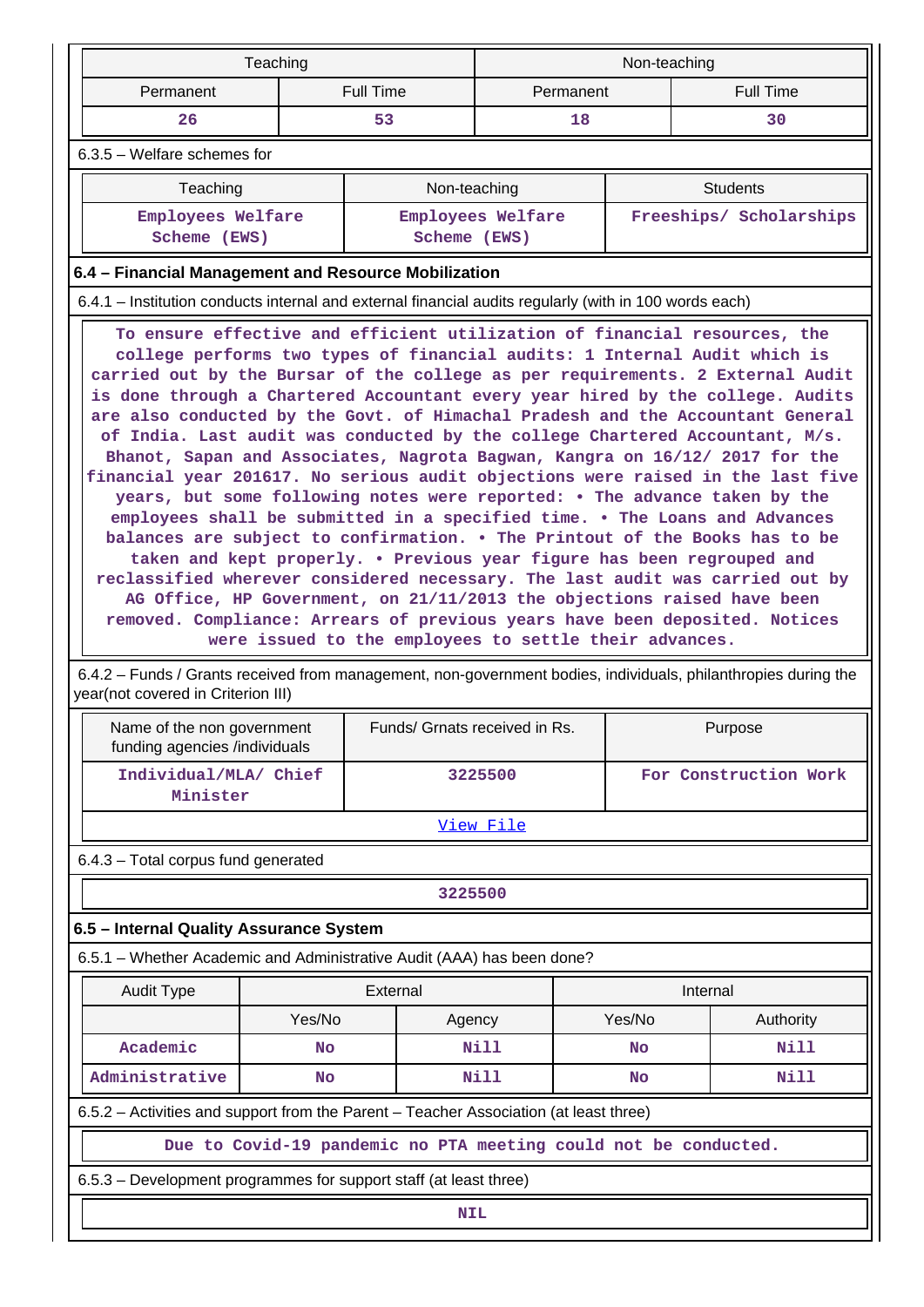|      | 6.5.4 - Post Accreditation initiative(s) (mention at least three)                                                                                                                                 |                            |                                                                                                                                                                                                                                                                          |                    |                           |
|------|---------------------------------------------------------------------------------------------------------------------------------------------------------------------------------------------------|----------------------------|--------------------------------------------------------------------------------------------------------------------------------------------------------------------------------------------------------------------------------------------------------------------------|--------------------|---------------------------|
|      |                                                                                                                                                                                                   |                            | • Organized workshops/seminars/conferences/lectures • Introduced New<br>Certificate Courses under Spoken Tutorial, IIT Bombay and courses under<br>Swayam/NEPTEL/ARPIT . Teachers provided with financial support to attend<br>conferences / workshops/publications etc. |                    |                           |
|      | 6.5.5 - Internal Quality Assurance System Details                                                                                                                                                 |                            |                                                                                                                                                                                                                                                                          |                    |                           |
|      | a) Submission of Data for AISHE portal                                                                                                                                                            |                            |                                                                                                                                                                                                                                                                          | Yes                |                           |
|      | b) Participation in NIRF                                                                                                                                                                          |                            |                                                                                                                                                                                                                                                                          | <b>No</b>          |                           |
|      | c)ISO certification                                                                                                                                                                               |                            |                                                                                                                                                                                                                                                                          | No                 |                           |
|      | d)NBA or any other quality audit                                                                                                                                                                  |                            |                                                                                                                                                                                                                                                                          | No                 |                           |
|      | 6.5.6 - Number of Quality Initiatives undertaken during the year                                                                                                                                  |                            |                                                                                                                                                                                                                                                                          |                    |                           |
| Year | Name of quality<br>initiative by IQAC                                                                                                                                                             | Date of<br>conducting IQAC | <b>Duration From</b>                                                                                                                                                                                                                                                     | <b>Duration To</b> | Number of<br>participants |
| 2019 | Internatio<br>nal Workshop<br>on INDO-<br><b>USWORKSHOP</b><br>on Green Che<br>mistry/Engin<br>eering<br>Technologies                                                                             | 11/07/2019                 | 11/07/2019                                                                                                                                                                                                                                                               | 11/07/2019         | 168                       |
| 2019 | Introduction<br>оf<br>Certificate<br>Courses<br>[Gchem<br>paint,<br>Avogadro,<br>Fortran,<br>Python,<br>Libre office<br>suite writer<br>(TIT,<br>Bombay)<br>Coordinate<br>Chemistry<br>(NEPTEL) ] | 15/07/2019                 | 15/07/2019                                                                                                                                                                                                                                                               | 15/01/2020         | 201                       |
| 2019 | National<br>Workshop on<br>Free and<br>Open Source<br>Software                                                                                                                                    | 25/07/2019                 | 15/07/2019                                                                                                                                                                                                                                                               | 27/07/2019         | 73                        |
| 2019 | National<br>workshop on<br>New Rules<br>Officiating<br>Techniques<br>in Football                                                                                                                  | 20/12/2019                 | 20/12/2019                                                                                                                                                                                                                                                               | 21/12/2019         | 146                       |
| 2019 | Lecture on<br>Recent                                                                                                                                                                              | 22/07/2019                 | 22/07/2019                                                                                                                                                                                                                                                               | 22/07/2019         | 62                        |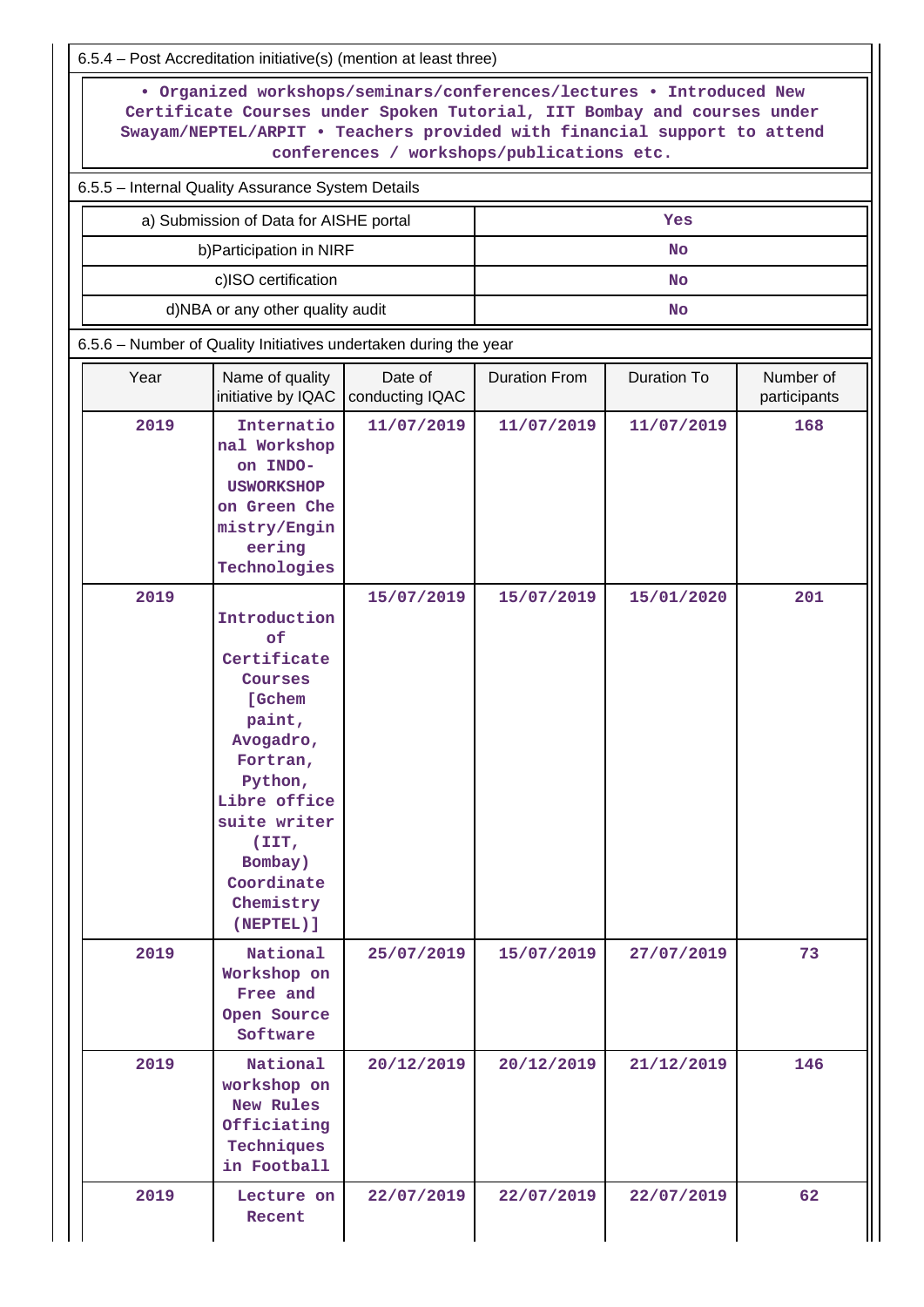| advances in  |  |  |
|--------------|--|--|
| Magnetic     |  |  |
| Levitation   |  |  |
| Technology   |  |  |
| for Emerging |  |  |
| applications |  |  |
| in Research  |  |  |
| Industry for |  |  |
| the 21st     |  |  |
| century      |  |  |

[View File](https://assessmentonline.naac.gov.in/public/Postacc/Quality_Initiatives_B/11377_Quality_Initiatives_B_1630054061.xlsx)

# **CRITERION VII – INSTITUTIONAL VALUES AND BEST PRACTICES**

# **7.1 – Institutional Values and Social Responsibilities**

 7.1.1 – Gender Equity (Number of gender equity promotion programmes organized by the institution during the year)

| Title of the<br>programme                                                                                                                                                      | Period from | Period To  | Number of Participants |             |
|--------------------------------------------------------------------------------------------------------------------------------------------------------------------------------|-------------|------------|------------------------|-------------|
|                                                                                                                                                                                |             |            | Female                 | Male        |
| Gender<br>Equality                                                                                                                                                             | 14/10/2019  | 14/10/2019 | 15                     | <b>Nill</b> |
| Legal Status<br>and Rights of<br>Women in India                                                                                                                                | 07/03/2020  | 07/03/2020 | 72                     | 38          |
| Lecture on<br><b>AIDS Awareness</b><br>by Mrs. Manisha<br>Prabha<br>Counsellor at<br>Civil Hospital<br>Sundernagar, on<br>International<br>Youth Day on<br>22nd Aug.,<br>2019. | 22/08/2019  | 22/08/2019 | 84                     | 25          |
| Rally on<br>World AIDS Day                                                                                                                                                     | 06/12/2019  | 06/12/2019 | 84                     | 33          |
| Lecture on<br><b>Stress</b><br>Management                                                                                                                                      | 29/08/2019  | 29/08/2019 | 53                     | 30          |
| Rally on<br>World AIDS Day                                                                                                                                                     | 06/12/2019  | 06/12/2019 | 82                     | 28          |
| "Say Not To<br>Drugs" Campaign<br>by Govt. of<br>India Slogan<br>Writing, Poster<br>Making Contests<br>and Rally were<br>organised                                             | 23/11/2019  | 23/11/2019 | 63                     | 45          |
| Rally on<br>Nasha Nivaran                                                                                                                                                      | 20/02/2020  | 20/02/2020 | 58                     | 32          |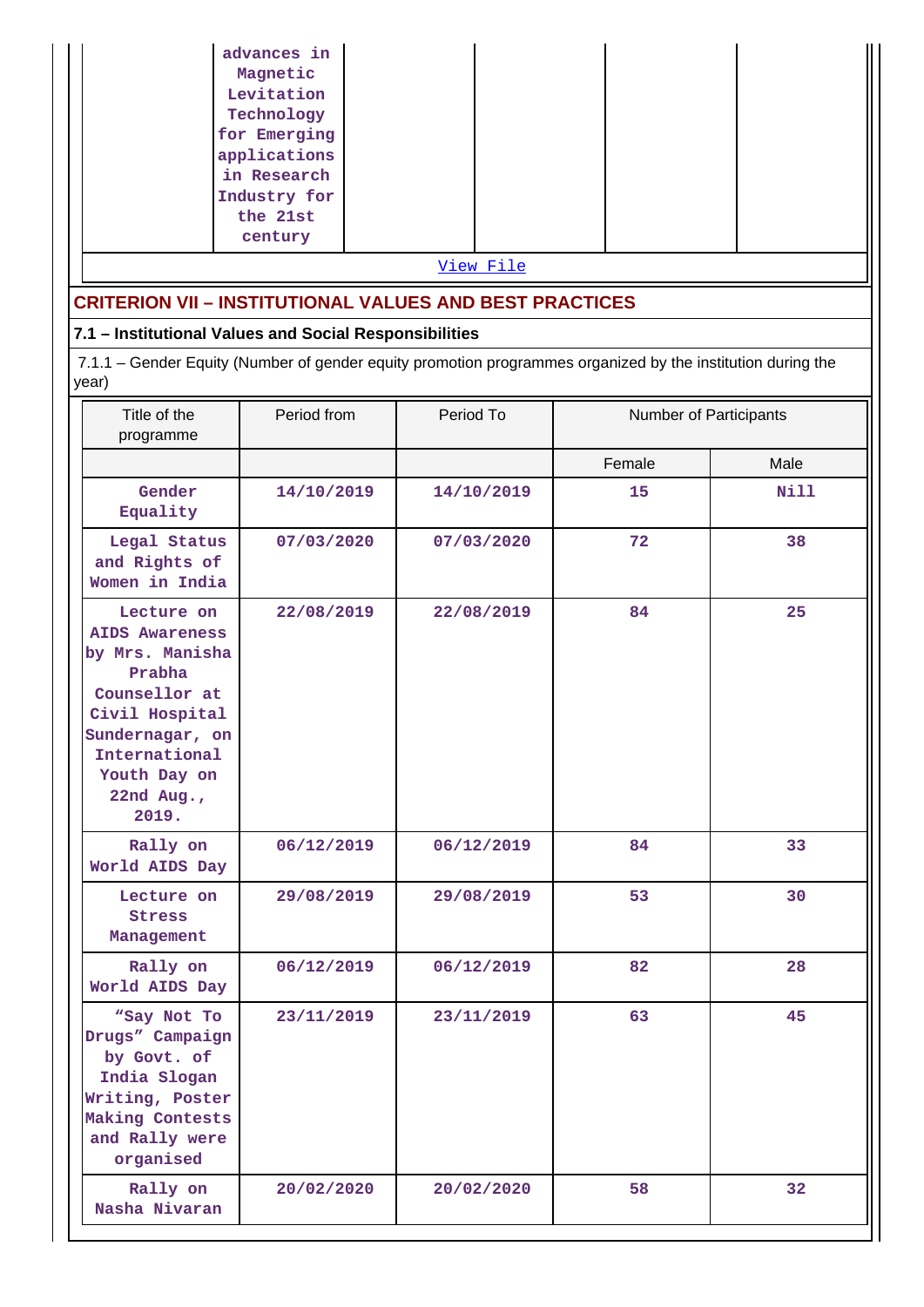7.1.2 – Environmental Consciousness and Sustainability/Alternate Energy initiatives such as:

Percentage of power requirement of the University met by the renewable energy sources

**The college makes efforts to keep the college campus ecofriendly and green. It is richly endowed with plants and trees, some of which are almost a century old. The students are always encouraged to plant more and more trees and keep the campus clean. The college celebrates Van Mahotsav in which staff and students plant trees and inspires the students to plant more and more trees in their surroundings. The college campus is plastic free as the Himachal Pradesh Government has banned the use of plastic bags. Percentage of power: 16.15, Solar Water Heater (Alternate Energy Initiative) 6.7 Percentage Lighting through LED bulbs.**

7.1.3 – Differently abled (Divyangjan) friendliness

| Item facilities                       | Yes/No | Number of beneficiaries |
|---------------------------------------|--------|-------------------------|
| Physical facilities                   | Yes    |                         |
| Ramp/Rails                            | Yes    |                         |
| <b>Braille</b><br>Software/facilities | Yes    | <b>Nill</b>             |
| Scribes for examination               | Yes    | Nill                    |
| Any other similar<br>facility         | Yes    |                         |

#### 7.1.4 – Inclusion and Situatedness

| Year | Number of<br>initiatives to<br>address<br>locational<br>advantages<br>and disadva<br>ntages | Number of<br>initiatives<br>taken to<br>engage with<br>and<br>contribute to<br>local<br>community | Date           | <b>Duration</b> | Name of<br>initiative                     | <b>Issues</b><br>addressed                                                            | Number of<br>participating<br>students<br>and staff |
|------|---------------------------------------------------------------------------------------------|---------------------------------------------------------------------------------------------------|----------------|-----------------|-------------------------------------------|---------------------------------------------------------------------------------------|-----------------------------------------------------|
| 2019 | $\mathbf{1}$                                                                                | <b>Nill</b>                                                                                       | 01/07/2<br>019 | 40              | Consult<br>ancy and<br>Ground<br>Facility | Adventa<br>ges of<br>Dept of<br>Physical<br>Education                                 | 80                                                  |
| 2019 | <b>Nill</b>                                                                                 | $\mathbf{1}$                                                                                      | 01/07/2<br>019 | 15              | Ground<br>Facilitie<br>S                  | Allowing<br>the other<br>nearby in<br>stitution<br>s lacking<br>ground fa<br>cilities | 100                                                 |
| 2019 | $\mathbf{1}$                                                                                | <b>Nill</b>                                                                                       | 01/07/2<br>019 | 80              | Library<br>Facility                       | Extending<br>locationa<br>ı.<br>advantage<br>to the<br>community<br>by<br>allowing    | 34                                                  |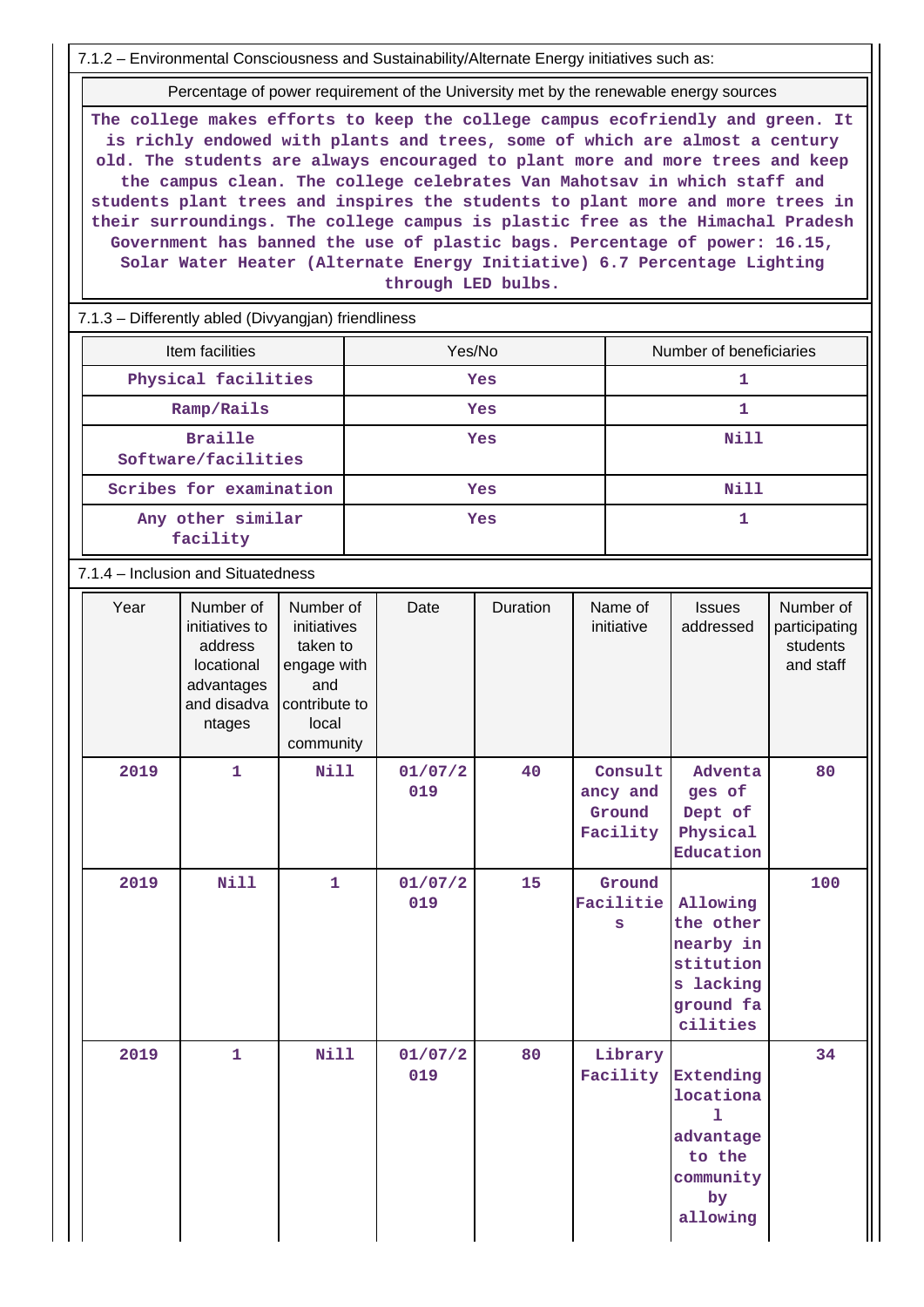|                                                              |              |    |                                                                                                   |                         |                                         | the<br>students<br>to visit<br>the<br>library                                                                                                                                                                                                                                                                                                                       |     |
|--------------------------------------------------------------|--------------|----|---------------------------------------------------------------------------------------------------|-------------------------|-----------------------------------------|---------------------------------------------------------------------------------------------------------------------------------------------------------------------------------------------------------------------------------------------------------------------------------------------------------------------------------------------------------------------|-----|
| 2019                                                         | Nill         | 1  | 24/10/2<br>019                                                                                    | $\overline{\mathbf{2}}$ | Visits                                  | Visit<br>to<br>Orphnage<br>and Old<br>age home<br>to<br>inculcate<br>human<br>values<br>among<br>youth and<br>locality                                                                                                                                                                                                                                              | 45  |
| 2019                                                         | $\mathbf{1}$ | 1  | 02/10/2<br>019                                                                                    | 15                      | NSS and<br>NCC local<br>Initiativ<br>es | Visit<br>to<br>community<br>hospital<br>and clean<br>liness<br>drive,<br><b>Blood</b><br>donation,<br>addressin<br>g the loc<br>ational<br>advantage<br>to the<br>locality                                                                                                                                                                                          | 76  |
| 2019                                                         | N11          | 1. | 01/07/2<br>019                                                                                    | 365                     | Ground<br>Facilitie Allowing<br>s       | <b>local</b><br>community<br>to use<br>the<br>ground                                                                                                                                                                                                                                                                                                                | 125 |
|                                                              |              |    |                                                                                                   | View File               |                                         |                                                                                                                                                                                                                                                                                                                                                                     |     |
|                                                              |              |    | 7.1.5 - Human Values and Professional Ethics Code of conduct (handbooks) for various stakeholders |                         |                                         |                                                                                                                                                                                                                                                                                                                                                                     |     |
| <b>Title</b><br>THE HIMACHAL PRADESH<br>UNIVERSITY ACT, 1970 |              |    | Date of publication                                                                               | 01/07/2019              |                                         | Follow up(max 100 words)<br>The institution plans<br>and organizes appropriate<br>activities to increase<br>consciousness about<br>national identities and<br>symbols Fundamental<br>Duties and Rights of<br>Indian citizens and other<br>constitutional<br>obligations Number of<br>activities conducted for<br>promotion of universal<br>values (Truth, Righteous |     |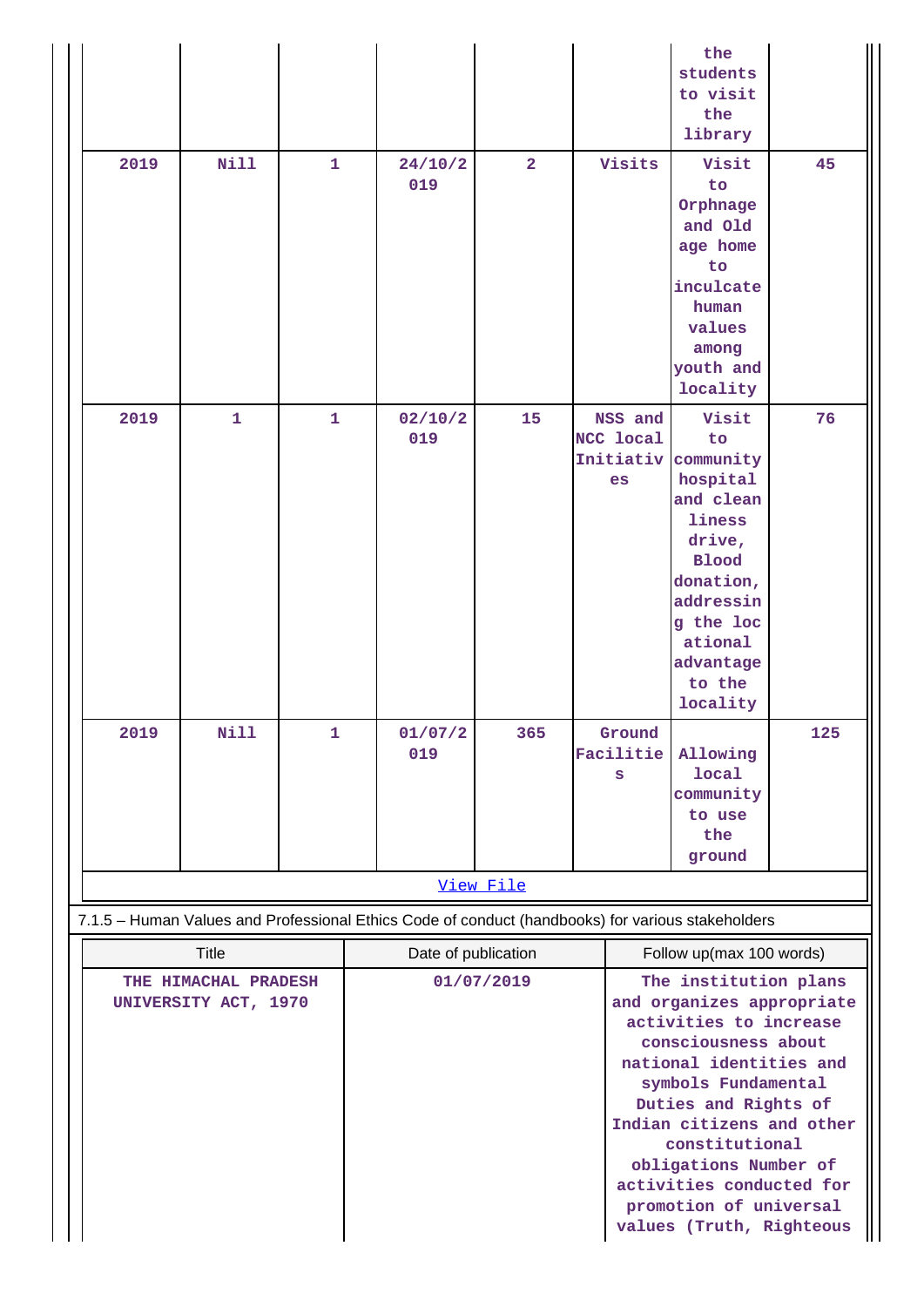**conduct, Love, NonViolence and peace) national values, human values, national integration, communal harmony and social cohesion as well as for observance of fundamental duties.**

| 7.1.6 - Activities conducted for promotion of universal Values and Ethics                                                                             |                      |             |                        |  |  |  |
|-------------------------------------------------------------------------------------------------------------------------------------------------------|----------------------|-------------|------------------------|--|--|--|
| Activity                                                                                                                                              | <b>Duration From</b> | Duration To | Number of participants |  |  |  |
| Plantation<br>Campaign at Bhawana<br>(Hara Bagh) on 29th<br>July, 2019.                                                                               | 29/07/2019           | 29/07/2019  | 90                     |  |  |  |
| Oath Taking<br>Ceremony on<br>Cleanliness in<br>college campus on<br>10th Aug., 2019.                                                                 | 10/08/2019           | 10/08/2019  | 80                     |  |  |  |
| Cleanliness<br>Campaign in and<br>around the college<br>campus on 15th<br>Aug., 2019.                                                                 | 15/08/2019           | 15/08/2019  | 70                     |  |  |  |
| Oath Taking<br>Ceremony on the<br>occasion of Fit<br>India Movement<br>Inauguration<br>Function on 29th<br>Aug., 2019.                                | 29/08/2019           | 29/08/2019  | 150                    |  |  |  |
| Rally regarding<br>Plastic Waste<br>Management on 24th<br>Sept., 2019                                                                                 | 24/09/2019           | 24/09/2019  | 102                    |  |  |  |
| "Say Not To<br>Drugs" Campaign by<br>Govt. of India<br>Slogan Writing,<br>Poster Making<br>Contests and Rally<br>were organised on<br>23rd Nov., 2019 | 23/11/2019           | 23/11/2019  | 93                     |  |  |  |
| Rally on Nasha<br>Nivaran Campaign on<br>20th Feb., 2020.                                                                                             | 20/02/2020           | 20/02/2020  | 87                     |  |  |  |
| View File                                                                                                                                             |                      |             |                        |  |  |  |
| 7.1.7 - Initiatives taken by the institution to make the campus eco-friendly (at least five)                                                          |                      |             |                        |  |  |  |

 **• Suitable arrangements are made for disposal of the waste by placing dustbins on each floor of different blocks and in the campus. • The students plant more**

**and more trees and keep the campus clean. • Most of the students and staff use**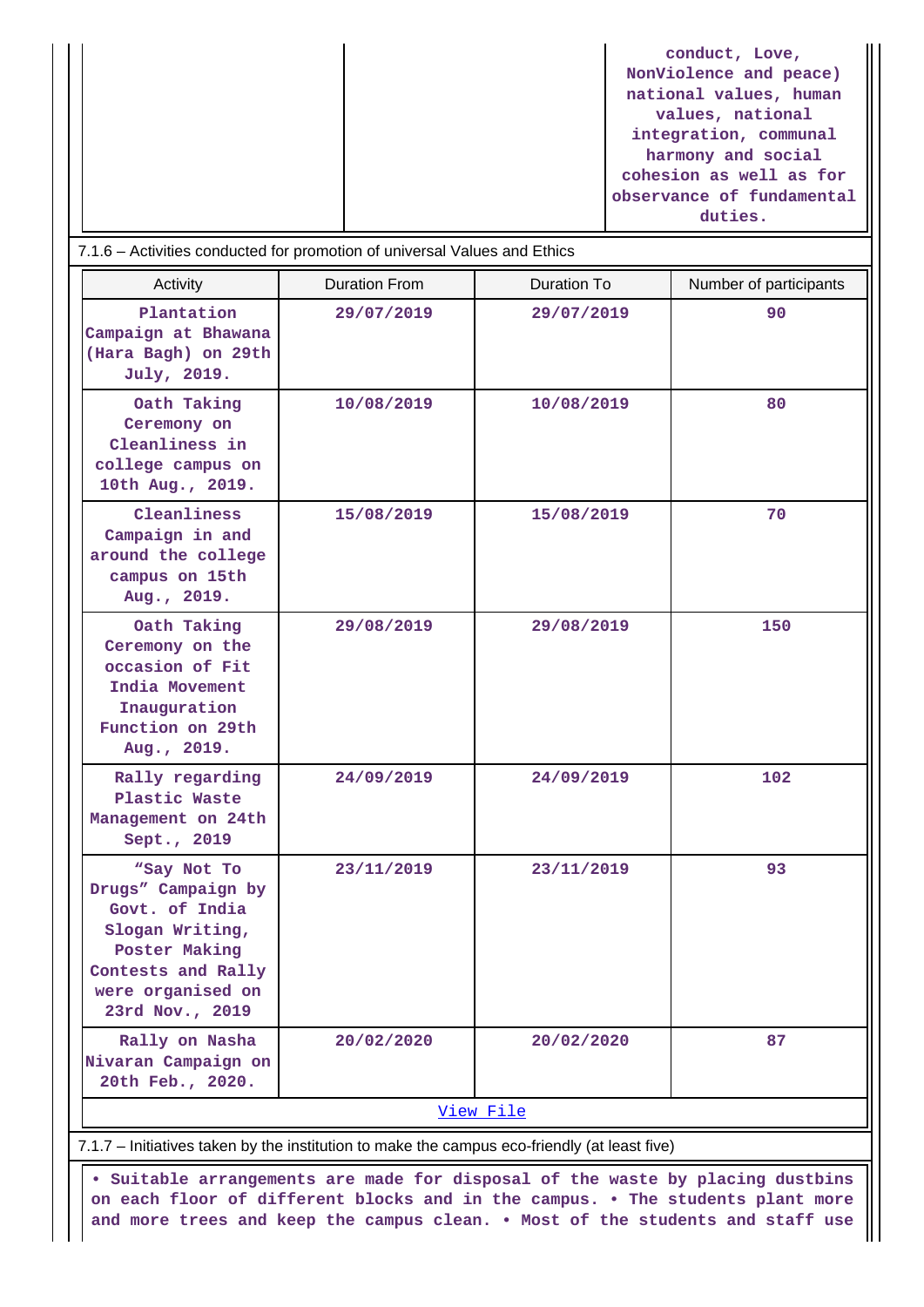## **public transport and avoid their own vehicles for transportation. • The college campus has been made plastic free • A large soak pit has been made for effluents from the Chemistry labs.**

## **7.2 – Best Practices**

#### 7.2.1 – Describe at least two institutional best practices

 **Two Best Practices FIRST BEST PRACTICE Title: Employees' Welfare Scheme 2000: A Reflection of Security and Involvement Goal: To provide domiciliary medical reimbursement benefits and loan facility to the employees of the MLSM College and allied Institutions. Context: As the employees of 95 grant-in-aid and privately managed institutions were not entitled for Medical reimbursement, the college introduced employees' welfare scheme. which raised a sense of security, feeling of involvement and participation among the employees. Practice: Initially, the corpus for the scheme was contributed by the Managing Committee with a sum of Rs. 10 lac. In the beginning, the employees and the employer regularly contributed an amount of Rs 100 on the basis of 1: 4 which is now in the ratio of 1:1. The members of the scheme and their dependents are reimbursed any amount which the employee has to pay for medical emergencies on 100 basis as per government norms. The college adheres to all the welfare schemes of the state government such as GIS (Group Insurance Scheme) and EPF. To oversee the operation of the corpus the Managing Committee has appointed a three member committee consisting of the Principal of the College, the senior among the teacher representatives on the Managing Committee and the representative of the non-teaching staff on the Managing Committee. Out of the corpus, the amount specified under the rules can be utilized to sanction loans to the permanent employees who are members of this scheme at the rate of interest to be decided by the committee fromtime to time (simple interest). Evidence of success During the last five years, 11.5 employees claimed Medical reimbursement and 7.85 raised loan. Problems encountered: To check the Fake bills SECOND BEST PRACTICE SPORTS AND CULTURE: A NECESSITY FOR HOLISTIC DEVELOPMENT GOAL To impart an education that will help the students in their holistic development. CONTEXT The college lays equal emphasis on curricular as well as sports and cultural activities which are an integral part of our vision for the students in today's complex and competitive world. PRACTICE For over forty years, our college has consistently maintained a tradition of excellence in sports and culture. Our sports persons have brought glory not only to the college but also to the H P University, state and the nation. It has participated in many sports, games cultural activities at state and national level. Recognizing the excellent performance of our students in the game of Boxing at the National level, the District Sports Council, Mandi, has designated this college as a Centre of Excellence for Boxing. EVIDENCE OF SUCCESS Our students have got highly commended and commended positions in Himachal Pradesh University Youth Festival and represented the H P University many times. Many students of this college have represented Himachal Pradesh University in Inter-Varsity Championships in various sports and games. PROBLEMS ENCOUNTERED AND RESOURCES REQUIRED Lack of adequate financial resources to establish and upgrade facilities and also provide proper nutrition to sportspersons.**

 Upload details of two best practices successfully implemented by the institution as per NAAC format in your institution website, provide the link

<https://www.mlsm.in/download/Two%20Best%20Practices.pdf>

#### **7.3 – Institutional Distinctiveness**

 7.3.1 – Provide the details of the performance of the institution in one area distinctive to its vision, priority and thrust in not more than 500 words

**The college is striving to achieve the mission of the institution. The course**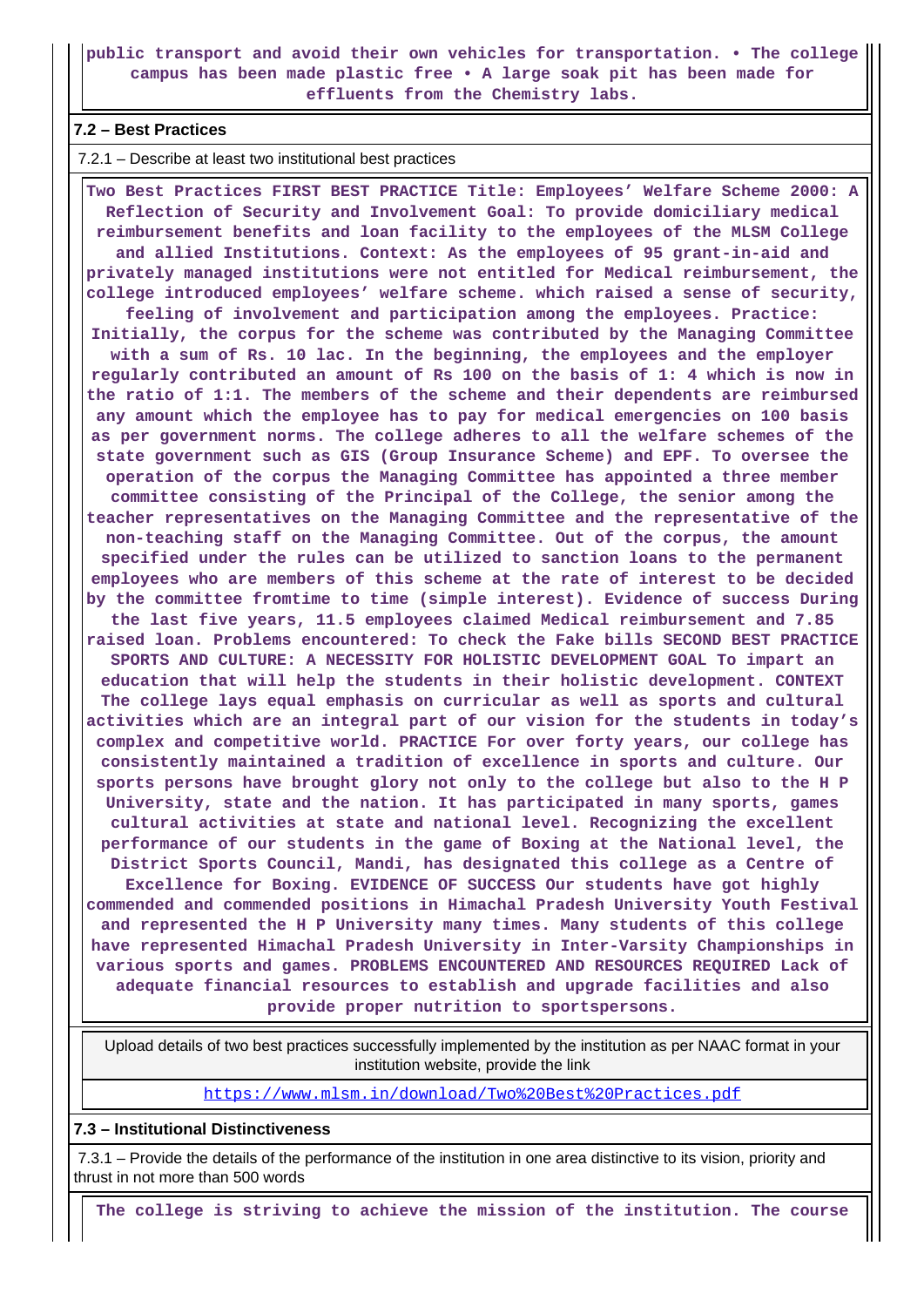**curriculum, teaching methodology, participative governance, promotion of inclusiveness in higher education, sports and cultural activities are all continuous practices in the college. TITLE: SELF FINANCING COURSES: A PIONEER INSTITUTION GOAL To achieve academic excellence, as reflected in the vision and mission of the college, our college aims at imparting an education that produces intelligent, creative and sensitive human beings that can respond positively to the challenges of changing times. The college also believes that courses which help our students find productive employment will contribute positively to social enrichment. CONTEXT A larger number of educated youth of the state are not in a position to get meaningful employment without professional degrees. In the present era of liberalization, privatization and globalization (LPG), apart from an exposure to a number of subjects of study at the 2 level and the UG degree, young people need functional skills to get employment in the global context. Many students from Sundernagar in particular and from Himachal Pradesh in general had to go out of the state to pursue such courses. PRACTICE M L S M College is a pioneer institution to start courses under the self financing scheme in the state of Himachal Pradesh. It was the first affiliated college to start the Bachelor of Business Administration (BBA) degree programme in the year 1996. In continuation of the same practice, the college was the first in the state to introduce the B. Ed. in 1998. The college started BCA in 2001, B.P.Ed. in 2007 and BPE in 2008 respectively. In July 2010 the college became the first in the state to start M.Sc's in Physics and Chemistry in 2010-11 followed by M. Sc. Botany and Zoology in 2013. The practice of starting self financing courses has given excellent results and has put a positive impact on the academic environment of the college. EVIDENCE OF SUCCESS With the inception of self financing courses in 1996, it has been observed that our students have set a benchmark of bagging top positions not only in the district but also at the state level. Every year the students of this college mark their presence in the first ten top positions of the H P University results. With the beginning of the courses like B. Ed. and the M.Sc's, the students of the college have got an opportunity to interact with eminent scholars across various fields who visit the institution from time to time. Students of different departments, transcending the boundaries of disciplines, are enthusiastically participating in seminars, presentations and discussions. PROBLEMS ENCOUNTERED AND RESOURCES REQUIRED To generated financial resources to meet the requirements of the courses To create infrastructure as per the requirement of the courses To seek affiliations from different statutory/ affiliating bodies To attract and retain eligible and well qualified**

**faculty**

Provide the weblink of the institution

<https://www.mlsm.in/download/Institutional%20Distinctiveness.pdf>

## **8.Future Plans of Actions for Next Academic Year**

 **Future Plans 2019-20 • To develop Management Information System (MIS) for the maintained and development of Institutional Database to ease the process of student enrollment, systematic record maintenance, Online Fee Payment and Online registration etc. • To organize training programmes / workshops for teachers and non-teaching staff at the institutional level through offline/online/webinar mode. • To increase the number of ICT enabled classrooms with high-speed internet connectivity for better and effective online mode of teaching-learning process. • To build a culture of research and to motivate the teachers, to enhance the financial support to the teachers who go for attending / presenting papers in seminars/ conferences/ workshops. • To motivate staff members to attend more seminars/ conferences/ workshops and present papers. • To motivate staff members for publications of Research papers/Articles/Books • To simplify the items of the feedback questionnaire framed for different stakeholders and make them bilingual(both in Hindi and English) and put forward the Feedback Analysis to the**